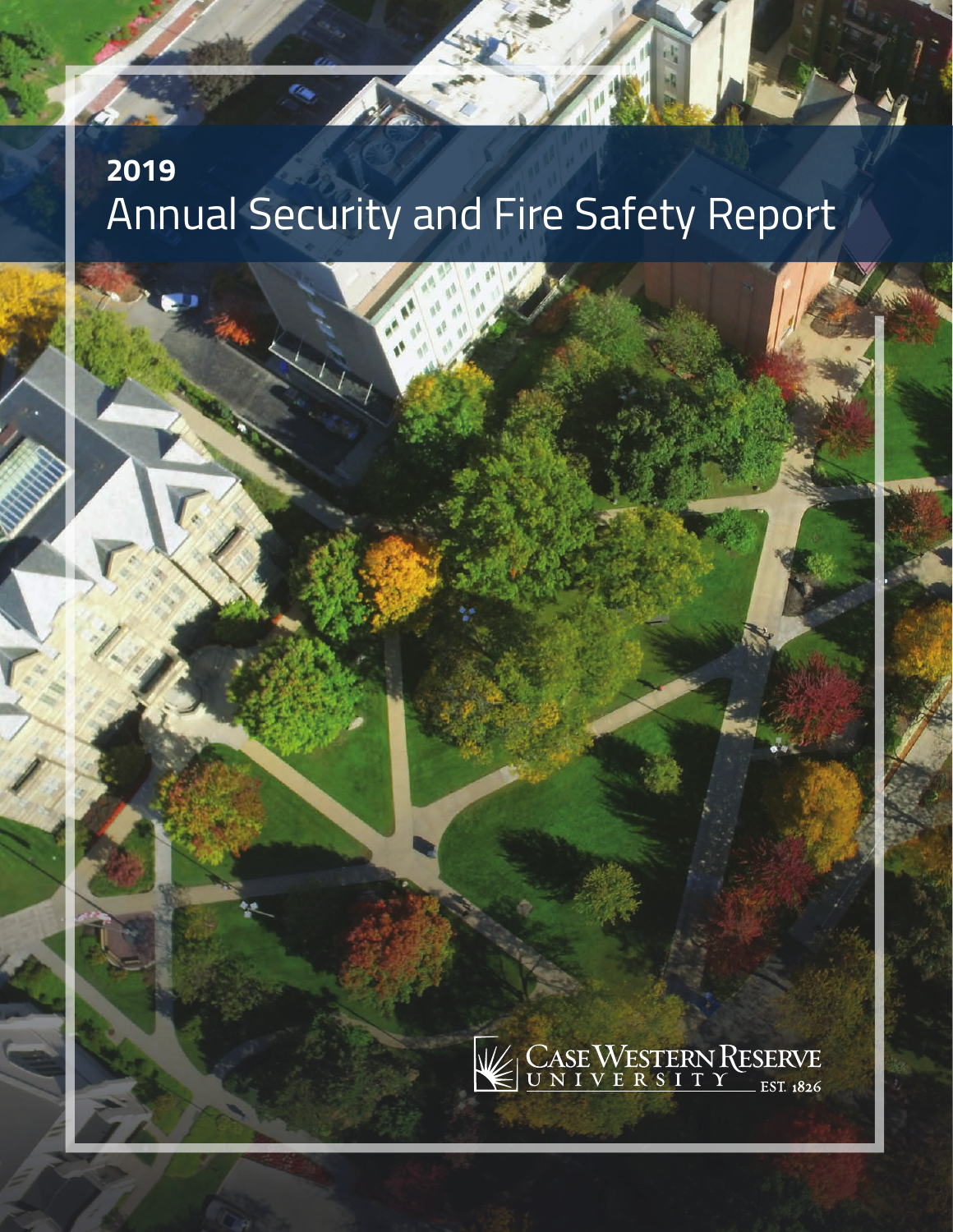# Important Phone Numbers

# **CASE WESTERN RESERVE UNIVERSITY POLICE**

CWRU Police . . . . . . . . . . . . . . . . . . . . . . . . . . . . . . 216.368.3333

CWRU Police (non-emergency) . . . . . . . . . . . . . 216.368.3300

# **OTHER POLICE DEPARTMENTS**

| University Circle Police  216.791.1234                                                                            |
|-------------------------------------------------------------------------------------------------------------------|
| Cleveland Police (3rd district)  911 or 216.623.5300                                                              |
| Cleveland Heights Police 911 or 216.321.1234<br>(Southside residence halls)                                       |
| Cleveland Clinic Police Department  216.444.2250                                                                  |
| Greater Cleveland Regional Transit  216.566.5163<br>Authority Police Department (RTA)<br>(Bus and Rapid Stations) |

Hunting Valley Police Department . . . . . . . . . 440.247.7324 (Squire Valleevue and Valley Ridge Farms)

# **REFERENCE AND REFERRAL LISTING**

| University Counseling Services  216.368.5872 |
|----------------------------------------------|
| University Health Services  216.368.2450     |
| Human Resources  216.368.6964                |
| Safe Ride transport service  216.368.3000    |
| Student Affairs  216.368.2020                |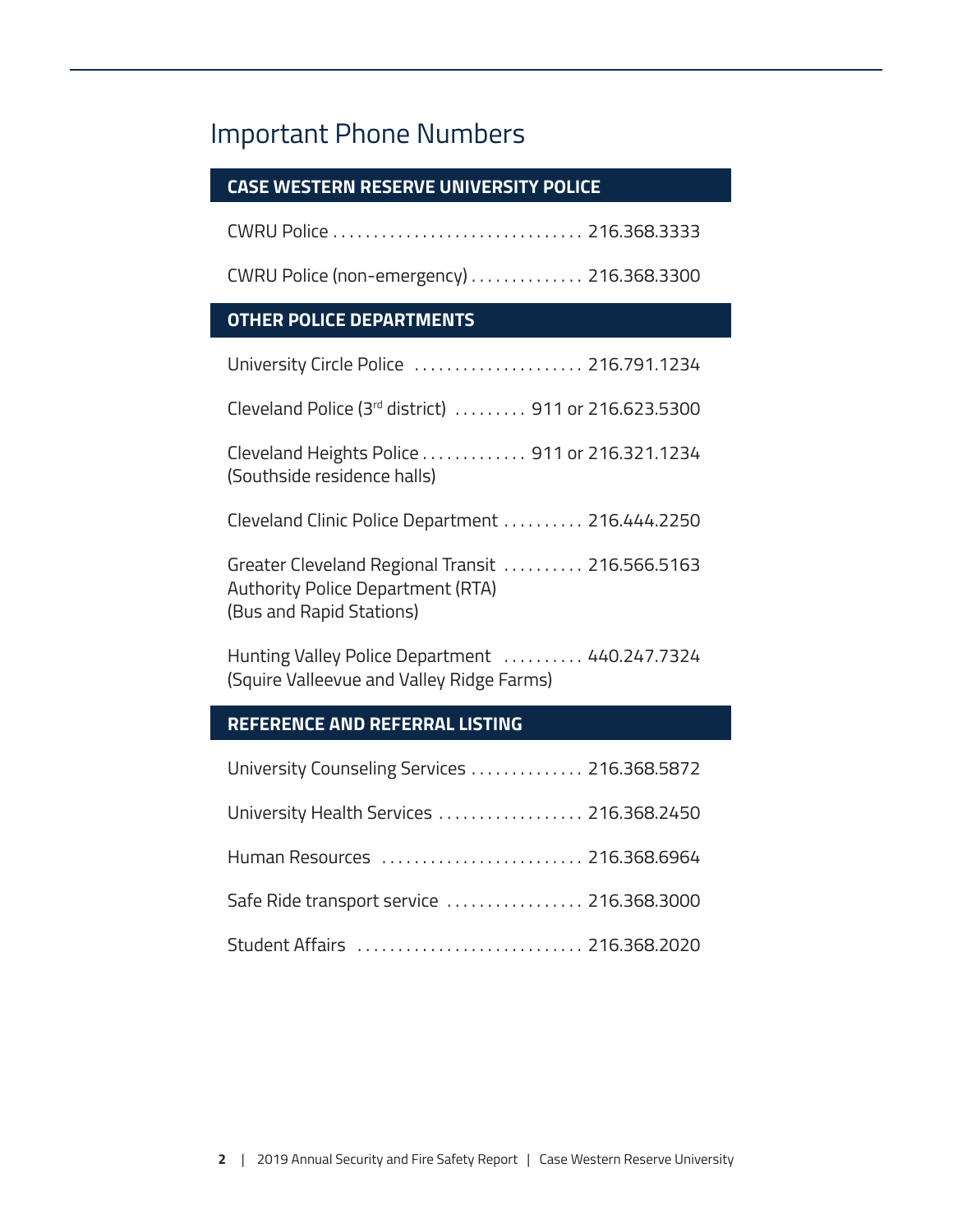# Table of Contents

# **PART I: INTRODUCTION**

| Why an Annual Campus Security and Fire Report? 4 |
|--------------------------------------------------|

# **PART II: CLEVELAND, OHIO, CAMPUS**

| Case Western Reserve University Division 5<br>of Public Safety |
|----------------------------------------------------------------|
|                                                                |
| Protocols with Surrounding Police Departments5                 |
| Reporting Criminal Incidents and Emergencies 5                 |
|                                                                |
|                                                                |
| <b>Campus Facilities</b>                                       |
|                                                                |
|                                                                |
| Emergency Notification, Response and Evacuation 8              |
|                                                                |
|                                                                |
|                                                                |
| Sex Offender Registry                                          |
|                                                                |
|                                                                |

#### [Harassment and Sexual Assault](#page-14-0)

# **PART III: FIRE SAFETY REPORT**

| Fire Safety Policies in On-Campus Housing 44 |
|----------------------------------------------|
|                                              |
|                                              |
|                                              |
|                                              |
|                                              |
|                                              |
|                                              |
|                                              |

Campus Map and CWRU Police Patrol Area ......................... 48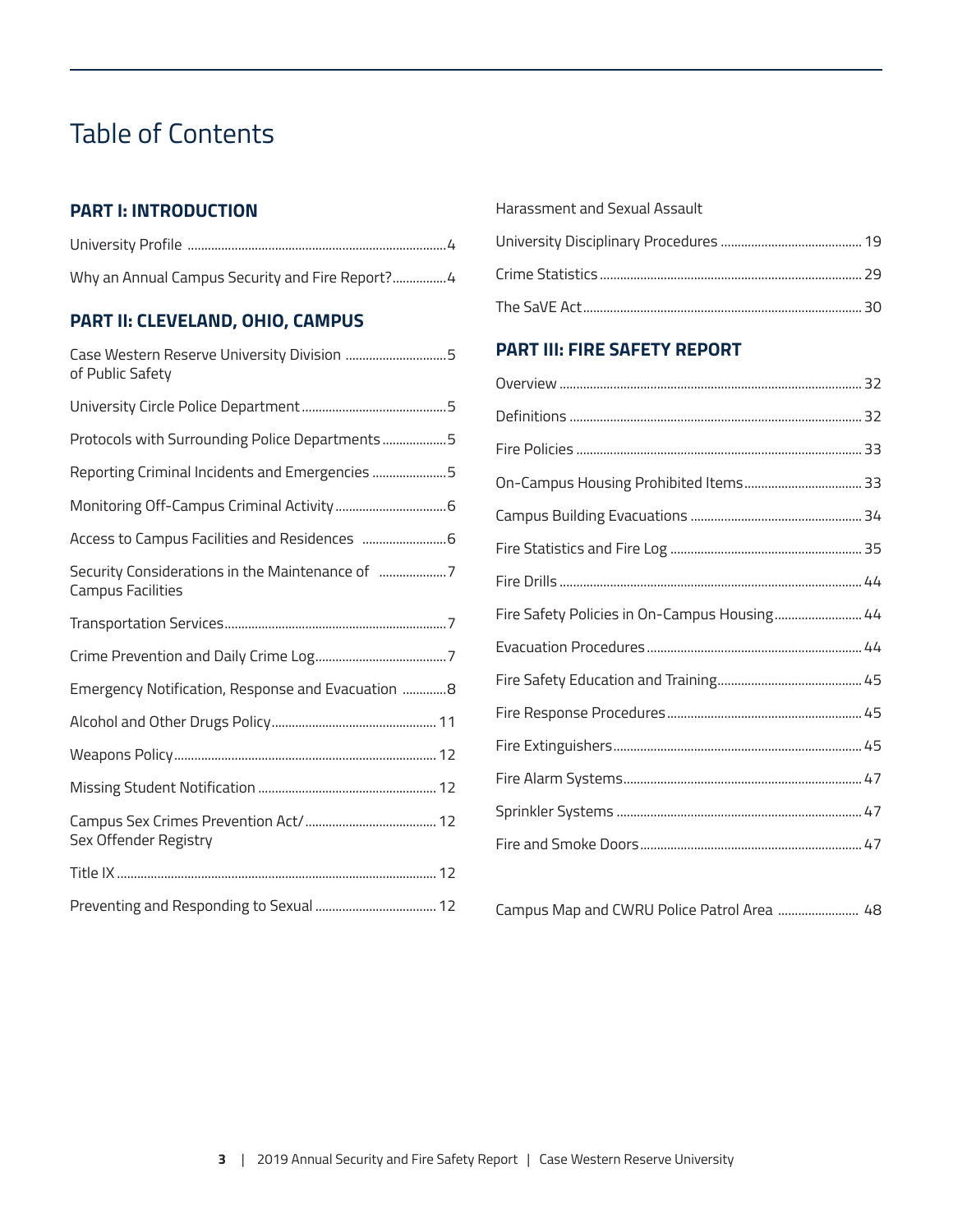# <span id="page-3-0"></span>PART I Introduction

This publication is part of Case Western Reserve University's overall effort to provide important information about personal safety to the campus community. It includes valuable information about safety, on and off campus. Please read it carefully, and pay special attention to the safety tips, which can help reduce the chances that you could be the victim of crime.

This report has been prepared in compliance with the requirements of the Jeanne Clery Disclosure of Campus Security Policy and Crime Statistics Act.

# **University Profile**

Case Western Reserve University (CWRU) is a 267-acre campus located in University Circle, the cultural and educational hub of the City of Cleveland. The university was formed by the 1967 merger of the Case Institute of Technology and Western Reserve University. CWRU is an independent, research-oriented university. The university is composed of the Case School of Engineering, the College of Arts and Sciences, the Frances Payne Bolton School of Nursing, the Jack, Joseph and Morton Mandel School of Applied Social Sciences, the School of Dental Medicine, the School of Graduate Studies, the School of Law, the School of Medicine, and the Weatherhead School of Management.

# **Why an Annual Campus Security and Fire Safety Report?**

The Jeanne Clery Disclosure of Campus Security Policy and Crime Statistics Act, also known as the Clery Act, was passed in 1990. The act requires institutions of higher education to:

• Publish an annual report by Oct. 1 that contains three years of campus crime statistics for certain types of crimes and certain campus security policy statements. This report contains crime statistics in the designated categories for calendar years 2016, 2017 and 2018.

- Disclose crime statistics for the campus, public areas immediately adjacent to or running through the campus, and certain non-campus facilities. The statistics are gathered from campus police, local law enforcement and university employees who have significant responsibility for student and campus activities.
- Provide timely warning notices of certain types of crimes that have occurred on or near campus and pose an ongoing threat to students and staff.
- Disclose in a public crime log any crime that occurred on campus or within the patrol jurisdiction of the campus police and is reported to the campus police.

Additionally, the Higher Education Opportunity Act of 2008 created new reporting responsibilities regarding fire safety and missing persons policies as well as the reporting of certain types of crimes labeled as hate crimes. The Campus Sexual Violence Elimination Act (SaVE Act), passed in 2013 as part of the Violence Against Women Reauthorization Act (VAWA), also added new requirements, which include:

- Adding domestic violence, dating violence and stalking to the list of crimes that institutions must include in their Annual Security Report;
- Expanding the categories of reportable hate crimes to include those based on bias against gender identity or national origin;
- Including policy statements in their Annual Security Report detailing the institution's internal procedures in cases of domestic violence, dating violence and stalking, as well as a description of education and prevention programs aimed at these topics.

In accordance with the Higher Education Act of 2008, Case Western Reserve University publishes an Annual Fire Safety Report. This report contains information on the university's fire safety policies and procedures as well as fire statistics for residence halls.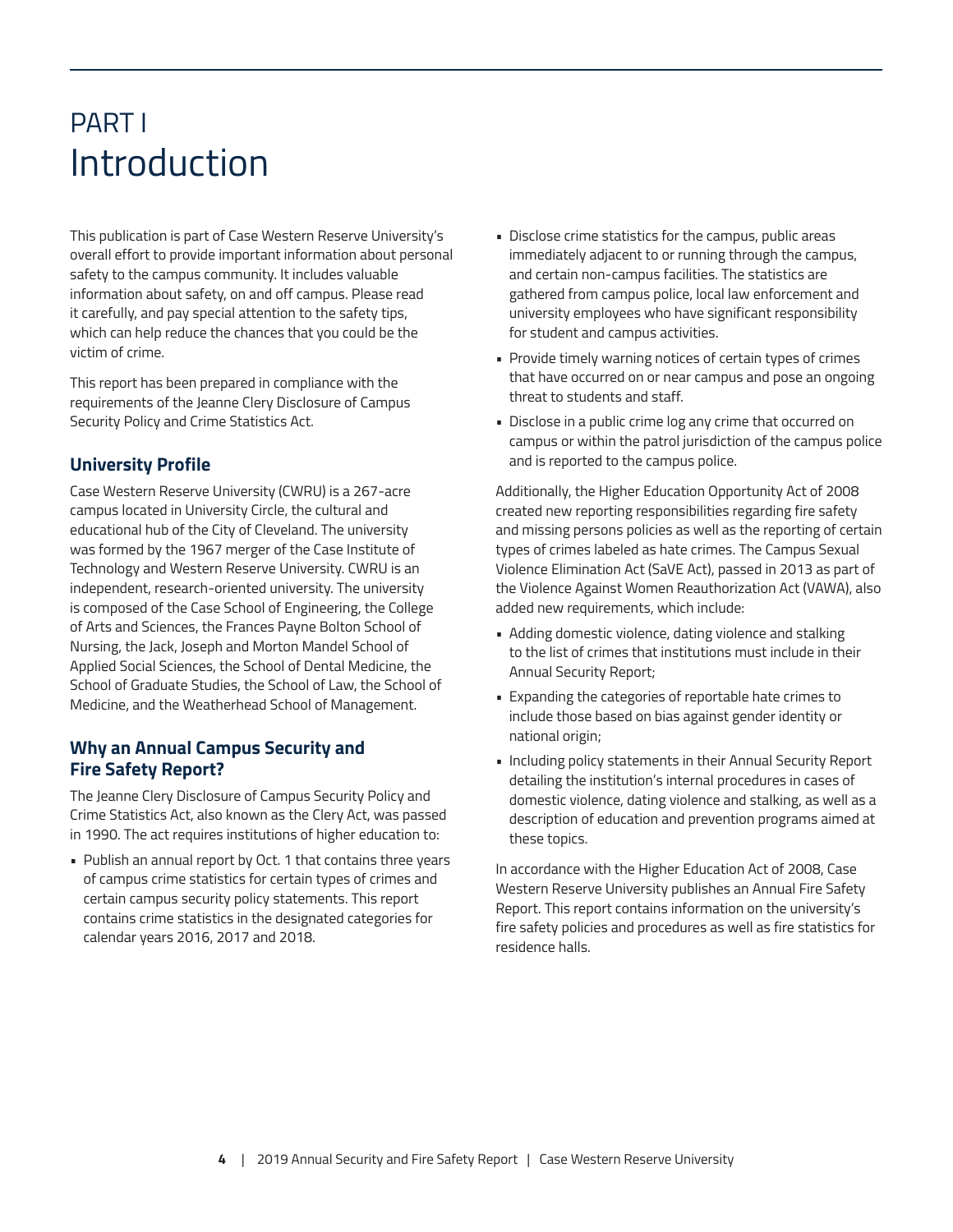# <span id="page-4-0"></span>PART II Campus Policing and Security Policies: Cleveland Campus

# **Case Western Reserve University Division of Public Safety**

The CWRU Police Department was founded in 2006. The department deploys a professional force of police and security officers who patrol the campus on a 24-hour basis. Officers frequently patrol campus buildings, walkways and parking lots. CWRU police and security officers provide emergency response to criminal, medical, hazardous materials and fire emergencies as well as routine patrol services. CWRU police officers are sworn peace officers, certified through the Ohio Peace Officers Training Council. CWRU police officers are armed and have full arrest authority and police powers on or within 300 feet of the CWRU campus. CWRU police authority comes from section 1713.50 of the Ohio Revised Code (ORC) and the department's operating protocol with the City of Cleveland.

CWRU Division of Public Safety is responsible for the administration of all security, crime prevention and law enforcement programs on campus. Administrative and patrol operations are housed in the department headquarters building at 1689 E. 115th St. The Communications Center is housed in the lower level of Health Services Building at 2145 Adelbert Road. The CWRU Division of Public Safety is available 24 hours a day, every day of the year, to receive reports on incidents that have occurred on CWRU property.

# **University Circle Police Department**

The University Circle Police Department (UCPD) is a private police force managed by University Circle Inc. (UCI) whose primary responsibility is providing police services for UCI member institutions. In coordination with CWRU Police, UCPD officers help provide police and law enforcement services to the CWRU campus. UCPD-commissioned peace officers patrol the entire University Circle area, including the CWRU campus. These officers have full arrest authority, both on campus and within the boundary of University Circle (see map on page 48). Both departments work closely with the Cleveland, Cleveland Heights and Cleveland Clinic Police Departments, which also provide police services in their respective jurisdictions that include portions of the campus.

# **Protocols with Surrounding Police Departments**

The Case Western Reserve University Police Department has written operating protocols with both the Cleveland Police Department (CPD) and the University Circle Police Department (UCPD) regarding patrol boundaries, daily operations and the investigation of alleged criminal offenses.

# **Reporting Criminal Incidents and Emergencies**

All crimes that occur on campus should be reported to CWRU Division of Public Safety at **216.368.3333**. For every crime that is reported, an investigation is conducted and a file is created. Crimes occurring off campus but within the University Circle area should be reported to the University Circle Police Department at **216.791.1234**.

To further encourage the timely reporting of crimes on campus, the following persons have been designated as campus security authorities (CSA) to whom incidents also may be reported:

- The Vice President for Student Affairs
- Associate Vice Presidents for Student Affairs
- Directors and Associate Directors for Residence Life, Housing and Greek Life
- The Director and Associate Directors of Student Conduct and Community Standards
- The Title IX Investigators
- Faculty Diversity Officer
- Equal Employment Opportunity and Diversity Manager
- Advisors to university recognized student organizations
- Director of Athletics and Coaches
- Employees of Flora Stone Mather Center for Women

In addition, professional staffs for Residence Life and student resident assistants (RAs) play a key role in promoting a safe and secure environment in residence facilities. These personnel are responsible for reporting criminal activity in residence facilities and responding to emergency situations that may arise in residence facilities.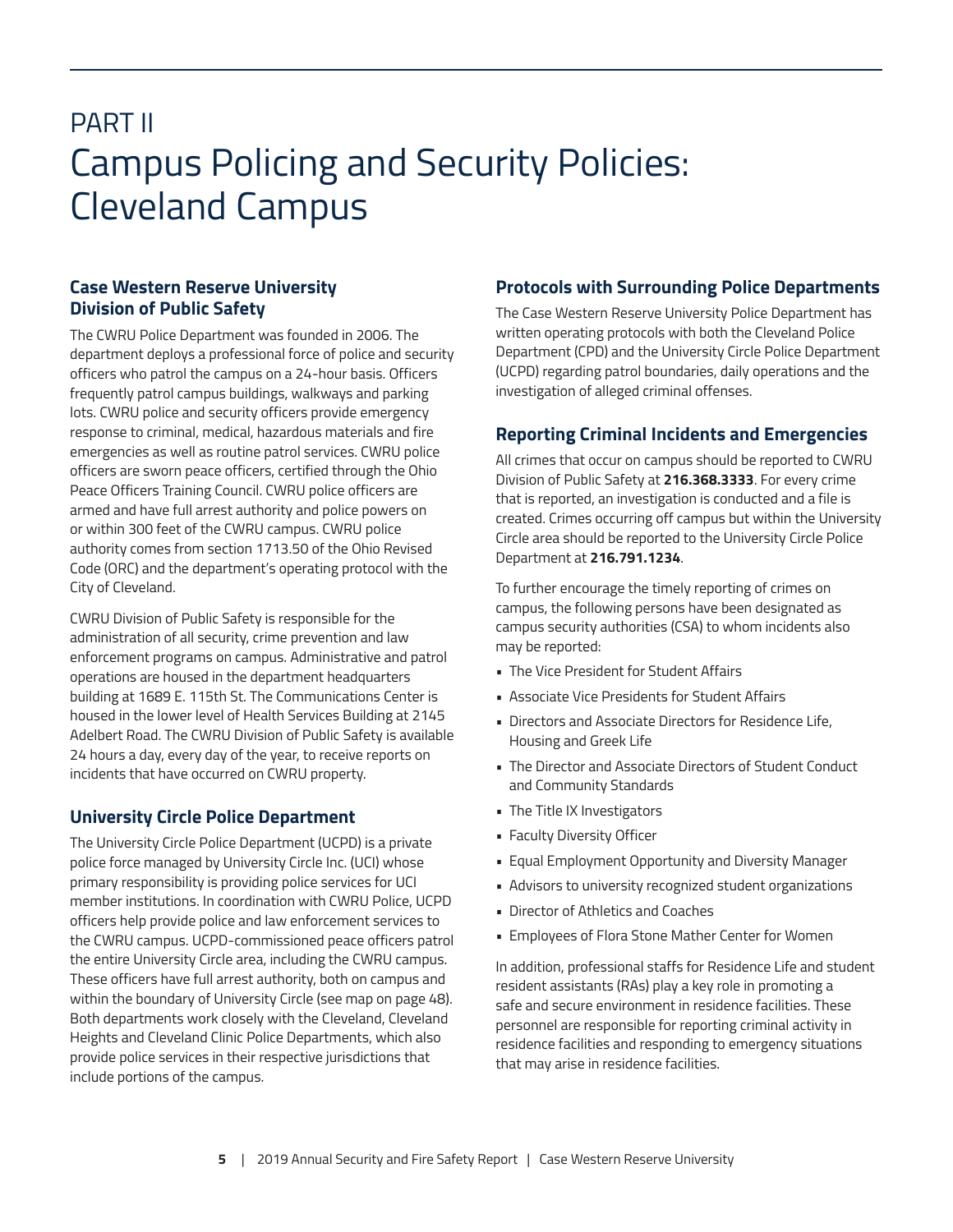<span id="page-5-0"></span>Case Western Reserve University's Annual Security Report is the result of the efforts of many people on campus. Each year, the offices and individuals listed above provide information for inclusion in the report. No formal police report is required for a crime to be included in the statistics. Every effort is taken to ensure the statistics are as accurate as possible, and information in the report is reviewed for accurateness and completeness. If you have any concerns regarding any of the statistics or information found in this report, please contact CWRU Division of Public Safety at **216.368.1243**.

Emergency telephone service is available from all campus phones by calling **216.368.3333**. Walk-in service is available at 1689 E. 115th St. from 9 a.m. to 3 p.m., Monday– Friday. Non-emergency information is available by calling **216.368.3300** or **216.368.4630**.

# **Monitoring and Recording Off-Campus Criminal Activity**

CWRU Police rely on our professional relationship with local law enforcement agencies to receive information about off-campus criminal incidents in which CWRU staff, faculty and students may be involved. Reporting of such incidents by the University Circle Police Department is handled per the operating protocol between the two departments. CWRU Police will investigate any report it receives concerning such activity involving a CWRU community member. If an incident occurs that is determined to be outside CWRU Police jurisdiction, the department will notify the appropriate law enforcement agency.

# **Anonymous Reporting**

Individuals may anonymously report a crime to CWRU Division of Public Safety. When reporting crimes, individuals are encouraged to provide as much information as possible to assist in an investigation. Anonymous reports can be made through the reporting tab on **case.edu/publicsafety**, through 'Submit a Tip' button on the CWRU Rave Guardian smartphone app, or by calling the CWRU Police Detective Bureau at **216.368.3331.**

# **Confidential Reporting and Professional Counselors**

Under the Clery Act, professional counselors and licensed medical professionals, such as the professional staff at University Health and Counseling Services and the Flora Stone Mather Center for Women, are not considered to be campus security authorities when acting in their professional capacity and are not required to report crimes for inclusion

into the annual disclosure of crime statistics. Some clergy also fall under this exception. Per CWRU's Sexual Assault Policy, professional counselors may encourage patients to voluntarily and confidentially report crimes for inclusion in the crime statistics.

# **Criminal Investigation and Prosecution**

It is the policy of CWRU to inform all crime victims of their right to pursue criminal charges through the criminal justice system and provide assistance in this regard. In cases involving students, the Office of Student Conduct & Community Standards will conduct hearings under due process guidelines. This process is available to victims, whether or not they pursue criminal charges. These judicial procedures are valid only for incidents occurring before August 1, 2016. For conduct incidents occurring August 1, 2016 or later, please refer to the University Student Code of Conduct: case.edu/studentlife/conduct/university-code-conduct. Additional information about student conduct process can be found on their website at case.edu/studentlife/conduct/ conduct-process.

#### **Emergency Phones**

Throughout campus, there are two-way emergency phones. CWRU has 300 blue call boxes and 40 pedestal mounted blue light phones. Both phone types have an emergency button and a call button. With a touch of a button, the caller is immediately connected to CWRU's Communications Center. The location of the call is automatically recorded and response is immediate.

# **Access to Campus Facilities and Residences and Security Considerations in the Maintenance of Campus Facilities**

As a private university, Case Western Reserve has the right to limit access to university-owned property and buildings. During normal business hours, most university buildings are open to the public. After business hours, all campus facilities are secured on the schedule set by the university administration and will require key or CWRU ID card access. Individuals not affiliated with the university who wish to enter or use university property or buildings should obtain permission from the appropriate university authority or department.

#### **Residence Hall Security**

There are 54 on-campus residence halls that house approximately 3,050 students. An additional 1,000 students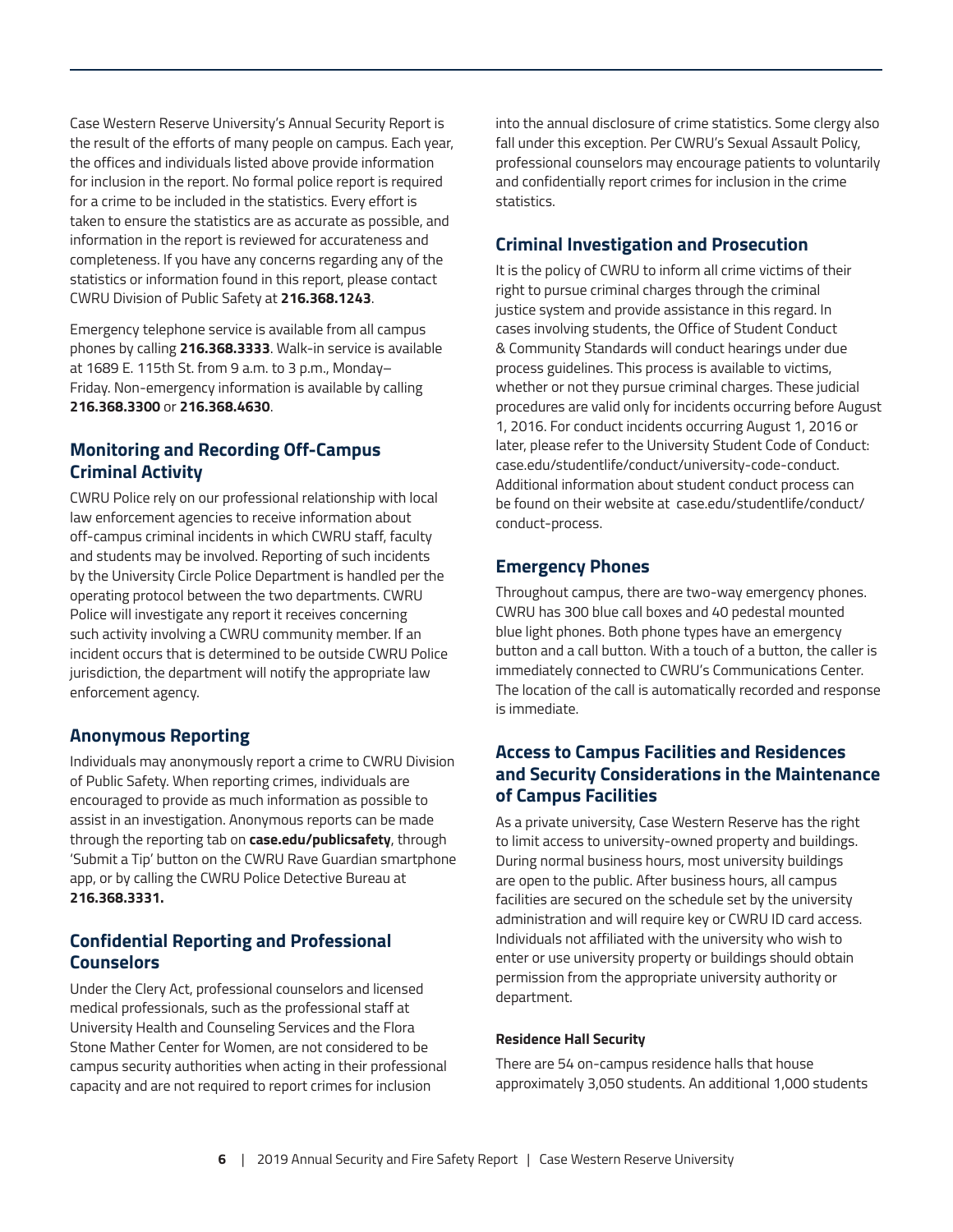<span id="page-6-0"></span>live in university-owned off-campus apartments and fraternity/sorority housing. University residence halls are secured 24 hours per day. The access is restricted to residents and authorized support staff through a campus-wide card access system that requires the use of a valid university ID. All guests must be accompanied by a resident while inside residence halls. The electronic access system is monitored 24 hours a day in the CWRU Communications Center.

#### **Community Officers**

To provide an additional level of security in residence halls, the Division of Public Safety runs the Community Officer program; these are security officers who specifically patrol the north and south residential areas during evening hours, primarily on foot, and assist with crime prevention information and programming as well as patrol and emergency response.

#### **Fire Alarms**

Fire alarms are installed in all residence halls and are inspected in compliance with state fire codes. Fire drills are conducted twice each semester in each residence hall by the CWRU Fire and Life Safety Officer.

# **Security Considerations in the Maintenance of Campus Facilities**

The university's facilities are maintained by the Facility Services Department, which incorporates security and safety considerations into its maintenance planning. This includes lighting, grounds keeping and physical access. The university's Office of Environmental Health and Safety (EHS) provides routine inspections of all campus facilities to identify safety hazards. The Facility Services Department promptly addresses problems identified during these inspections.

Lighting tours are conducted every semester by Division of Public Safety and Facilities Services personnel in coordination with representatives from Undergraduate Student Government. These tours attempt to locate areas of poor or malfunctioning lighting, which are then addressed by Facilities Services. CWRU Division of Public Safety officers who notice lighting or landscaping issues that may impact safety or security notify the Communications Center of these problems so they can be forwarded to Facilities Services for action. During business hours, Facilities Services Customer Service can be contacted directly at **216.368.2580** regarding any issues observed on campus. After hours, facilities, lighting or landscaping concerns should be directed to the CWRU Communications Center at **216.368.3300**.

# **Transportation Services: Safe Ride and Campus Shuttles**

#### **Campus Shuttles**

The university provides a day and night campus shuttle bus service. The shuttle serves all primary campus locations as well as the Coventry Road retail district. The shuttles run from 5:30 p.m. to 12:30 a.m. Sunday through Thursday and 5:30 p.m. to 2:30 a.m. Fridays and Saturdays. For more information on the night shuttle, call **216.791.6226** or go to **case.edu/access-services/shuttles**.

#### **Safe Ride**

An option for moving around University Circle at night is Safe Ride transport service. These are designated vans driven by security officers that provide transport within the University Circle area. The service runs from 6 p.m. to 3 a.m. during the academic year, and any CWRU student, faculty or staff member can use it. To request a Safe Ride, use one of the following ways: log on to the automated dispatch system at **saferide.case.edu,** call **216.368.3000**, or download the smartphone app called 'CWRU SafeRide'. This application allows users to track a driver's location and receive notification when the van is in close proximity.. For more information on the program, see the Safety on Campus tab at **case.edu/publicsafety**.

# **Crime Prevention**

The police department offers a variety of crime awareness and personal safety programs (including those detailed above). All incoming students receive a crime-prevention briefing as part of their orientation. Events such as safety fairs and crime-prevention presentations for specific groups occur throughout the year. Additional resources include:

- Emergency procedures, which are available under the emergency preparedness tab at **case.edu/publicsafety**.
- Programs offered to resident students, focusing on safety concerns for those living on campus.
- Security and crime-awareness orientation programs conducted for new students. Departments and student groups can request presentations on safety and security.

Most crimes that occur on campus, or anywhere else for that matter, are crimes of opportunity, and can be easy to prevent. Remove the opportunity, and you prevent the crime. Secure easy-to-carry items in a locked desk or cabinet. A thief knows where purses usually are kept, such as on the floor behind a desk or in the lower right-hand drawer of a desk. A wallet left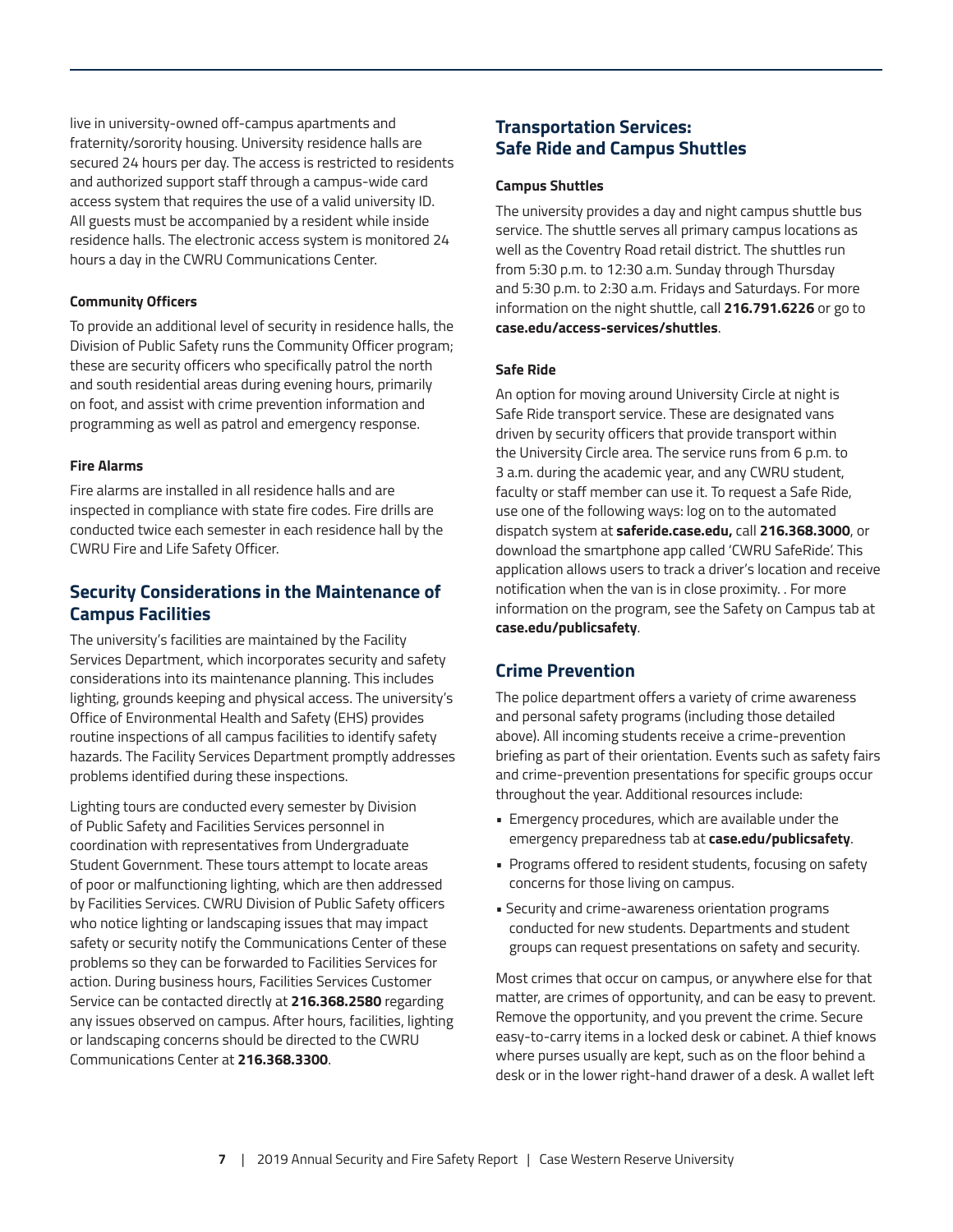in the pocket of a jacket behind the door or on a chair is also a prime target. Be aware of what is happening around you, who has come into your area and what they are doing. A friendly, "May I help you?" is often enough to discourage a thief, who realizes that someone has noticed their presence.

#### **Daily Crime Log**

The university's daily crime log is updated every other business day and is posted at **case.edu/publicsafety** under the Crime and Security Reports tab. The Daily Crime Log can also be viewed at CWRU Police Headquarters at 1689 E.115th St. The log contains all reported crimes that were reported to CWRU Police Department.

#### **Rave Guardian Safety App**

The Case Western Reserve University Division of Public Safety has partnered with Rave Mobile Safety to offer Rave Guardian, an award winning mobile safety app offering easy access to help and resources you need most. By downloading the free Rave Guardian app and registering with your CWRU email address, you will never be more than a few taps away from the CWRU Police. Our emergency dispatchers use the Rave platform to precisely understand where to send officers to response to community emergencies and help those in need. Rave Guardian users never walk alone. Users can add friends, family or public safety officials "Guardians" for extra layer of safety when walking alone. Simply set your timer for your trip with your destination—your "Guardian" can track your progress in real time and will be alerted if you do not deactivate the timer. Discreetly contact campus police with the chat feature in the app. For more information on Rave Guardian, visit **case.edu/publicsafety**.

#### **Bike Registration**

All members of the CWRU community are encouraged to register their bicycles to help deter theft and identify recovered bicycles. To register, go to **case.edu/publicsafety/ services/bike-registration-lock**. Fill out and print the registration form.

Bring your completed form to CWRU Police headquarters at 1689 E. 115th St. or the Wade or Fribley student service offices. Turn in your form and receive a registration sticker. Undergraduate students are eligible for free bike U-lock when they register their bike.

#### **Bike Locks**

Free bike U-locks are available to undergraduate students at the Wade and Fribley area offices, or at CWRU Police

headquarters at 1689 E. 115th St. Bike registration is required to obtain a free bike U-lock.

#### **Security Awareness and Personal Safety Presentations**

CWRU Division of Public Safety offers security awareness and personal safety presentations upon request for any university department or affiliated group. These sessions are scheduled at the requester's convenience and are conducted on site. To arrange for a session, contact Crime Prevention at **crimeprevention@case.edu** or **216.368.1243**.

#### **Personal Alarms**

Free personal alarms are available to undergraduate students at the Wade and Fribley area offices and at CWRU Public Safety headquarters.

#### **Self-Defense Programs**

The CWRU Police Department offers self-defense classes for those who identify as women. The department has certified instructors in the Rape Aggression Defense (RAD) program, which is 12 hours of instruction taught over multiple sessions and is offered once a semester. The department also offers "Street Smart" sessions, which are one-time classes between one and two hours long upon request. To obtain more information, email the instructors at **radprogram@case.edu**.

# **Emergency Notification, Response and Evacuation**

The Division of Public Safety is responsible for alerting the campus community when a crime is reported or brought to the attention of the CWRU Police and is determined to represent a threat to members of the campus community. In making this determination, CWRU will consider the safety of students, staff and faculty, as well as the privacy interests of all persons involved in the incidents.

#### **Timely Warning/Security Alerts**

CWRU calls timely warnings security alerts. Security Alerts are sent by either Assistant Director of Emergency Management or Assistant Vice President, online and internal communications from the Rave Alert emergency notification system and are posted on Division of Public Safety website under Security Statistics at **case.edu/publicsafety**. All faculty, staff and students are automatically enrolled in Rave Alert and receive Security Alerts, Safety Advisories and emergency notifications. All users should visit getrave.com to update their user information. This may also be done through the Rave Guardian app.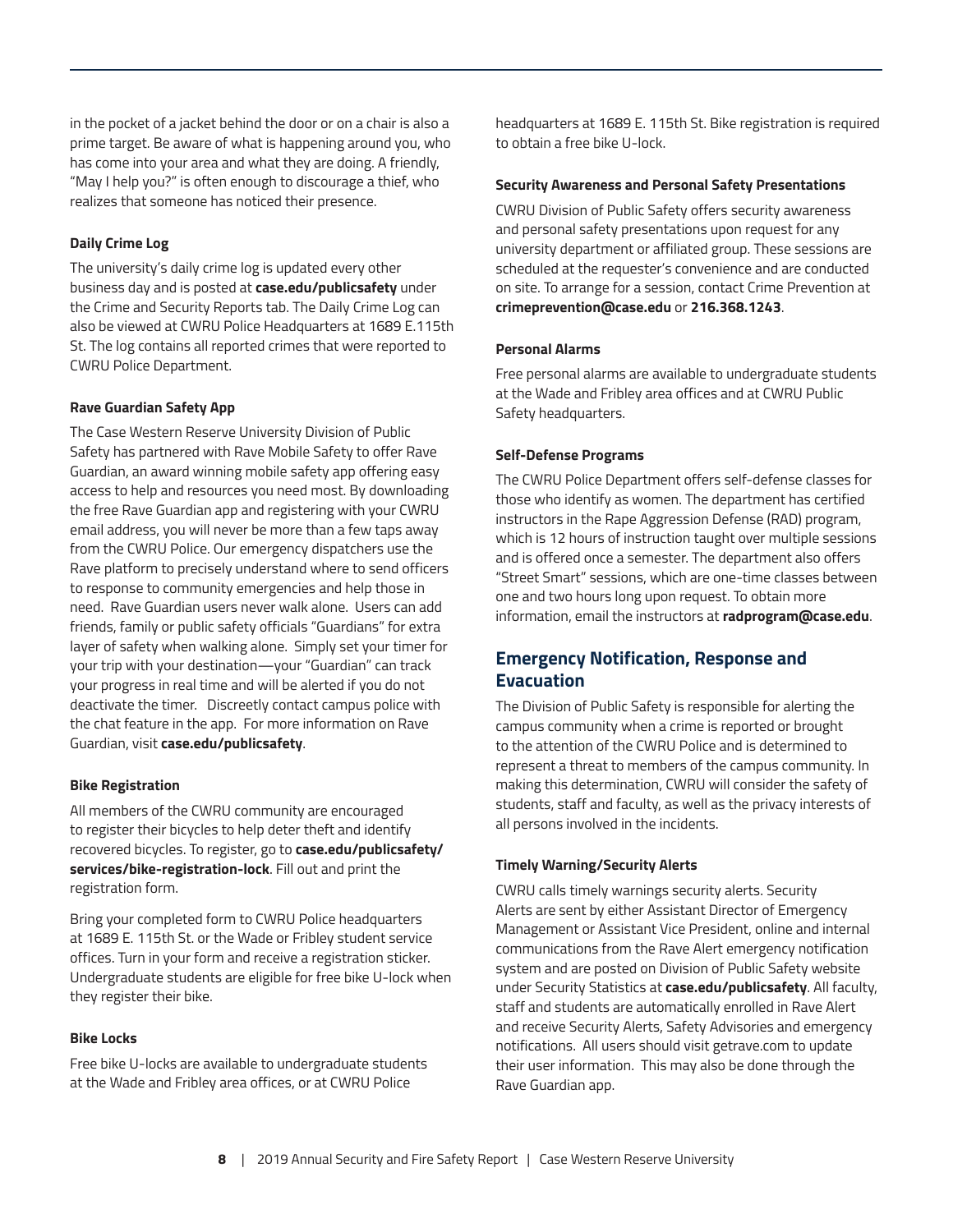Security Alerts provide information about crimes that have occurred on or near campus and still pose a serious or continuous threat. Names of the person(s) involved will not appear in security alerts.

Information provided in security alerts include:

• The location, date and time of the incident;

Crime offense;

- A short summary of the incident;
- Physical description of the suspect(s), when available;
- Date the alert was released; and
- Other relevant information that will help to protect and inform individuals from being a victim of a similar crime.

Security alerts are issued as soon as possible after an incident has been reported and all relevant facts have been gathered and it has been determined by safety officials that a continuous threat exists.

#### **Emergency Notifications**

Emergency notifications are a method of immediately notifying the CWRU community that there is a confirmed pending or existing threat to the health and safety of students, faculty, staff or visitors. Examples of possible threats that could trigger an emergency notification include, but are not limited to, an active aggressor, extreme weather, or natural disasters. Through Rave Alert, subscribers are notified when there is an incident/event on campus that threatens public safety. Emergency notifications are activated only if safety officials believe that the campus community is under an immediate threat(s) from a significant emergency or a dangerous event and must take immediate action to remain safe and secure.

Case Western Reserve has other means to provide immediate notification to the campus community that an emergency is pending or occurring. These notification measures help to warn students, faculty, staff and visitors:

- Case.edu webpage
- Text Message
- Email
- Fire Alarms
- Facebook and Twitter
- Outdoor Warning Speakers
- Vehicle Public Address Speakers
- Voicemails on campus phones
- Voice messages to cellphones
- Voice messages to campus phones
- Rave Guardian notifications
- Other

Ongoing notifications will be evaluated continuously by onscene personnel and university leadership. As the incident continues, additional segments of the community may require emergency notification.

The university will not deliver an emergency notification until there is sufficient information available to be specific and actionable. For example, once an emergency is confirmed by responders, the incident commander is then tasked with gathering information about the dangerous situation.

Students, faculty, and staff with a CWRU Network ID can view their Rave information by visiting **getrave.com** with their CWRU Network ID and password.

#### **Safety Advisories**

Safety Advisories are issued to make the campus community aware of trends in less serious crimes in addition to increased presence of first responders on campus.

#### **Clery Act Reporting Requirements for Emergency Response Policy**

Case Western Reserve University departments develops, tests and maintains emergency response, continuity and recovery plans responsible for the protection of life and property on campus. The Division of Public Safety is responsible for the all-hazard emergency operations plan and its annexes and appendices that detail the response to an imminent or potential emergency.

CWRU operates in accordance with the National Incident Management system. CWRU Police and other Public Safety staff are trained in the incident command system. CWRU Police officers are usually the first on scene when an emergency occurs on campus and as the incident evolves other university departments may be required to resolve the emergency.

Full information on the university's emergency management program can be found at **case.edu/publicsafety**.

#### **Report an Emergency on Campus**

In an emergency, members of the CWRU community shall report emergency situations—such as a person with a gun on campus, a hazardous materials spill or fire—to the Division of Public Safety at **216.368.3333**.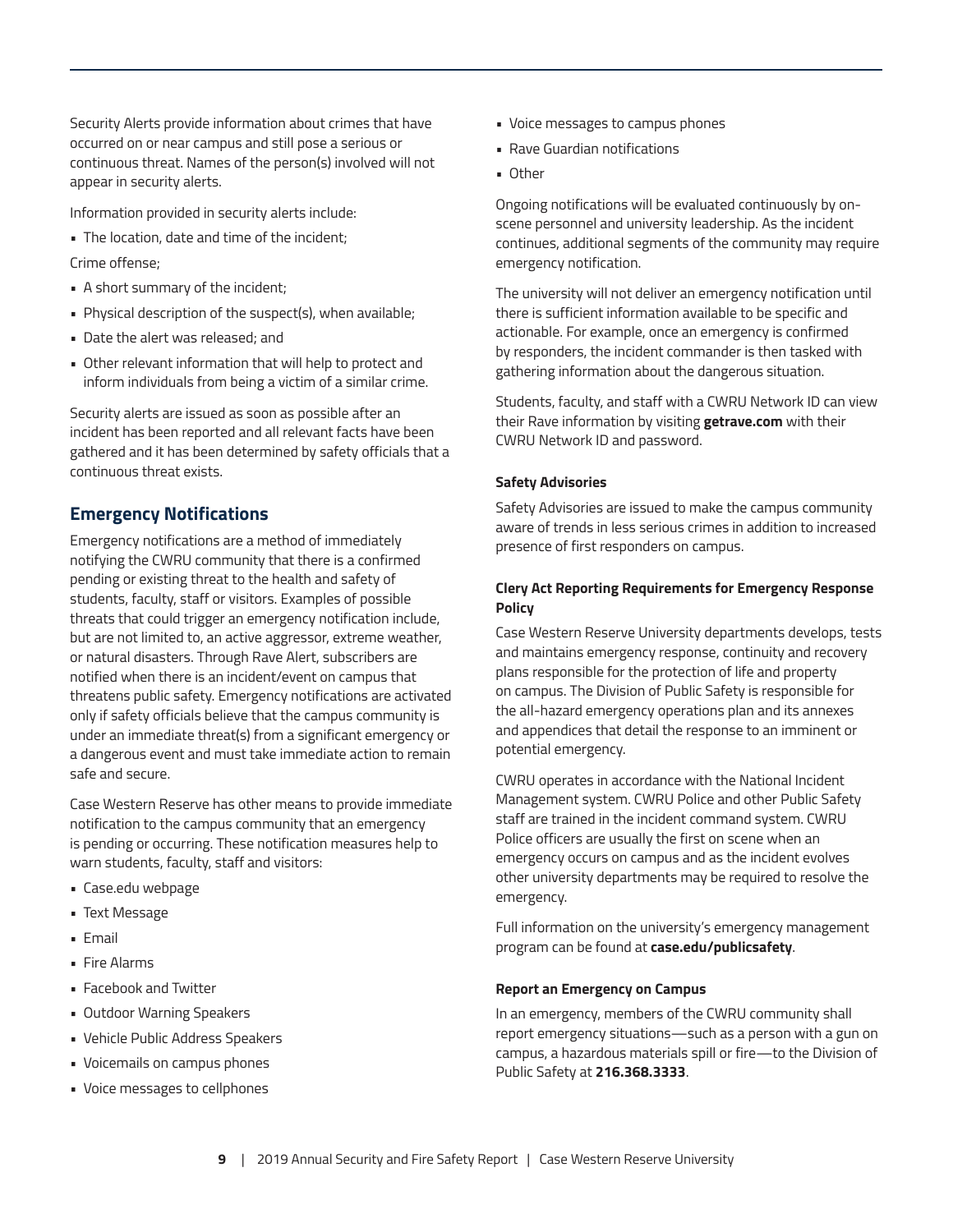Anyone on campus can call **911** for local jurisdiction emergency responders. If **911** is called first, the CWRU community member should inform CWRU Police Department by calling **216.368.3333** immediately following calling **911**.

Rave Guardian App has an emergency call feature that will notify the CWRU Communications Center when the feature has been used. With location services enabled on a mobile device, the location accuracy will be greatly increased to allow communications officers to find the approximate location of the caller. When outside of the campus boundaries, the app will automatically ask to dial **911**.

To report instances of significant infectious disease or other public health hazards, University Health and Counseling Services can be reached at **216.368.2450**.

#### **Threat Assessment and Behavioral Intervention Team (TABIT)**

Threatening behavior is taken seriously at Case Western Reserve University. If the situation requires immediate attention, contact CWRU Police Department at **216.368.3333**. In a serious but non-emergency situation, seek advice and assistance from resources on campus:

- Report the concern to any one person at Case Western Reserve University in a leadership role (e.g. your resident assistant, University Counseling Services, faculty or staff, police or security)
- Send an anonymous tip through the CWRU Rave Guardian app or call **216.368.TIPS (8477)** to leave a message for a detective
- Submit concerns to the Threat Assessment and Behavioral Intervention Team (TABIT)

The TABIT evaluates potentially worrisome situations. If the committee concludes a threat to the campus exists, TABIT members will act in accordance with university policy.

Any university community member who is concerned about a situation may activate the team for a meeting. To request an urgent assessment, contact one of the following:

- Office of the Provost—**216.368.4389**
- Human Resources—**216.368.6964**
- Office of Student Affairs—**216.368.2020**

Once an emergency is reported, CWRU will activate its emergency response plan that provides guidance for how the university will respond.

#### **Responding to an Emergency**

Whether or not there was advance notice of a threat or emergency, a multi-departmental response will occur. Like all emergencies, they start and end local. If the incident expands, local, state, or federal public safety partners may be asked to provide assistance or oversee the direction and control. In instances of public health or behavioral emergencies, University Health and Counseling Services staff may be called to respond.

The confirmation of a dangerous situation or a threat to the campus community may be accomplished through a variety of resources and avenues including but not limited to: CWRU Police Department while on patrol; Communications Center dispatchers monitoring alarms and cameras; firsthand accounts from the public; security technologies and surveillance systems; and other public safety partners.

Upon confirmation of a legitimate emergency or dangerous situation, the Division of Public Safety will begin the process of determining what mode of emergency mass notification should be utilized, who should receive the messaging and content of the notification. Specific segments of the entire campus community may be notified if only that segment may be affected by the incident(s). The Division of Public Safety and University Marketing and Communications collaborate and are responsible for the content for emergency mass notifications.

Emergency notification may be authorized by the Executive Director of Public Safety, Chief of Police, Assistant Director of Emergency Management, Assistant Vice President, online and internal communications, Officer in Charge, Executive Director for Health and Counseling Services and the designee of any of these individuals, or Public Safety Communications Center.

Weather can change quickly. CWRU Division of Public Safety receives severe weather alerts from the National Weather Service and may issue an emergency notification if a Tornado Warning is in effect for the campus. The Office of Emergency Management strongly encourages members of the CWRU community to sign up for weather alerts and download weather apps. Wireless devices can receive Wireless Emergency Alerts (WEA) that include weather alerts from your carrier if it is enabled on your device.

#### **Protective Actions**

CWRU Division of Public Safety may issue protective actions to protect the community from the effects of emergencies. These actions may include evacuation, lockdown or shelter in place.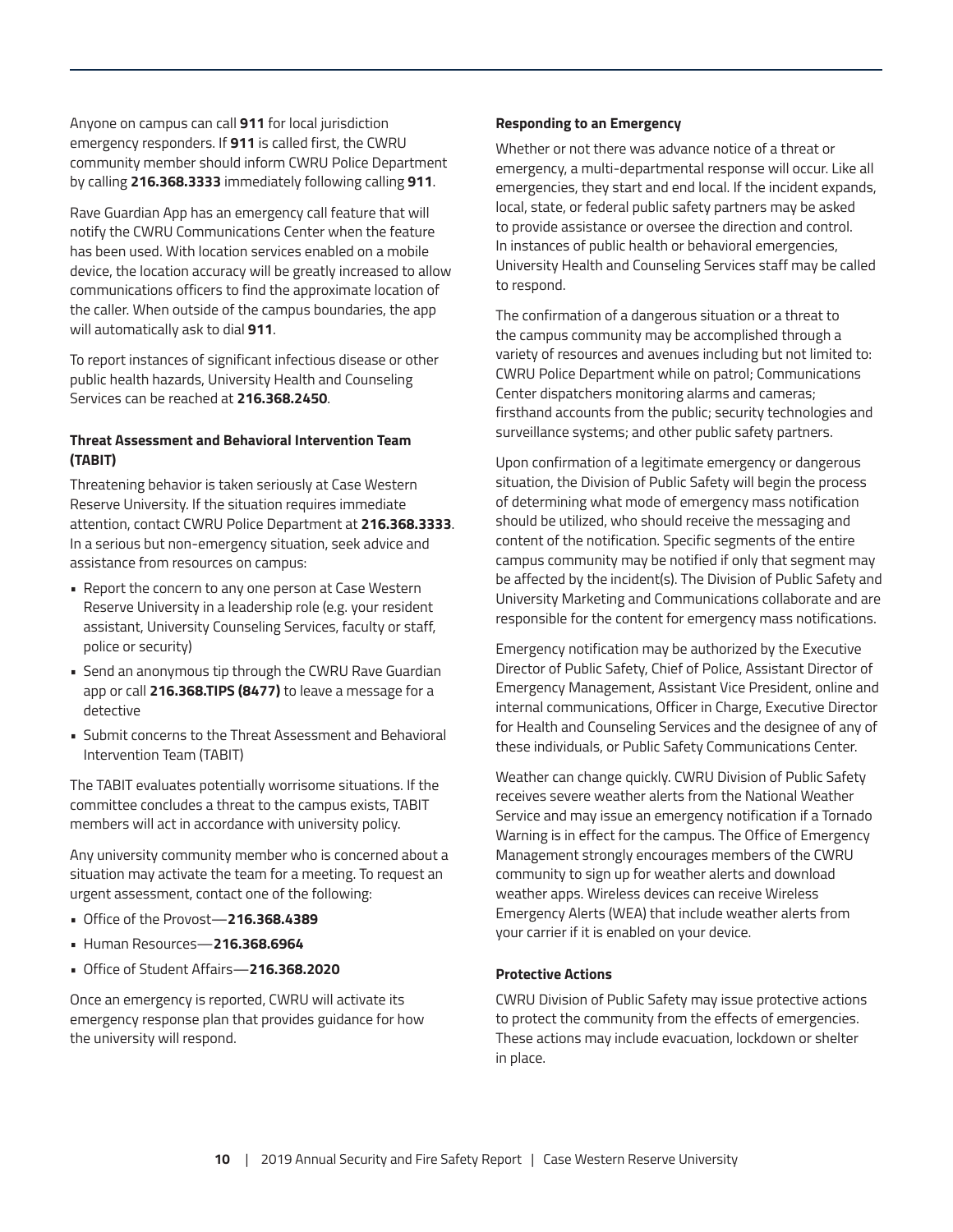CWRU Division of Public Safety has established plans for the orderly and coordinated evacuation of all or part of the Case Western Reserve population, if it is determined that such action is the most effective means available for protecting the campus community from the effects of a disaster. Evacuations may involve a single building, portion or all of campus. CWRU Public Safety and other emergency response authorities will provide instructions and orders of evacuation. Evacuation procedures and guidance can be found on the Division of Public Safety website or Rave Guardian. Building Assembly points are found on the Environmental Health and Safety website case.edu/ehs.

The Division of Public Safety may issue a shelter in place order as a protective action. Sheltering in place means finding a safe location indoors and staying there until you are given an "all clear" or told to evacuate. Those on campus may be asked to shelter in place because of criminal activity; tornado; or chemical, radiological, or other hazard.

The order to lockdown is only used for an active aggressor incident. An emergency notification with lockdown messaging will only be sued when there is an active aggressor on or near campus. Emergency Notifications stating that the university is on lockdown means there are reports of an active aggressor(s) on or near campus. An active aggressor could be an active shooter, but is worded more broadly to include anyone with a gun, knife, or someone who uses a vehicle as a weapon.

When a lockdown is issued, dispatchers begin to lock all exterior doors. No one on campus who is outdoors will be able to enter non-residential buildings—even if you have keycard access to that building. You should get as far away as possible from the threat until an all clear message is sent.

In an active aggressor situation, Case Western Reserve University follows the guidelines promoted through ALICE:

- **A**lert: Sound an alarm of the situation at hand and call the police.
- **L**ockdown: Lock/barricade doors to provide a time barrier and give faculty, staff and students time to recognize the threat.
- **I**nform: If possible, keep faculty, staff, students and police up to date on the assailant's location on campus.
- **C**ounter: Interrupt the physical act of the shooting if possible (e.g. throw items, take the aggressor down, control the aggressor's weapon arm, yell and scream to distract the aggressor).
- **E**vacuate: Leave the area as quickly as possible.

#### Lockdown procedures can be found on at **case.edu/ publicsafety**.

Members of the CWRU community and the community at large will be made aware of protective actions for lockdown, shelter in place, and evacuation through several sources: outdoor speakers, indoor speakers, fire alarms, overhead speakers, text messages, desktop messages, phone calls and other means previously listed.

#### **Testing and Exercises**

Exercises designed to test Case Western Reserve University's emergency operations plans and procedures are conducted on an annual basis in accordance with the Homeland Security Exercise and Evaluation Program (HSEEP). HSEEP is the standard that drills and exercises should meet and sets forth minimum requirements that include the assessment and evaluation of emergency plans, response capabilities, and evacuation procedures. Additionally, HSEEP requires proper follow-up and corrective actions when necessary. These exercises often include university personnel, surrounding jurisdiction first responders, government agencies, and members of the university community. The Division of Public Safety documents all exercises through detailed description of what core capability had been tested, the date and time of the exercise, and information about whether or not the test had been announced or unannounced.

CWRU Office of Emergency Management works closely with local and state offices of emergency management. Local and State emergency management agencies are notified of exercises conducted on campus.

# **Alcohol, Drugs and Weapons Policies**

#### **Alcohol and Other Drugs**

CWRU conforms to all state and local laws controlling the sale and use of alcoholic beverages. It is illegal in Ohio to sell, provide, or serve beer, wine, or liquor to anyone under the age of 21. The unlawful manufacture, distribution, possession, or use of alcohol and controlled substances, including illicit drugs, is prohibited on property owned or controlled by Case Western Reserve University or as part of any of its activities. CWRU complies with all federal and state drug laws. No CWRU employee may report to or engage in university-related work while under the influence of alcohol or illegal drugs. For information about the university's drug and alcohol abuse education programs, contact the CWRU Substance Abuse Coordinator at **216.368.2450**. Employees also may call **800.227.6007** for information about the Employee Assistance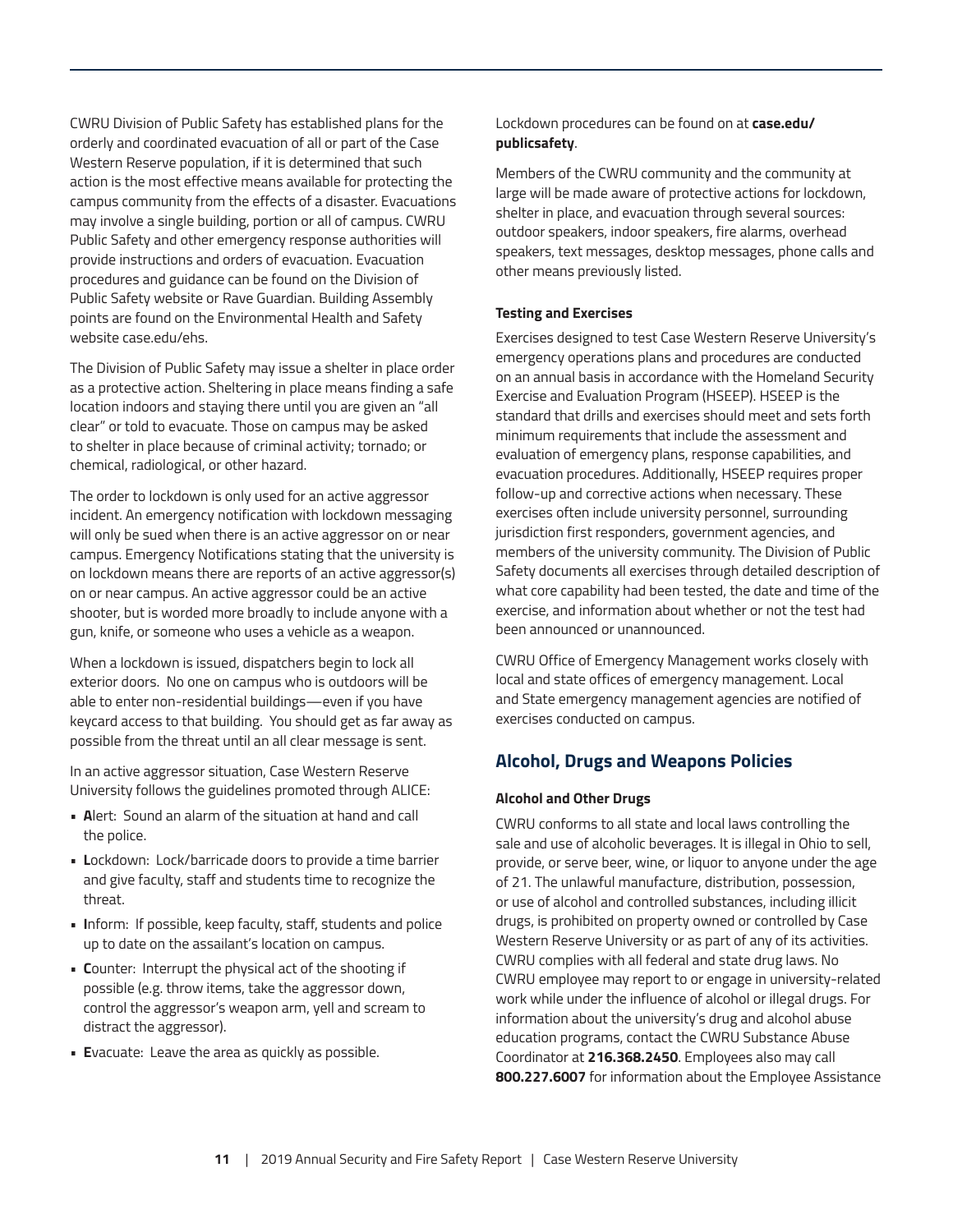Program. CWRU's Drug Free Schools and Communities Act Report can be found at **case.edu/studentlife/universitypolicies/drug-free-school-notification** in the CWRU Student Handbook.

#### **Weapons**

The use, discharge, carry or possession of firearm weapons, including air guns, is prohibited. Weapons are not permitted in any university-owned or controlled buildings, with one exception: In accordance with Ohio Revised Code 2923.1210, persons with a valid concealed handgun license may keep a handgun and/or ammunition securely locked in trunk/glove box of the person's privately owned legally parked vehicle.

#### **Missing Student Notification**

In accordance with the Higher Education Opportunity Act of 2008, Case Western Reserve University has adopted the following policy regarding notifications during missing person investigations.

Any student residing in on-campus housing will be given the option of identifying a contact person(s) whom the university will notify if campus or local police determine the student is missing for more than 24 hours. If a student chooses to place a contact person on this list, the contact information provided will be kept confidential and will be accessible only to authorized university officials. Registration is voluntary, but all students residing in university housing will be advised of this service.

It is university policy, in accordance with federal law, that if the CWRU Police Department determines a student has been missing, the local police department having jurisdiction over the student's residence (the Cleveland or Cleveland Heights Police Departments) will be notified within 24 hours after the student is missing. Also in cases involving any un-emancipated juvenile student under 18 years of age, the university will notify the student's custodial parent or guardian and any other designated contact person within 24 hours of the determination that the student is missing. If you suspect someone is missing, immediately contact CWRU Police at **216.368.3333**. CWRU Police and the university's Division of Student Affairs will initiate an investigation immediately.

# **Campus Sex Crimes Prevention Act/Sex Offender Registry**

The federal Campus Sex Crimes Prevention Act requires institutions of higher education to issue a statement advising the campus community where information concerning

registered sex offenders may be obtained. The Case Western Reserve University campus is located in Cuyahoga County, Ohio. Information concerning registered sex offenders in Cuyahoga County can be obtained at **sheriff.cuyahogacounty. us/en-us/sexual-offender-unit.aspx**.

# **Title IX**

CWRU complies with Title IX of the Educational Amendments of 1972, prohibiting discrimination on the basis of sex in federally assisted educational programs and activities. No person in the United States shall, on the basis of sex, be excluded from participation in, be denied the benefits of, or be subjected to discrimination under any education program or activity receiving Federal financial assistance. Sexual harassment (which includes sexual violence and assault) is a form of sex discrimination and therefore a violation of Title IX. Specific behaviors that are prohibited by Title IX include rape, sexual assault, sexual battery, sexual exploitation, and other forms of non-consensual sexual activity; stalking; and relationship violence that is gender-based. Many behaviors that violate Title IX also constitute crimes. Title IX also prohibits discrimination of pregnant and parenting students.

Individuals who feel their Title IX rights may have been violated or who wish to discuss a Title IX manner should contact the Office of Equity at **216.368.3066**. The university's Title IX coordinator is Senior Associate Vice President for Equity Darnell Parker, who can be reached at **216.368.2020** or **darnell.parker@case.edu**.

#### **Preventing and Responding to Sexual Assault**

#### **Sexual Misconduct Policy**

The complete policy is available at **case.edu/equity/sexualmisconduct-title-ix/sexual-misconduct-policy**. The following are policy statements regarding sexual assault and disciplinary hearings mandated by the Clery Act.

#### **Sexual Assault**

Case Western Reserve University is a community dependent on trust and respect for its constituent members: students, faculty and staff. Sexual assault is a violation of that trust and respect. It will not be tolerated. Sexual assault is a serious crime. Any non-consensual physical contact of a sexual nature, whether by an acquaintance or by a stranger, is a sexual assault. Consent can never be given by anyone under the age of 16. Sexual assault includes, but is not limited to, the following: rape, incest, sexual assault with an object, forcible sodomy and forcible fondling.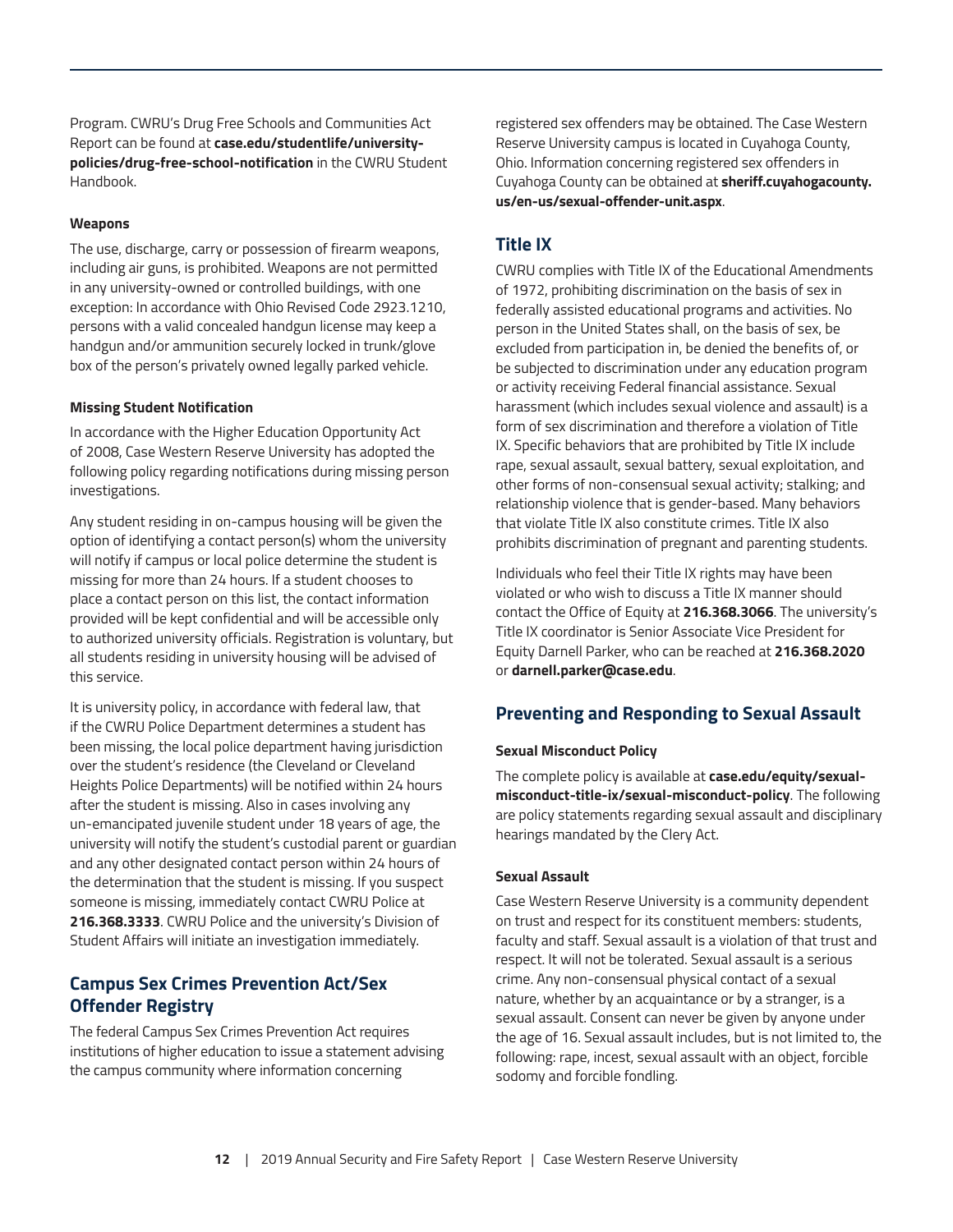Lack of mutual consent is the crucial factor in any sexual assault. Consent is the equal approval, given freely, willingly and knowingly, of each participant to sexual involvement. Consent is an affirmative, conscious decision—indicated clearly by words or actions—to engage in mutually accepted sexual contact. A person forced to engage in sexual contact by force, threat of force or coercion has not consented to contact. Consent cannot be given if a person's ability to resist or consent is substantially impaired because of a mental or physical condition. Examples include, but are not limited to, being unconscious, frightened, physically or psychologically pressured or forced, intimidated, substantially impaired because of intoxication (including alcohol), or substantially impaired because of the deceptive administering of any drug, intoxicant, or controlled substance.

The university strongly encourages persons who have been sexually assaulted to report the assault, to seek assistance and to pursue criminal charges, judicial action, or sanctions for their own protection and that of the entire campus community.

# **Reporting Sexual Assault**

To preserve the option of pursuing criminal sanctions or internal CWRU disciplinary processes, survivors should strongly consider reporting the sexual assault to an advocate, the campus police, the university and/or. Reporting an assault to police or campus security authorities does not require filing criminal charges; however, it allows all support systems to be put into motion, including: police response and crisis counseling. Reporting is best done as soon as possible after an assault, but may be done at any time. CWRU will assist students who report sexual assault in obtaining medical support and information regarding available legal and judicial resources, as well as counseling and support services. A courtesy transport to University Hospital Emergency Department will be provided.

#### **Importance of Preserving Evidence**

Students who choose to notify police should be aware of the importance of immediacy in reporting the incident and preserving physical evidence, both at the assault scene and on the person assaulted. Students immediately reporting an assault should be accompanied to a health care facility of their choice for treatment and collection of evidence by a sexual assault nurse examiner (SANE). If a sexual assault survivor chooses to report the incident at a later time, important support systems still are available; however, criminal investigations can be more difficult.

When reporting a sexual assault, you may want to consider the legal distinction between a privileged and limited confidential resource.

Privileged reporting consists of those communications that legally cannot be disclosed without the reporter's consent to any other person, except under very limited circumstances such as imminent threat of danger to self or others. Examples include University Counseling and Health Services, Flora Stone Mather Center for Women, the Inter Religious Center and Cleveland Rape Crisis Center.

Limited confidential reporting consists of those communications that will not be disseminated to others except on a need-to-know basis. A limited confidential reporting source has the obligation to enlist designated campus resources to ensure steps are taken to protect the community as a whole. Examples are CWRU Police, Student Affairs, Housing and Residence Life, and hospital emergency rooms.

# **Designated Reporting and Confidential Support Resources**

A person wishing to pursue university action must report the conduct to one of the three University Designated Reporting Representatives (See Chart I). Taking this action does not prevent reporting the matter to the CWRU Police. To contact the CWRU Division of Public Safety, call **216.368.3333**. A person who has experienced sexual misconduct also may seek advice and guidance from confidential support resources, as discussed in Chart IIA and IIb.

#### **Role of Designated Reporting Representatives**

- a. To hear the initial complaint/statement by the complainant and the respondent, and to make safety and support arrangements as appropriate.
- b. To receive initial complaint(s) regarding alleged sexual misconduct and to make the complainant aware of the university obligation to take action if the respondent is identified or identifiable.
- c. To provide the complainant and the respondent information about the policy and process, including the rights of the complainant and the respondent under this policy.
- d. To determine if the complaint falls within the Sexual Misconduct Policy and, if so, to determine appropriate next steps.
- e. To conduct an inquiry into reports from anonymous sources. In such instances, the university may be limited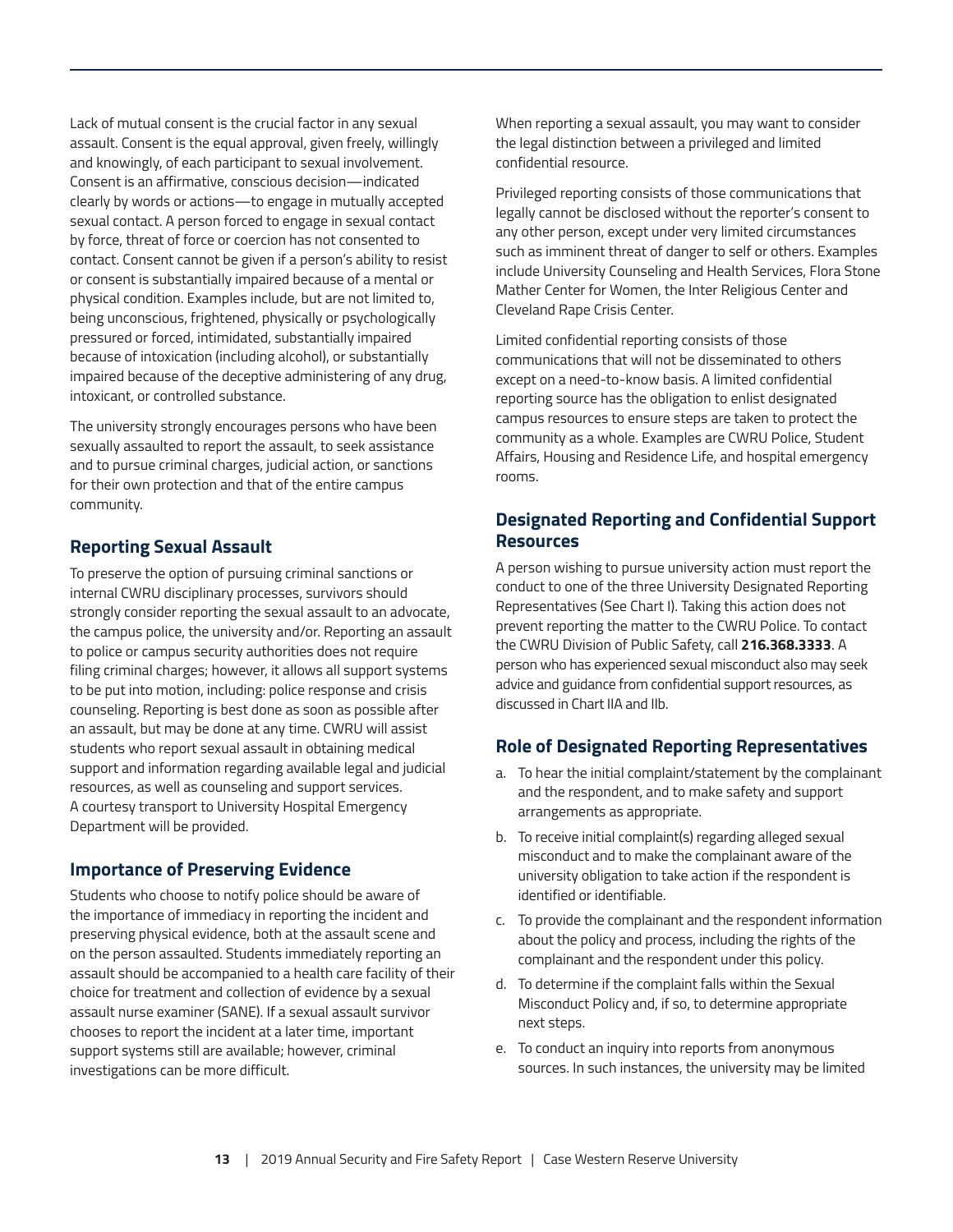<span id="page-13-0"></span>in its ability to conduct an effective inquiry and to take action concerning the report.

#### **Chart I. Designated Reporting Representatives**

**For Student Concerns: Office of Title IX Thwing 318** 216.368.3066 (Monday–Friday) 8:30 a.m. to 5 p.m.

**For Faculty Concerns: Faculty Diversity Officer Adelbert Hall 315** 216.368.8877 (Monday-Friday) 8:30 a.m. to 5 p.m.

**For Staff Concerns: Equal Employment Opportunity and Diversity Manager Adelbert Hall 315** 216.368.8877 (Monday-Friday) 8:30 a.m. to 5 p.m.

#### **Role of Confidential Support Resources**

Confidential resources are those members of the university who are licensed or designated by law as professionals to receive privileged communication, and receive information regarding possible sexual misconduct in the context of a professional relationship with the reporter of that information.

Confidential resources are not required to report allegations of sexual misconduct to designated reporting representatives unless required by law, such as the duty to report an imminent threat to self or others (see Charts IIa. and IIb.). Confidential resources provide advice, support and guidance about how to manage the situation without initiating university action. Discussions with a confidential source are not considered a report to the university or a request that any action be taken by the university in response to any allegation.

#### **Police Resources**

Anyone who has experienced sexual misconduct may choose to contact at any time either CWRU Division of Public Safety or a local police jurisdiction where the misconduct occurred. University officials and/or the CWRU Police Department will assist in notifying other local police authorities if requested to do so.

#### **On Campus**

| CWRU Division of Public Safety  216.368.3333 |                |
|----------------------------------------------|----------------|
| 1689 E. 115th St.                            | Any time, 24/7 |
| Cleveland, Ohio 44106                        |                |

#### **Off Campus**

| Cleveland Police Sex Crimes Unit  216.623.5630           |  |
|----------------------------------------------------------|--|
| Cleveland Police 3rd District <b>216.623.5300 or 911</b> |  |
|                                                          |  |

#### **Anonymous Reports**

In the event that the university receives an anonymous report of sexual misconduct, the university will conduct an inquiry into the matter. In such instances, the university may be limited in its ability to conduct an effective inquiry and to take action concerning the report. An anonymous tip line is available at case.edu/publicsafety under the "reporting" section. Please note that even with anonymous reports, the university has an obligation to investigate. If you feel you may have been the victim of a sexual assault and wish to speak to a privileged source about your reporting options, you can contact the Campus Sexual Assault Reporting Safe Line at **216.368.7777**.

#### **Additional Resources**

#### **Medical and Psychological Assistance Emergency Room Examination**

Any person who has been sexually assaulted may go directly to the University Hospitals' emergency room or any local hospital for medical attention. Please note: The preservation of physical evidence is critical in the event of criminal prosecution and may be useful if university disciplinary action is pursued.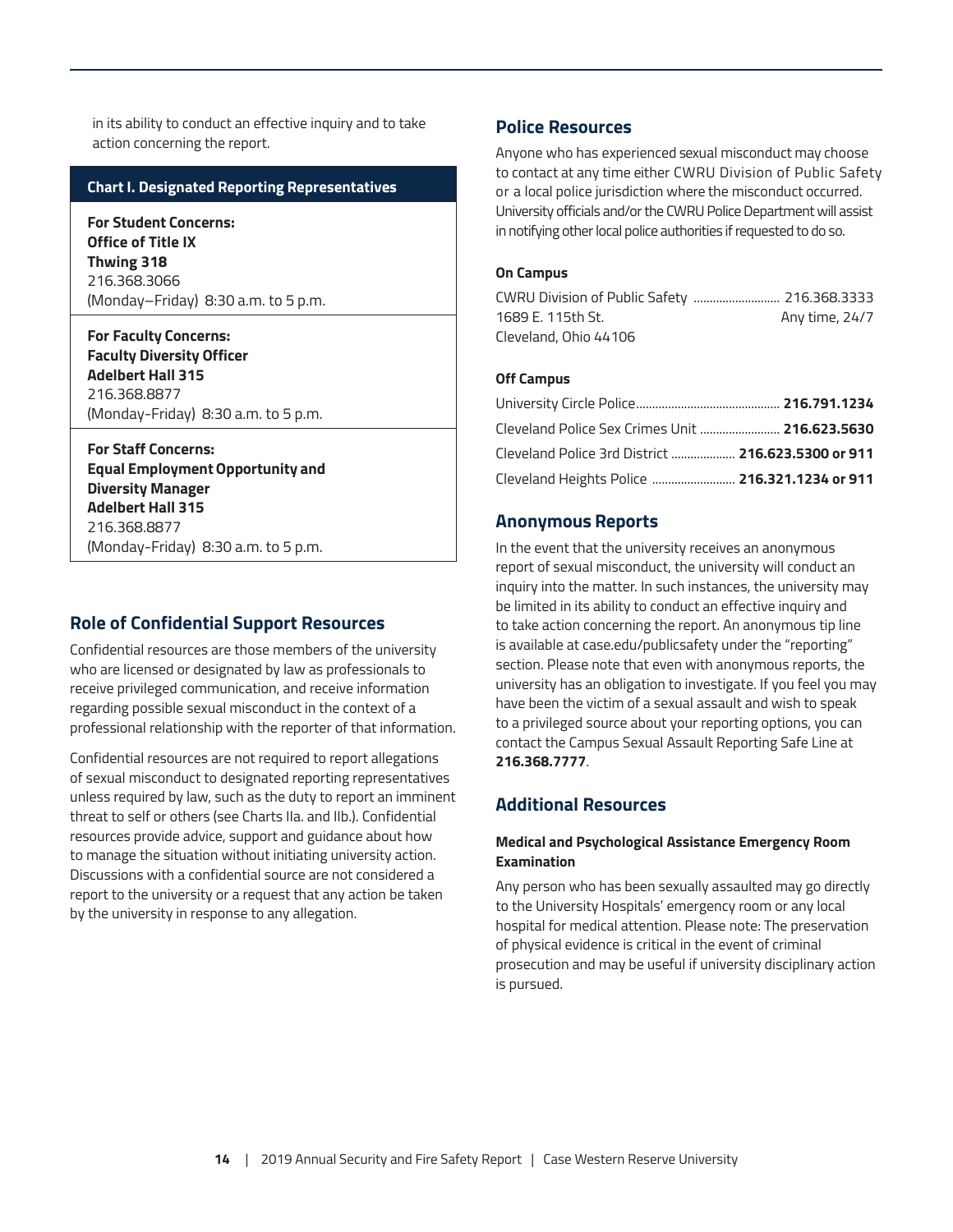<span id="page-14-0"></span>

| <b>Chart IIa. Student Confidential Support Resources</b>                                                                                   |                                                                                          |  |  |  |  |
|--------------------------------------------------------------------------------------------------------------------------------------------|------------------------------------------------------------------------------------------|--|--|--|--|
| <b>On-Campus Resources</b>                                                                                                                 | <b>Off-Campus Resources</b>                                                              |  |  |  |  |
| <b>SAFE Line</b><br>216.368.7777 - Any time, 24/7<br>For privileged and confidential conversations about sexual                            | The Cleveland Rape Crisis Center<br>216.619.6192 - 24 hours                              |  |  |  |  |
| assault and relationship violence.<br><b>University Counseling Services</b><br>Sears 220<br>216.368.5872 - 24 Hours                        | The Domestic Violence Center and Child Advocacy Center<br>216.391.HELP (4357) - 24 hours |  |  |  |  |
| <b>University Health Service</b><br>2145 Adelbert Road<br>216.368.2450 - 24 Hours                                                          |                                                                                          |  |  |  |  |
| <b>Flora Stone Mather Center for Women</b><br>Tinkham Veale University Center, Room 248<br>216,368,0985<br>Monday-Friday, 8:30 a.m.-5 p.m. |                                                                                          |  |  |  |  |
| Ask to speak with the Licensed Professional Health Advocate                                                                                |                                                                                          |  |  |  |  |
| <b>Campus Clergy</b><br>Church of the Covenant<br>11205 Euclid Ave.-Annex                                                                  |                                                                                          |  |  |  |  |
| Muslim Campus Ministry, Newman Catholic Campus Ministry,<br>and United Protestant Campus Ministry                                          |                                                                                          |  |  |  |  |
| 216.421.9614 or Hillel 216.231.0040                                                                                                        |                                                                                          |  |  |  |  |
| Ask to speak with a Clergy person                                                                                                          |                                                                                          |  |  |  |  |
| <b>Chart IIb. Faculty and Staff Confidential Support Resources</b>                                                                         |                                                                                          |  |  |  |  |
| <b>On-Campus Resources</b>                                                                                                                 | <b>Off-Campus Resources</b>                                                              |  |  |  |  |
| <b>Employee Assistance Program</b><br>800.227.6007<br>myimpactsolution.com                                                                 | The Cleveland Rape Crisis Center<br>216.619.6192 - 24 hours                              |  |  |  |  |
|                                                                                                                                            | The Domestic Violence Center and Child Advocacy Center<br>216.391.HELP (4357) - 24 hours |  |  |  |  |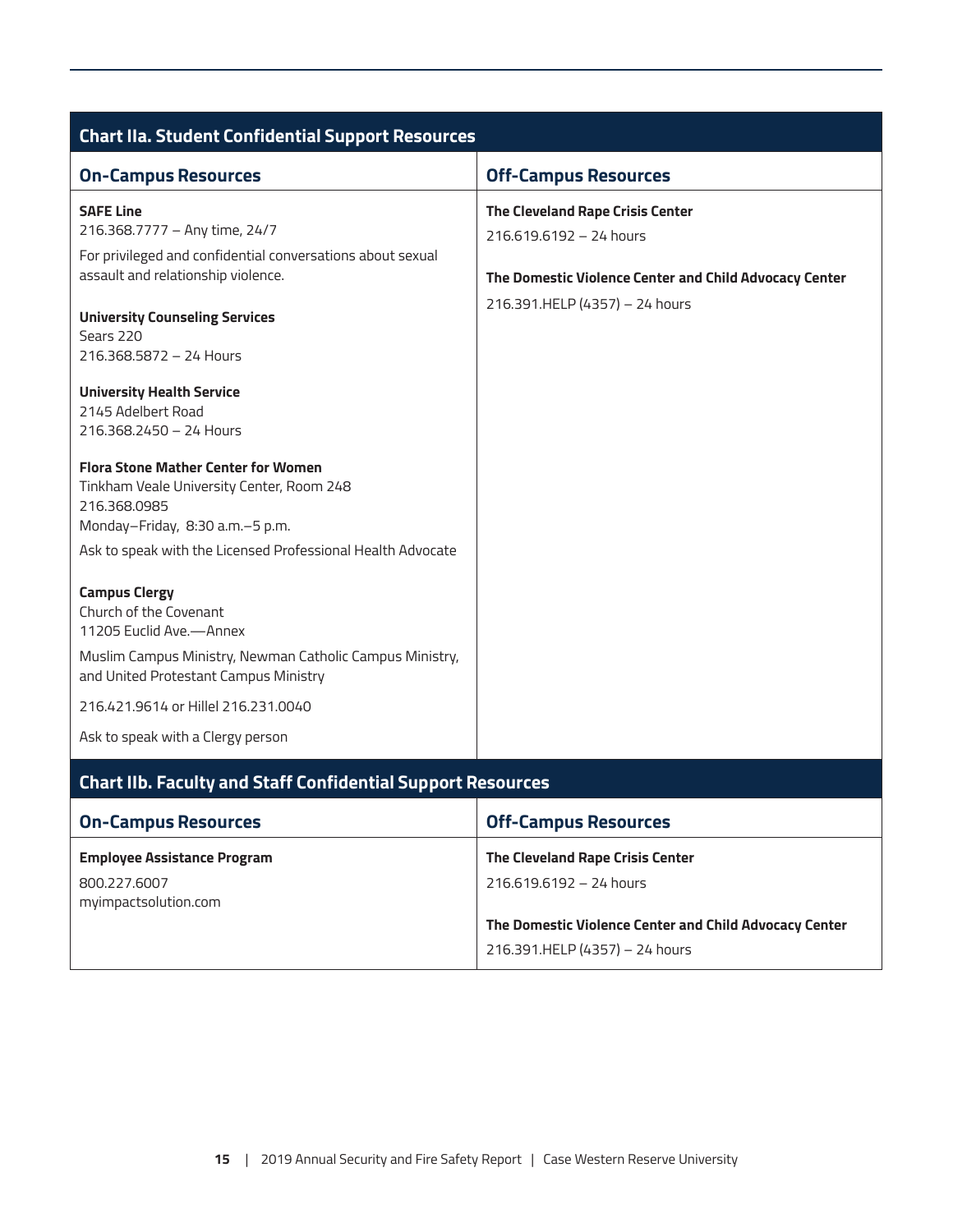#### **University Health Services**

Students can seek further treatment at University Health Services for any medical concerns, including sexually transmitted diseases and pregnancy testing.

#### **Counseling**

Counseling may be pursued following a sexual assault, no matter how much time has elapsed since the incident. Counseling services are confidential except when disclosure is necessary to prevent imminent harm to self or others. Available options, on- and off-campus, are listed below. To inquire about other community counseling resources, please call 216.368.5872. All inquiries are confidential.

#### **Educational Services**

The university offers courses designed to give students the information and skills needed to help protect them from the threat of sexual assault. The Department of Physical Education offers a Personal Safety Awareness class every semester. This seven-week class provides guest speakers from campus departments and various community service agencies. Topics covered include crime prevention, campus

and community resources and services, victim rights, the criminal justice system, and self-defense.

The CWRU Police Department offers Rape Aggression Defense classes periodically throughout the year for those who identify as female faculty, staff and students. All incoming first-year students receive education on sexual assault issues during their initial orientation programming.

Additionally, the Flora Stone Mather Center for Women and the Office of Student Conduct and Community Standards offer programming throughout the year, both scheduled and by request, on sexual assault, healthy relationships and relationship violence. These offices and the university Office of Inclusion, Diversity and Equal Opportunity are also conducting trainings for undergraduate and graduate students, staff and faculty on the university's sexual misconduct policy. Incoming first-year students complete a mandatory online training module regarding sexual misconduct and receive training during orientation week on the sexual misconduct policy and bystander intervention strategies. On the pages that follow is a list of previous and current trainings on campus regarding sexual misconduct and related topics.

# **Sexual Misconduct Prevention/Education Initiatives**

| <b>Initiative</b>                                                 | <b>Program Description</b>                                                                                             | <b>Target</b><br><b>Audience</b>                         | Program<br><b>Frequency</b> | Program<br>Implemented            | Campus<br><b>Partners</b>                                                             |
|-------------------------------------------------------------------|------------------------------------------------------------------------------------------------------------------------|----------------------------------------------------------|-----------------------------|-----------------------------------|---------------------------------------------------------------------------------------|
| Student/Guardian<br>Electronic Letter                             | Letter and brochure. Sent<br>electronically to incoming<br>student's guardian<br>regarding Title IX and<br>resources.  | First Year Students<br>& their parents/<br>Guardians     | Prior to<br>Fall arrival    | Fall 2003<br>Revised Yearly       | *Student Affairs, First-<br>Year Experience & Family<br>Programs, Office of<br>Equity |
| Undergraduate<br>On-Line<br>Community<br><b>Education Module</b>  | CWRU On-line sexual<br>misconduct education<br>module. Completed as part<br>of the mandatory New<br>Student Checklist. | Incoming<br>undergraduate<br>students                    | July/<br>August             | Summer 2014<br>Revised 2019       | *Student Affairs, First<br>Year Experience &<br><b>Family Programs</b>                |
| Graduate and<br>Professional<br>Student On-line<br><b>Modules</b> | CWRU On-line sexual<br>misconduct education<br>module. Completed as part<br>of the mandatory New<br>Student Checklist. | Incoming graduate<br>and Professional<br><b>Students</b> | Every Fall                  | Summer of<br>2014<br>Revised 2019 | *Student Affairs, First<br>Year Experience &<br><b>Family Programs</b>                |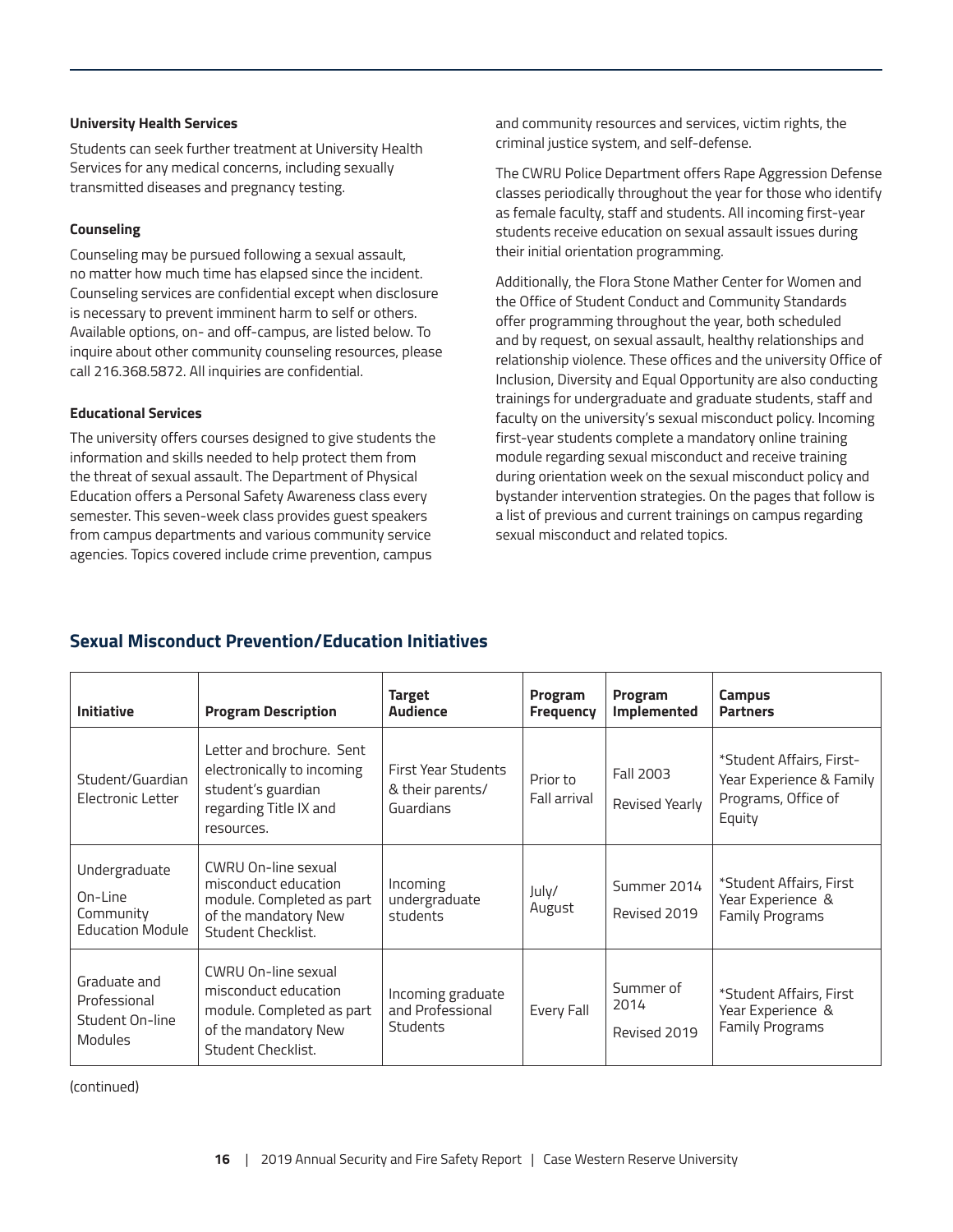# **Sexual Misconduct Prevention/Education Initiatives** (continued)

| <b>Initiative</b>                                                  | <b>Program Description</b>                                                                                            | <b>Target</b><br><b>Audience</b>                                                                                                               | Program<br><b>Frequency</b>                                                | Program<br>Implemented       | <b>Campus</b><br><b>Partners</b>                                                                                                                                                                    |
|--------------------------------------------------------------------|-----------------------------------------------------------------------------------------------------------------------|------------------------------------------------------------------------------------------------------------------------------------------------|----------------------------------------------------------------------------|------------------------------|-----------------------------------------------------------------------------------------------------------------------------------------------------------------------------------------------------|
| Sexual<br>Misconduct<br>Prevention<br>Module for<br>Athletics      | <b>CWRU Athletic Department</b><br>created a module<br>focusing on athletics and<br>prevention.                       | All CWRU Athletes<br>and Coaches                                                                                                               | <b>July 2018</b>                                                           | February 2018                | Office of Equity and<br>Department of Athletics<br>and Physical Education                                                                                                                           |
| Sexual<br>Misconduct<br><b>Reporting Posters</b>                   | Office of Equity created<br>reporting chart for<br>reporting to the university<br>and confidential resources.         | <b>Entire University</b><br>Community                                                                                                          | On-Going                                                                   | <b>July 2018</b>             | Office of Equity                                                                                                                                                                                    |
| Revision of Equity<br>Website                                      | Provide information around<br>policies, procedures,<br>resources, and training<br>opportunities.                      | <b>Entire University</b><br>Community and<br><b>External Community</b>                                                                         | On-Going                                                                   | Spring 2016,<br>Revised 2019 | Office of Equity,<br>students, faculty, and<br>staff                                                                                                                                                |
| Sexual<br>Misconduct<br>Prevention<br>& Education<br>Presentations | Presentations to raise<br>awareness about the<br>prevalence of SM, the<br>SM Policy, procedures,<br>resources etc.    | Graduate/<br>Professional<br>Students,<br>Residential Staff,<br>Orientation Leaders,<br>International<br>Students, Athletes,<br>Faculty, Staff | July-<br>Novem-<br>ber and<br>through-<br>out the<br>year as<br>requested. | Fall 2014<br>Revised Yearly  | Office of Equity,<br>Department of Athletics,<br>Residence Life, First-<br>Year Experience &<br>Programs, academic<br>departments, and Office<br>for Inclusion, Diversity,<br>and Equal Opportunity |
| Title IX Restroom<br>Posters                                       | Posters placed in every<br>restroom throughout<br>campus.                                                             | Entire university<br>community                                                                                                                 | On-Going                                                                   | 1990<br>Revised 2017         | Student Affairs, Office of<br>Equity                                                                                                                                                                |
| Green Dot                                                          | By-stander intervention<br>program                                                                                    | All university<br>students, staff, and<br>faculty                                                                                              | On-Going                                                                   | <b>Fall 2017</b>             | Women's Center,<br><b>International Student</b><br>Services, Office of<br>Equity, Residence Life,<br>Greek Life, LGBT Center,<br>Dean of Students                                                   |
| <b>Social Norming</b><br>Campaign                                  | Campaign awareness<br>against physical violence.<br>(Including sexual<br>misconduct and intimate<br>partner violence) | <b>Entire University</b><br>Community                                                                                                          | On-Going                                                                   | <b>Fall 2018</b>             | Student Affairs,<br>Academic Affairs,<br>undergraduate and<br>graduate students                                                                                                                     |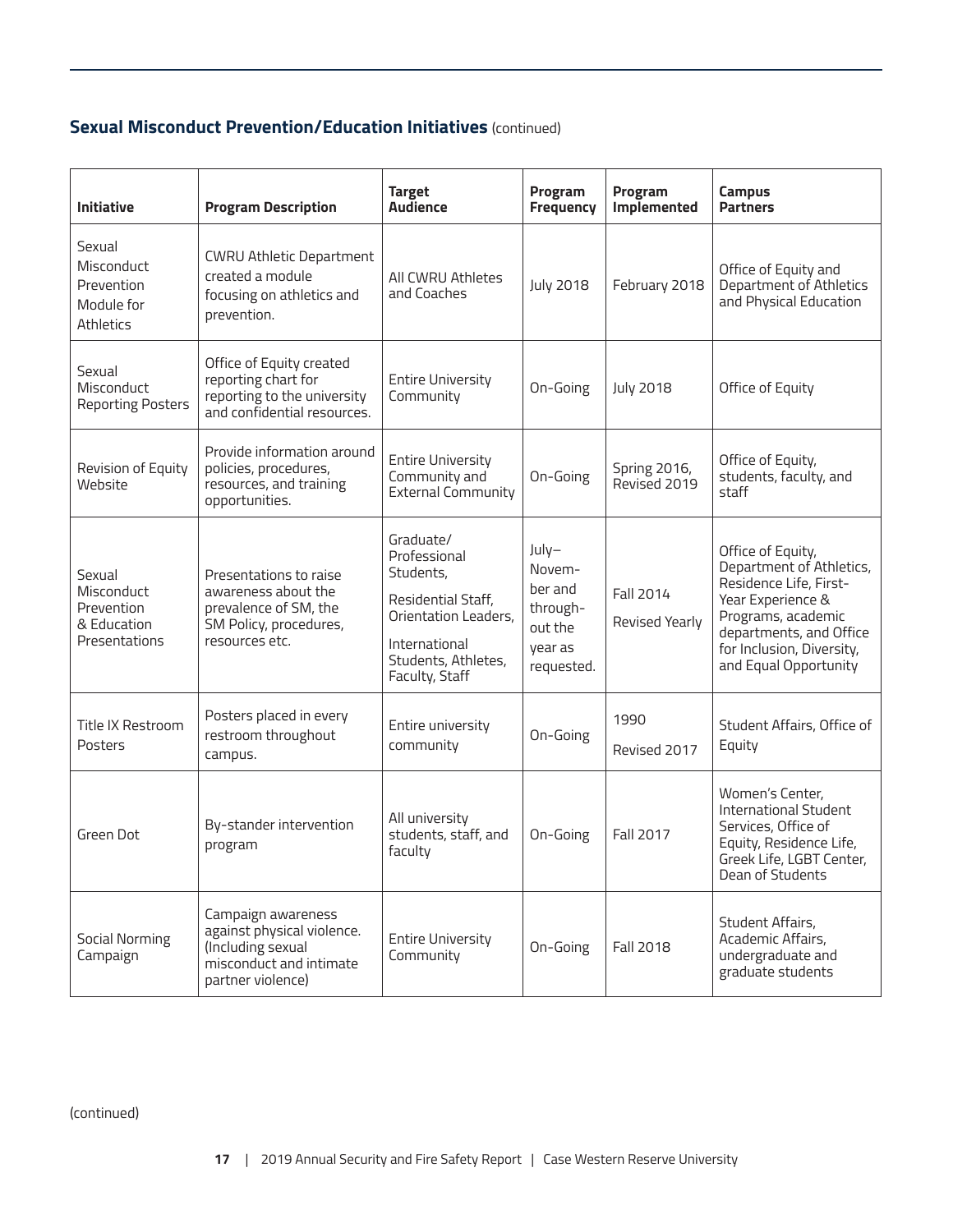# **Sexual Misconduct Prevention/Education Initiatives** (continued)

| <b>Initiative</b>                                                                                          | <b>Program Description</b>                                                                                                                                                                                                                                                                                                                                                                                        | <b>Target</b><br><b>Audience</b>              | Program<br><b>Frequency</b> | Program<br>Implemented | <b>Campus</b><br><b>Partners</b>                                                                                                                               |
|------------------------------------------------------------------------------------------------------------|-------------------------------------------------------------------------------------------------------------------------------------------------------------------------------------------------------------------------------------------------------------------------------------------------------------------------------------------------------------------------------------------------------------------|-----------------------------------------------|-----------------------------|------------------------|----------------------------------------------------------------------------------------------------------------------------------------------------------------|
| <b>SEXPO</b>                                                                                               | Daylong conference set<br>during the first week of<br>school to destigmatize<br>discussion around sex<br>positivity, consent, and<br>provide health resources<br>to all.                                                                                                                                                                                                                                          | <b>Entire University</b><br>Community         | Every<br>September          | Fall 2016              | Women's Center, Greek<br>Life, *Student Affairs,<br>LGBT Center, Office of<br>Multicultural Affairs,<br>Campus Ministry,<br>University Health &<br>Counseling, |
| Greek Community:<br>Sexual<br>Misconduct<br>Prevention<br>& Education<br>Planning Group                    | <b>IFC/Panhel initiated</b><br>program to engage a<br>representative from<br>each Greek chapter in<br>developing an intentional<br>plan to eliminate sexual<br>misconduct within the<br>Greek Community. Catalyst<br>Bystander Training through<br><b>Greek Life SMARRT</b><br>Leaders                                                                                                                            | Greek Community                               | On-going                    | Spring 2015            | *Student Affairs, Center<br>for Women, Cleveland<br>Rape Crisis Center                                                                                         |
| SAVE - Sexual<br>Assault and<br>Violence<br>Educators $-$<br>Peer Education<br>Presentations &<br>Programs | Center for women trained<br>student peer educators<br>who are responsible for<br>giving presentations<br>throughout the campus<br>community on a host<br>of topics related to<br>prevention.<br>Responsible for hosting the<br>following events: SEXPO,<br>Voices Against Violence,<br>The Genital Monologues,<br>Health Relationships<br>Weeks, Sexual Assault<br>Awareness Month, Take<br><b>Back The Night</b> | All University<br>students                    | Ongoing                     | <b>Fall 2010</b>       | Center for Women,<br>*Student Affairs, Greek<br>Life, Residence Life,<br>Cleveland Rape Crisis<br>Center                                                       |
| Let's Talk About<br>Sex - Planned<br>Parenthood<br>Monthly<br><b>Discussion Series</b>                     | Collaboration between<br>Planned Parenthood of<br>Greater Cleveland and the<br>Center for Women. Twice a<br>month discussion series on<br>topics ranging from healthy<br>relationships, to consent,<br>to sexuality.                                                                                                                                                                                              | Undergraduate and<br><b>Graduate Students</b> | Ongoing                     | Fall 2018              | Center for Women,<br>University Health &<br>Wellness, Planned<br>Parenthood Of Greater<br>Cleveland                                                            |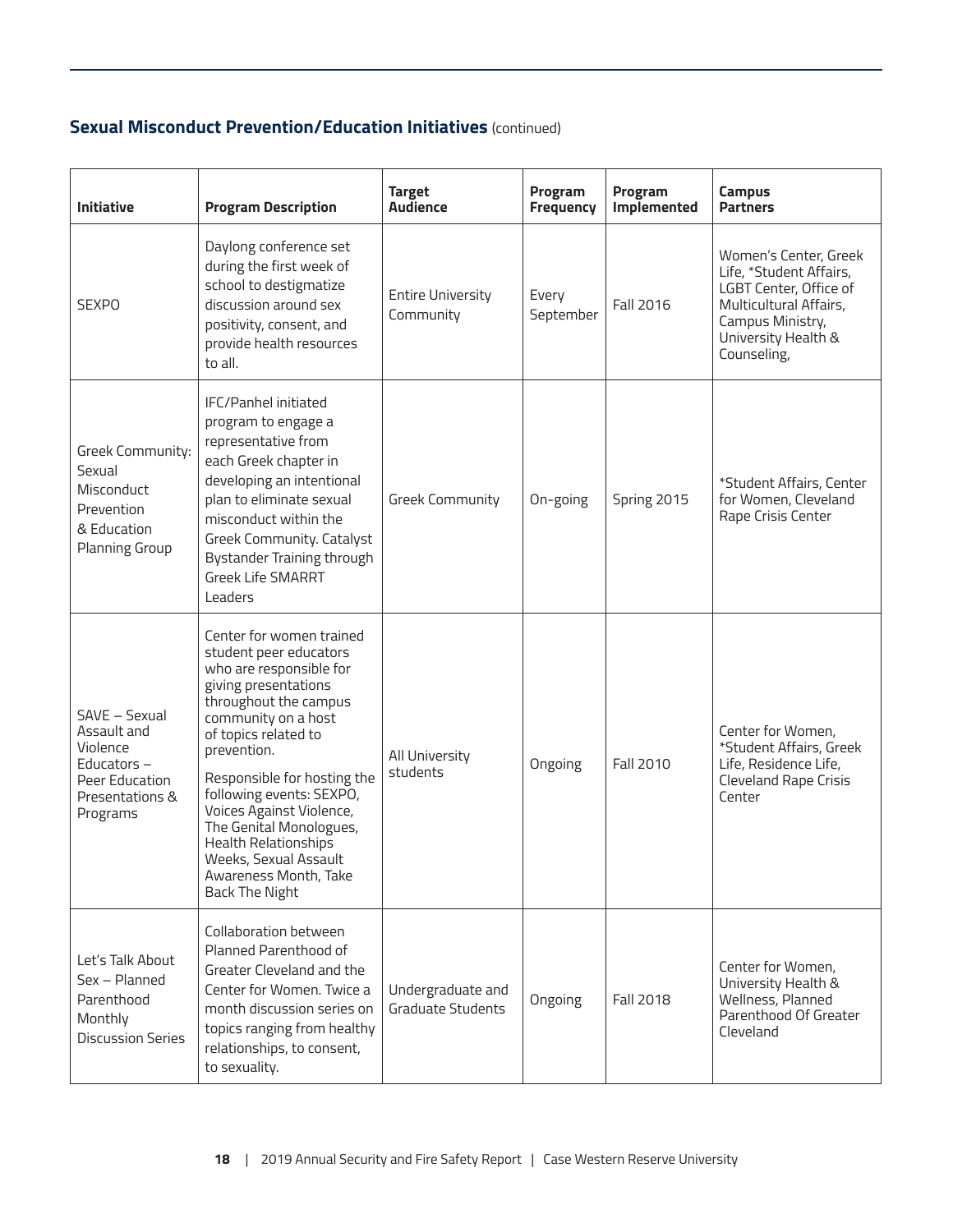# **University Disciplinary Procedures Regarding Sexual Assault/University Complaint Process**

Under Case Western Reserve's sexual misconduct policy, the university's complaint and campus disciplinary action procedures are as follows.

The university strongly encourages persons who experience sexual misconduct to report the misconduct, to seek assistance and to pursue university action for their own protection and that of the entire campus community.

When a complaint of alleged sexual misconduct is received, an initial inquiry is conducted by a designated reporting representative, who is a neutral administrator in the process. The designated reporting representative is responsible for coordinating the sexual misconduct process. The usual practice will be that the inquiry will be conducted in collaboration with the Office of Equity and the university Division of Student Affairs/Office of Student Conduct and Community Standards as appropriate and possible.

#### **Time Table**

The university intends to resolve complaints of sexual misconduct in a timely manner. The university generally attempts to resolve complaints from the filing of a complaint to a determination within 60 days. The university generally attempts to make a determination on appeals within 10 business days following the submission of an appeal. However, extenuating or more complex circumstances may preclude the university from resolving a complaint within such a timeframe. The Title IX Coordinator, or his/her designee, will make a determination as to any reasonable extension of these timeframes. Complainants and respondents will be provided periodic updates as to the status of the process.

#### **Initial Inquiry**

An initial inquiry is conducted by the designated reporting representative/deputy Title IX coordinator and will generally include interviews with the complainant and the respondent and a review of relevant documents. Following the initial inquiry, the designated reporting representative will determine whether the information gathered during the initial inquiry indicates that the complaint falls within this policy. The complainant and respondent will be informed promptly after the completion of initial inquiry.

If it is determined that the complaint falls within this policy, the designated reporting representative will either: 1) proceed with the informal process; or 2) refer the matter to the Title IX investigator/deputy Title IX coordinator for a determination

as to whether the process should proceed to the informal process, the formal process, or another university process. (See Investigator process below.) The designated reporting representative will make this determination by reviewing the following factors surrounding the complaint:

- a. The wishes of the complainant and the respondent;
- b. Consideration of a pattern of behavior;
- c. The nature and severity of the behavior or action; and
- d. The sufficiency of the information.

The complainant and the respondent will be informed promptly upon a determination by the designated reporting representative.

#### **Interim University Actions**

In addition to conducting an initial inquiry, the designated reporting representative may need to take interim actions to protect the safety and well-being of the individuals involved in a complaint of sexual misconduct. The university will consider interim or remedial measures, as appropriate or legally supported, to protect those involved. These measures will be implemented as promptly as possible. Generally, such actions include, but are not limited to, the following:

- a. Notify the respondent that a complaint has been made against them;
- b. Provide a copy of the university sexual misconduct policy to both parties;
- c. Direct the parties or establish an agreement between the parties that they are not to initiate contact with the other party or parties until further notice by the university. Failure to cooperate or honor the agreement could result in restricting either party's presence on campus;
- d. Institute alternative work arrangements, living arrangements, dining facilities, class schedule, or advisor/ supervisor arrangements as feasible and appropriate during the pendency of the process, considering safety issues and concerns of the complainant and the respondent;
- e. Provide access to appropriate academic supports, such as tutoring, or permission to withdraw from or retake a class or classes;
- f. Have each of the parties and any witnesses acknowledge the expectation of confidentiality as outlined in this policy;
- g. Advise all parties and any witnesses that they may not retaliate against any party or any witness involved in a sexual misconduct complaint.
- h. Notify the dean, department chair or supervisor of the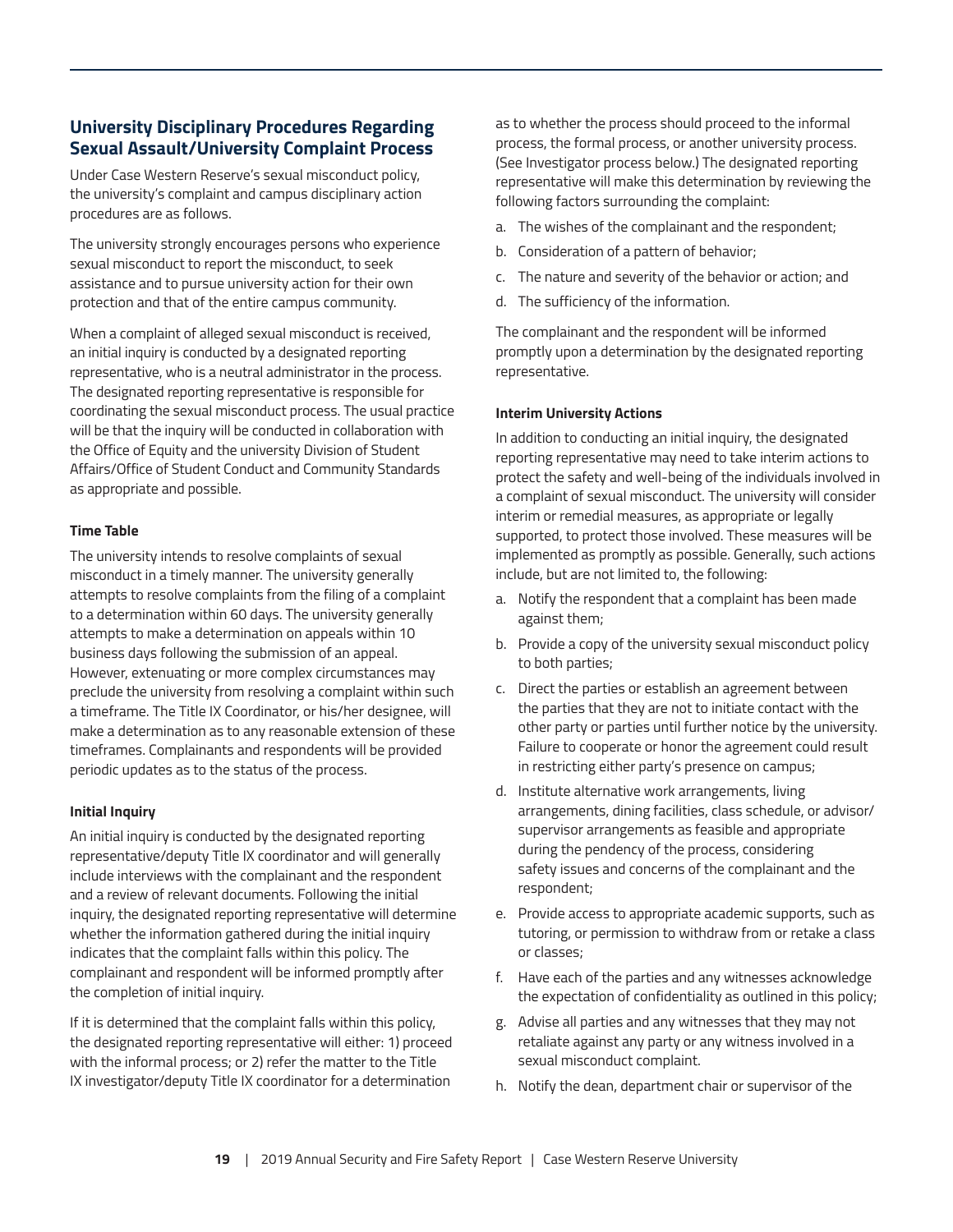<span id="page-19-0"></span>complaint to assist with managing the rights of the complainant and the respondent as appropriate.

Interim Separation/Suspension Action: The university has the right to impose an interim separation or suspension, as provided for under other university policies or procedures.

#### **Role of the Designated Reporting Representative and/or Sexual Misconduct Investigator(s)**

The designated reporting representative and/or sexual misconduct investigator conducts a prompt and thorough investigation of the complaint, which includes identifying and interviewing witnesses, gathering and securing relevant documentation, and identifying other relevant information. The representative/investigator provides a report of the finding of the investigation for review by the Title IX coordinator or his/her designee in consultation with the Office of General Counsel. A decision will be made as to the appropriate next steps to bring resolution to the complaint, which will include one of the following:

- a. Informal process;
- b. Formal process (administrative or board hearing);
- c. Another university process;
- d. End the process.

In making this determination, the reviewers will consider the following factors:

- a. The wishes of the complainant and the respondent;
- b. Consideration of a pattern of behavior; and
- c. The nature and severity of the behavior or action.

If the designated reporting representative/sexual misconduct investigator finds that the complaint does not fall within the sexual misconduct policy, the matter and other possible policy violations discovered (including any relevant information) may be referred to other university processes.

#### **Informal Process**

The informal process is an opportunity to bring resolution to an informal complaint through awareness, education, and/or a facilitated discussion. During an informal process, written statements are not taken from the complainant or the respondent, and no hearing is conducted to determine whether the sexual misconduct policy has been violated. Normally, the informal process will not be used to resolve allegations of non-consensual sexual contact/activity, forced sexual contact/activity, non-consensual sexual intercourse, forced sexual intercourse and sexual exploitation. The

complainant will be advised of the right to end the informal process and begin the formal process, if the complainant wishes to do so.

#### STEP 1: FACILITATE RESOLUTION

The designated reporting representative(s)/Title IX coordinator uses the information gathered during the initial inquiry to facilitate an appropriate resolution to the informal complaint. The designated reporting representative(s)/Title IX coordinator may determine that the informal action may be facilitated by an appropriate designee (e.g. for students, a residential coordinator or other designee; for staff, human resources representative; for faculty, the chair). The following are examples of possible options, one or more of which may be used to bring resolution to an informal complaint.

- a. Distribute a copy of the sexual misconduct policy to the respondent and/or the complainant and/or to the department or area whose behavior is being questioned;
- b. Educate the respondent or all parties regarding the university sexual misconduct policy;
- c. Conduct a sexual misconduct educational workshop for the designated department/school/university organization;
- d. Meet with the respondent to raise awareness about alleged inappropriate behavior and provide notice about possible university consequences;
- e. Facilitate discussion with the agreement of the complainant, respondent, and the designated reporting representative(s)/Title IX coordinator or designee;
- f. Institute alternative work arrangements, living arrangements, class schedule, dining facilities, or advisor/ supervisor arrangements as feasible;
- g. Provide access to appropriate academic supports, such as tutoring, or permission to withdraw from or retake a class or classes; and/or
- h. Limit contact or impose no contact between respondent and complainant.

#### STEP 2: DOCUMENT INFORMAL RESOLUTION

At the conclusion of the informal process, a letter summarizing the outcome(s) of the process will be sent by the designated reporting representative(s)/Title IX coordinator to the complainant and respondent and other appropriate university officials to bring closure to the matter (see Retention of Documents section in this policy).

If the matter is not resolved to the satisfaction of the complainant or the respondent utilizing the informal process, and/or the university determines the matter should be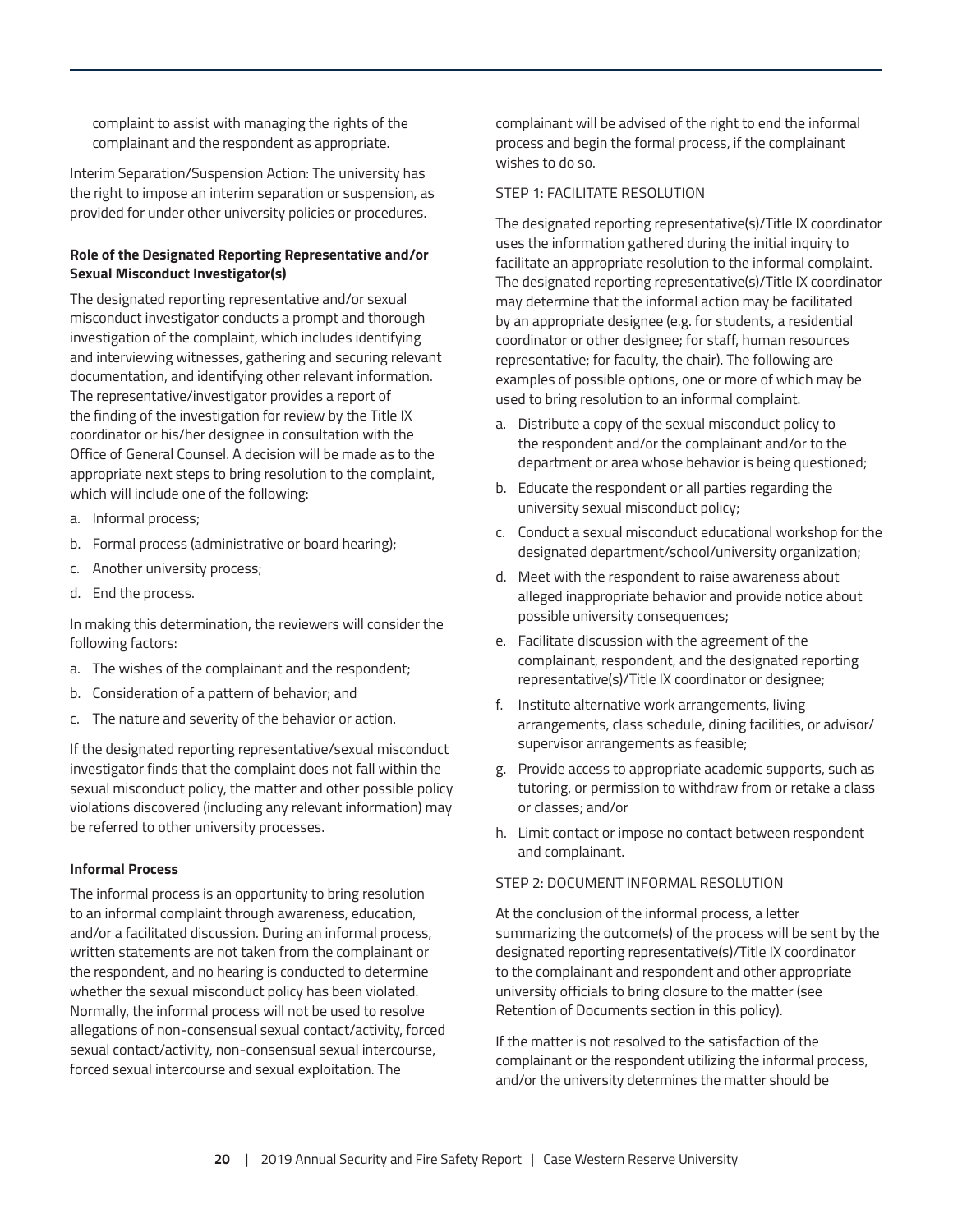resolved through the formal process, the complainant, the respondent and/or the university may pursue the formal process. In such an instance, the complainant, the respondent and/or the university may request to utilize the formal process by submitting a written request to the designated reporting representative within five business days of the date of the receipt of the informal outcome letter.

#### **Formal Process**

Determination of Administrative Hearing vs. Board Hearing:

A formal process may be facilitated in one of two ways: through an administrative hearing or a board hearing.

An administrative hearing may be used when all of the following exist:

- a. The complainant wishes to use an administrative hearing to resolve the complaint;
- b. (i)The respondent has admitted to the alleged sexual misconduct and admits that the conduct is or could be construed as sexual misconduct under the university's policy, or

(ii) For matters in which the complainant and the respondent are both students, the designated reporting representative/investigator has determined, after consultation with the Title IX coordinator or his/her designee and the Office of General Counsel, that an administrative hearing is appropriate to determine both whether a violation of the policy has occurred and what the appropriate sanction is for a violation of the policy, if any. In such cases, the designated reporting representative/investigator will determine that the administrative hearing shall be conducted, as appropriate, by either (a) a representative from the Office of Student Conduct & Community Standards, or (b) three members of the Community Standards Board, selected as provided for in the Formal Process: University Community Standards Board section, below.

c. The investigation or review determine(s) that an administrative hearing is appropriate to bring resolution to the complaint.

A board hearing is used when the following exists:

a. The complainant wants to use a board hearing to resolve the complaint, and/or the review of the investigation determines that a board hearing is necessary to resolve the complaint;

- b. The respondent does not admit that the alleged sexual misconduct has occurred and/or does not admit that the alleged conduct is or could be construed as sexual misconduct under this policy; or
- c. The designated reporting representative/investigator determines, after consultation with the Title IX coordinator or his/her designee and the Office of General Counsel, that use of a board hearing is appropriate.

To move the formal process forward, the Title IX investigator/deputy Title IX coordinator will submit the following documents to the Community Standards Panel or administrative hearing representative(s) for their consideration at a formal hearing:

- 1. The written account from the complainant of the sexual misconduct complaint. When possible, the account should include dates, times, locations, a description of the alleged behavior/incident, and the name(s) of the respondent.
- 2. The written account from the respondent of the sexual misconduct complaint. When possible, the account should include dates, times, locations, a description of the alleged behavior/incident.
- 3. Additional written accounts from witnesses collected during the investigation.
- 4. Other relevant documents collected during the investigation, including the report of the sexual misconduct investigator/deputy Title IX coordinator.
- 5. In addition, the complainant and the respondent may submit their own written statement about the facts of the alleged behavior/incident for consideration by the panel. Written statements must be submitted no later than three business days prior to the scheduled hearing.
- 6. The complainant and the respondent may also submit their own written statement about the impact of the alleged behavior/incident for consideration by the panel during the sanction phase of the process, if applicable. Written statements must be submitted no later than three business days prior to the scheduled hearing.
- 7. The complainant and respondent may provide a list of any person(s) who may have relevant information about the behavior/incident.
- 8. Once steps 1-7 have been completed, the case will be turned over to the chairperson of the Community Standards Board or the administrative hearing representative who will contact the complainant and respondent within five business days to schedule a prehearing meeting and/or a hearing.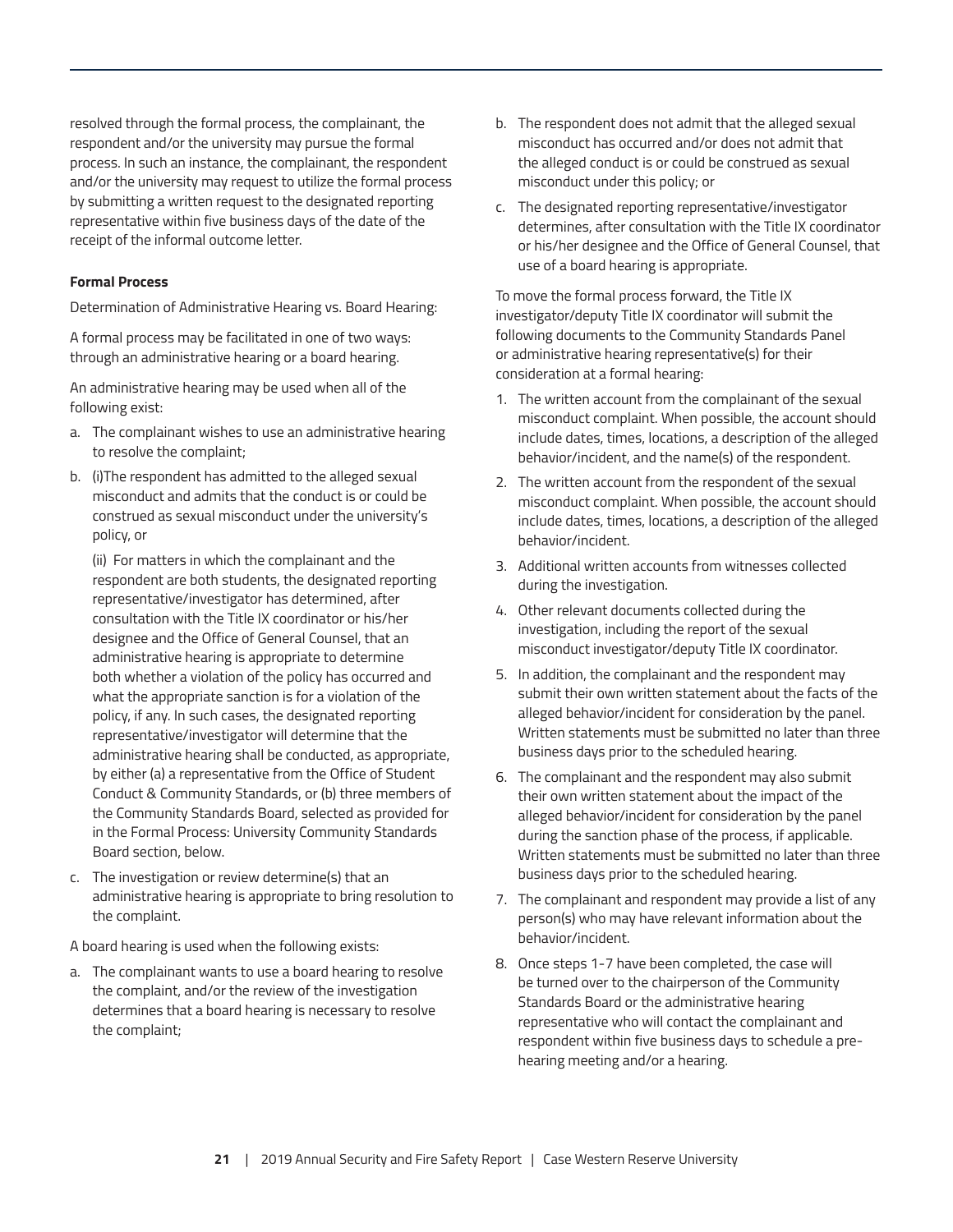#### **University Role to Address Violations of Policy Via Formal Process**

The university may address violations of the policy in instances in which the complainant is not willing to bring a complaint and the university determines it is necessary to proceed with a formal process under the policy. In such a case, the university will select a representative to act during the formal process.

Generally, if the respondent is a faculty member, the university representative shall be the provost or his/her designee; if the respondent is a student, the university representative shall be the vice president for Student Affairs or his/her designee; and if the respondent is a staff member, the university representative shall be the vice president for Human Resources or his/her designee. If the university representative is the respondent or a potential witness, the vice president for Inclusion, Diversity and Equal Opportunity shall appoint the university representative. The university representative shall have the same rights and responsibilities as the complainant as outlined in this policy. The university representative shall not be an attorney from the Office of General Counsel.

#### **Formal Process: Administrative Hearing**

The function of this hearing is to review the relevant documents, hear from the respondent and the complainant where the complainant wishes to participate, and to determine whether the Sexual Misconduct Policy has been violated in cases in which the complainant and respondent are both students, and/or an appropriate sanction.

All administrative hearings will be conducted by (1) a representative of the Office of Inclusion, Diversity or Equal Opportunity, or the Office of Student Affairs/Student Conduct, or his or her designee ("the administrative hearing representative"), as appropriate, or (2) three members of the University Community Standards Board, as provided for in provision b(ii) above.

Administrative Hearing Procedure

- 1. The complainant and respondent will be notified of the date, time and location of the hearing.
- 2. The hearing is closed and generally includes the respondent, the Title IX investigator/deputy Title IX coordinator who conducted the investigation, and the administrative hearing representative(s). The complainant will be notified of the option to attend the hearing if the complainant wishes to do so.
- 3. The complainant may submit an additional written statement concerning the effect of the sexual misconduct

and the desired sanction for the respondent. The written statement must be submitted no later than three business days prior to the scheduled hearing.

- 4. The respondent may make a statement about the sexual misconduct and the possible sanction(s) for the misconduct. The written statement must be submitted no later than three business days prior to the scheduled hearing.
- 5. The administrative hearing representative(s) may ask questions of the respondent and will consider the statements and any relevant information received during the investigation.
- 6. Prior to determining whether the Sexual Misconduct Policy was violated and/or a sanction, as applicable to the matter, the administrative hearing representative(s) will normally consult with the following individuals depending on the constituency of the respondent:

When a student is the respondent: vice president for Student Affairs or his/her designee; when a faculty member is the respondent: provost or his/her designee; when a staff member is the respondent: Vice President for Human Resources or his/her designee.

After the hearing is concluded, the administrative hearing representative(s) will make a decision promptly whether the sexual misconduct was violated, as applicable to the matter, and/or on the policy appropriate sanction and communicate that decision in writing to the respondent, complainant, and to any university administrators, faculty or staff who require the information to carry out the sanction. Generally, notification will be provided to the parties within two business days after the administrative hearing is held, except when extenuating circumstances preclude notification to the parties within such a timeframe.

#### **Administrative Hearing Appeal Process**

If the complainant or respondent is not satisfied with the outcome of the administrative hearing, either party may notify the appropriate designated reporting representative/Title IX coordinator of the desire to file an appeal with the Appeals Board. Appeals must be submitted within three business days of receipt of the written decision. An appeal as outlined below will then be held.

#### **Formal Process: Sexual Misconduct Panel**

The Office of Title IX selects and trains a Sexual Misconduct Panel that includes representation from all constituent groups within the university community (students, faculty, staff)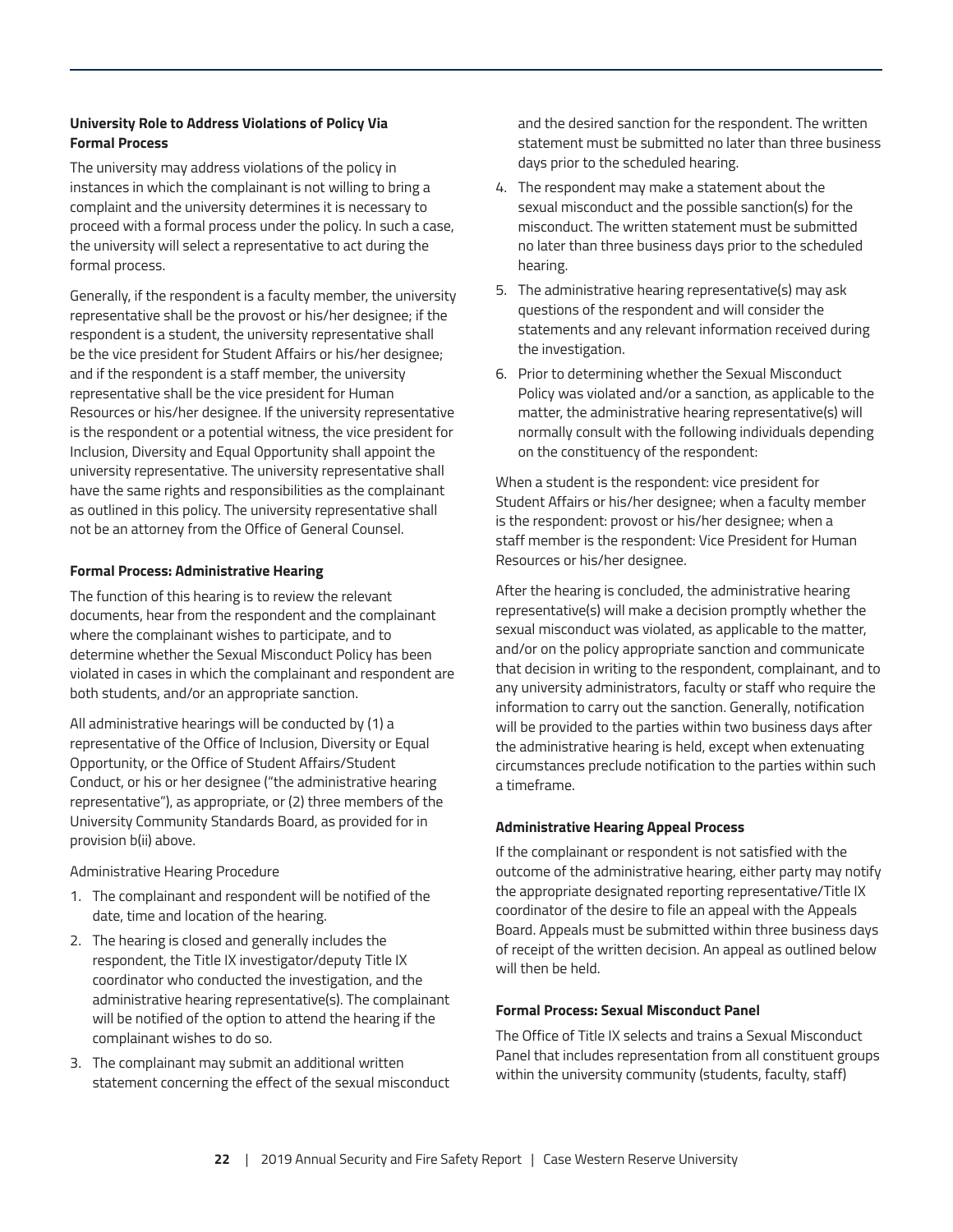and that is charged to hear and make a determination about whether the sexual misconduct policy has been violated and if so, the appropriate sanction for the violation.

All formal complaints referred to the Sexual Misconduct Panel in which the complainant and the respondent are both students will be chaired by the associate dean of students, or designee appointed by the associate vice president for Student Affairs/Title IX coordinator. For all other complaints involving different constituencies within the university (students, faculty or staff), a representative of the Office of Inclusion, Diversity and Equal Opportunity or the Office of Title IX will chair the hearing.

When a complaint is referred to the formal board process, the designated chairperson will select three representative members from the Sexual Misconduct Panel at-large (faculty, staff and/or students) to serve as the hearing panel for an individual case. The hearing panel will be comprised of three voting members and a non-voting chairperson.

In addition, an alternate member(s) may also be selected to attend the hearing in the event one of the other three voting members is unable to continue, or as training.

#### **Pre-Hearing Procedure:**

Prior to the board hearing, the chairperson will:

- 1. Determine available and appropriate hearing members from the Sexual Misconduct Panel. Every attempt will be made to include panel members representing the constituencies of the complainant and the respondent. During certain times of the academic year (e.g. during break periods, final exam times, etc.), the panel may not include student representation;
- 2. Consult with the complainant, the respondent and potential panel members to determine any personal and/ or professional conflicts of interest that may make the panel member unable to render an unbiased decision. All panel participants are required to disclose any personal and/or professional conflicts of interest to the chairperson prior to agreeing to participate in a board hearing. The chairperson will determine whether a member should not serve on the panel because of a conflict of interest;
- 3. Advise both the complainant and respondent of their right to have an advisor of their choice at the hearing, whose function is to provide support for the complainant or the respondent. During the hearing, the advisor may talk quietly with the complainant or the respondent or pass notes in a non-disruptive manner. The advisor may not, in any way, intervene in the hearing or address the panel.

An advisor may be a current member of the university community (i.e. student, full-time faculty or full-time staff member) or may be an individual from outside the university community or from an off-campus resource (e.g. Rape Crisis Center). An advisor may not be an attorney from the Office of General Counsel, a witness in the matter, or an individual that otherwise has a conflict of interest in serving as an advisor as determined by the chairperson. An advisor from within or from outside the university community may be an attorney by training, but is only permitted to act as an advisor (as described above) during the hearing. The chair will assist in advising the complainant and respondent on how to obtain an advisor.

- 4. Notify all panel members, the complainant, the respondent, the witnesses and all those involved in the hearing process that the hearing is closed and confidential and should not be discussed outside the hearing proceedings, except as provided in the Confidentiality section of this policy;
- 5. Provide the panel members access to the information to be considered by the panel. The information shall include the file compiled by the Title IX Investigator/Deputy Title IX Coordinator, which shall include the items compiled by the Title IX Investigator/Deputy Title IX Coordinator (see listing above), as well as:
	- a. Any other information submitted by the complainant or respondent as deemed relevant to the complaint.

 The chairperson, in consultation with the Title IX Investigator/Deputy Title IX Coordinator, will make determinations as to the relevance of information submitted;

- b. Any other information that may be relevant to the complaint;
- c. Witness list and witness accounts/statements. The Title IX investigator/deputy Title IX coordinator will confer with both the complainant and the respondent regarding which of their identified investigator/deputy Title IX coordinator, will make the final determination as to which witnesses have relevant information.
- 6. Provide complainant, respondent, and support persons an opportunity to review all information prior to the hearing;
- 7. Arrange a hearing date, time, and location and notify all hearing participants;
- 8. Advise panel members about the complaint and the hearing procedures.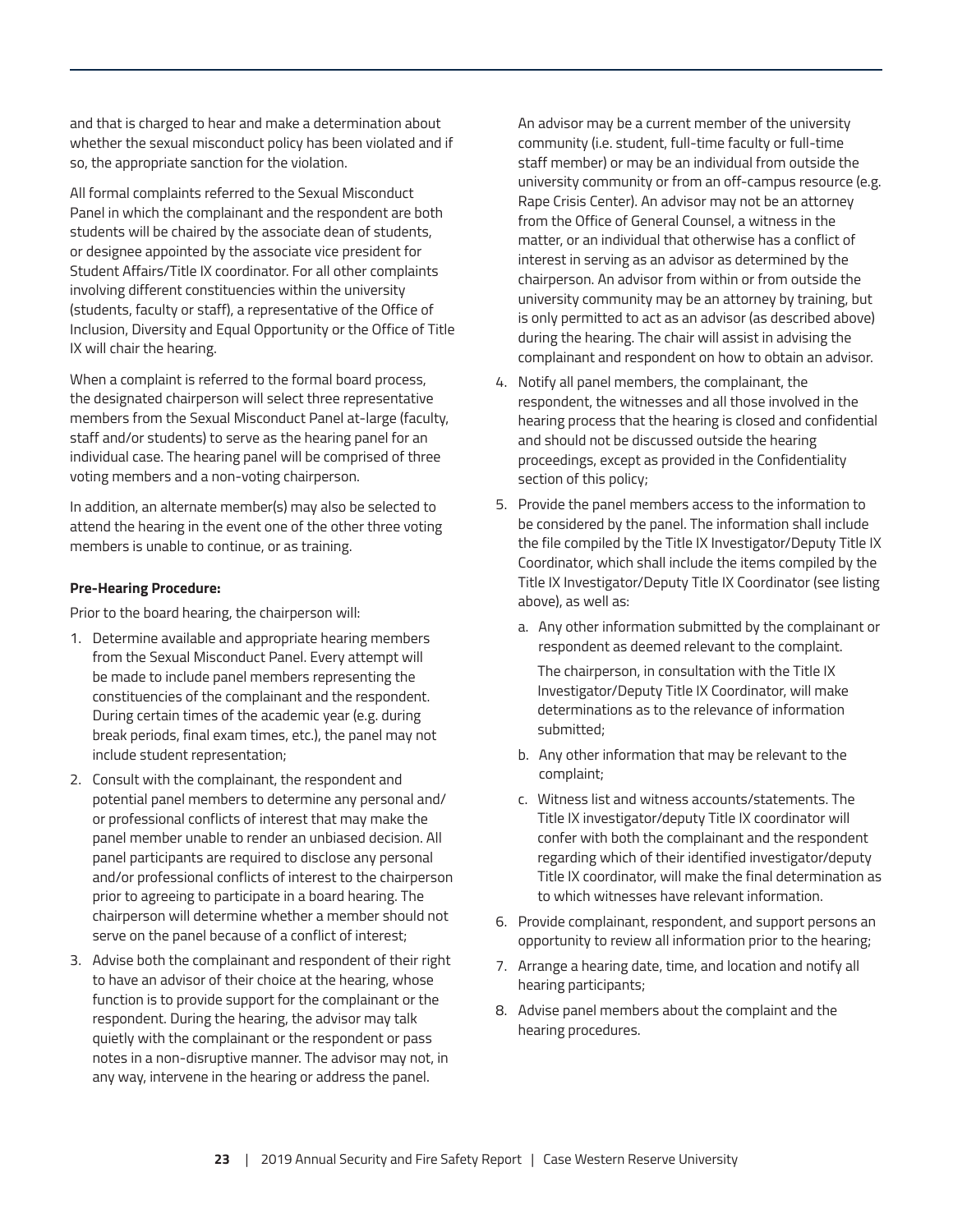# **Hearing Procedure**

- 1. The chairperson will convene the hearing by introducing the participants and explaining the sexual misconduct hearing purpose, procedures and Standard of Proof. Standard of Proof is the preponderance of evidence, which means that the panel must be convinced, in light of all the information presented, that it is more likely than not that the sexual misconduct policy was violated.
- 2. An audio recording of the hearing will be made by the university only.
- 3. The chairperson may determine that a complainant and/ or the respondent may participate by telephone or video conference.
- 4. The complainant will be invited to make a statement to the panel.
- 5. The respondent will be invited to make a statement to the panel.
- 6. Panel members will be permitted to ask questions at the conclusion of each statement. The complainant and the respondent may then ask questions of each other by submitting written questions to the chair.
- 7. Witnesses are invited to make a statement before the panel. The panel members, the complainant and the respondent are invited to ask questions of each witness.
- 8. The complainant, the respondent and their support persons will be permitted to sit in the hearing during all statements and questioning. Witnesses will be permitted to attend only during their own statements and questioning. The investigator/deputy Title IX coordinator who investigated the matter shall be present at the hearing to answer questions from the panel.
- 9. The panel may ask further questions of the complainant and the respondent after it has heard from all witnesses.
- 10. After all statements and questioning are completed, the panel will dismiss the complainant, the respondent and their support persons from the hearing and meet to discuss the finding.
- 11. The panel will consider all information received as part of the hearing process. The panel will issue one of the following findings, based on a preponderance of the evidence:
	- a. The University Sexual Misconduct Policy was not violated, or
	- b. The University Sexual Misconduct Policy was violated.

 In addition, the panel may determine that the respondent's actions may violate some other

university policy. The chairperson will refer the matter and all relevant information to the appropriate university process.

- 12. If the panel determines that the sexual misconduct policy was violated, the panel members will determine sanctions. Sanctions will be based on the nature and severity of the offense and/or on prior violations of university policy. The panel may consider the statements of the complainant and respondent regarding the impact of the behavior during the sanction process. In general sanctions may include, but are not limited to, one or more of the following:
	- a. Apology;
	- b. Participation in educational, skills or management training;
	- c. Written warning, or letter of reprimand;
	- d. Institute alternative work and/or living arrangements, class schedules, advisor/supervisor arrangements;
	- e. Limit contact between respondent and complainant;
	- f. Limit contact between the respondent and other members of the university community
	- g. Faculty and staff may face suspension without pay, consideration of or denial of advancement or pay raise, demotion, removal or suspension from administrative or honorary duties or appointments, or termination for cause;
	- h. Students may be suspended from the university, university housing, selected activities or organizations; placed on probation; or expelled from the university.
- 13. Prior to determining a sanction, the panel will normally consult with the following individuals depending on the constituency of the respondent:
	- When a student is the respondent: vice president for Student Affairs or his/her designee
	- When a faculty member is the respondent: provost or his/her designee
	- When a staff member is the respondent: vice president for Human Resources or his/her designee

#### **Report of Findings**

- 1. The chairperson, in consultation with the panel, will draft a written report that includes the panel's finding that:
	- a. The Sexual Misconduct Policy has been violated and the type of sexual misconduct violated as defined in this policy, or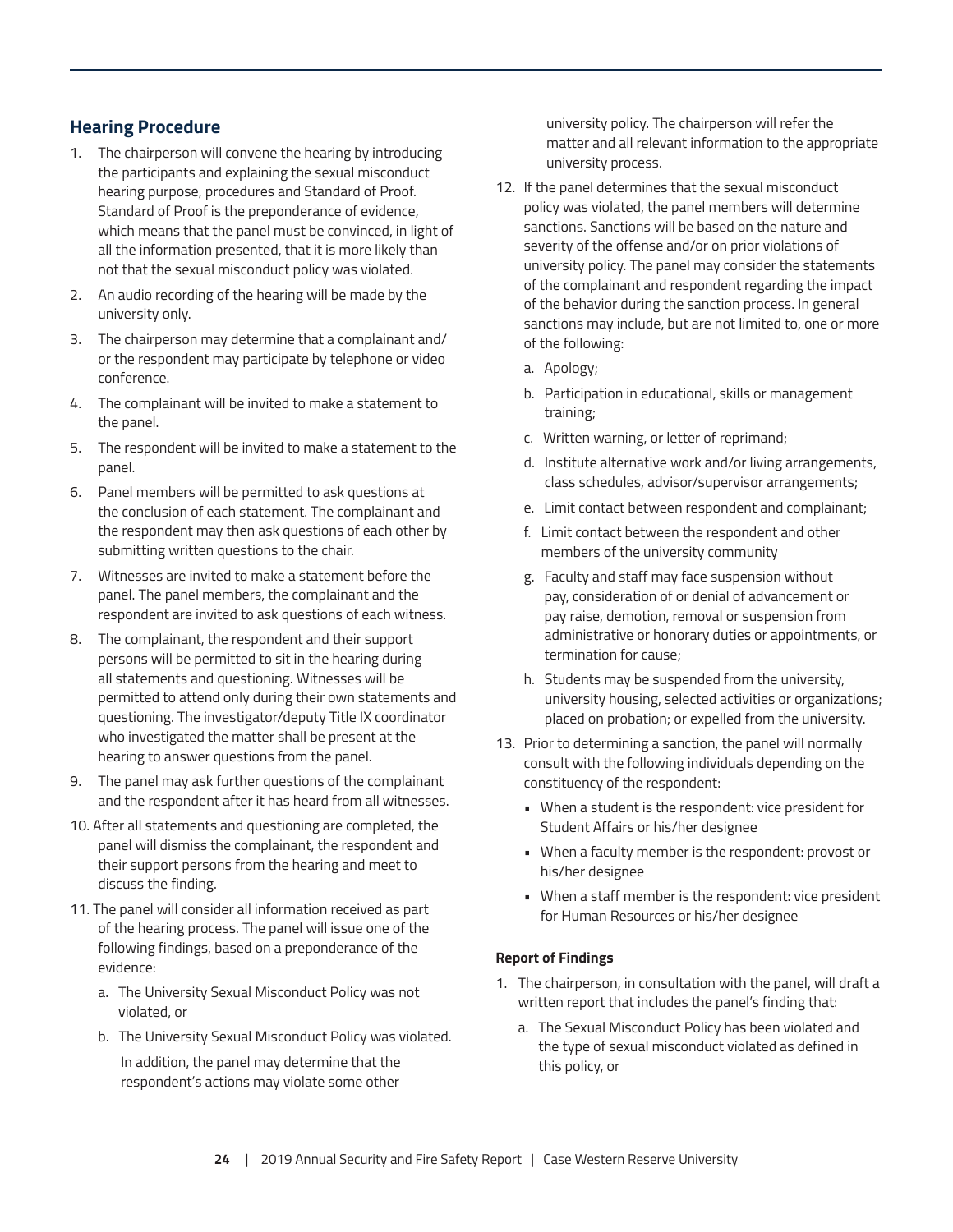- b. The University Sexual Misconduct Policy has not been violated.
- 2. The report will also include the reason for the finding, and sanctions (if applicable).
- 3. The chairperson, or his/her designee, will distribute, at the same time or as near the same time as feasible, a copy of the report to the complainant and the respondent. The chairperson, or his/her designee, will also distribute a copy of the report to the respondent's department chair, dean/ supervisor, and appropriate vice president(s) or his/her designee. A copy of the report will be kept in the office of Title IX. A student complainant or respondent has the right to re-disclose the outcome of the formal process under FERPA and/or Campus Crime Statistics Act (Clery Act) laws, as provided in the Confidentiality provision in this policy.
- 4. The chairperson, or his/her designee, will identify and notify the appropriate individuals to carry out the respondent's sanctions, if applicable.
- 5. The chairperson, or his/her designee, will notify the complainant and respondent of the right to appeal the determination and/or sanction, as provided in the Appeal Process below.
- 6. Sanctions are imposed immediately unless the chairperson stays their implementation in extraordinary circumstances, pending the outcome of the appeal.

As stated above, the university will disclose, upon request, the results of any disciplinary proceeding conducted by the institution against a student who is the alleged perpetrator of any crime of violence or non-forcible sex offense to the alleged victim, or next of kin if the victim is deceased.

#### **Appeal Process**

Either the respondent or the complainant may appeal the panel's decision and/or the sanction to an Appeals Board. The Appeals Board shall consist of three members of the Sexual Misconduct Panel, selected by a deputy Title IX coordinator, or his/her designee, who has not been involved in the particular matter being appealed. The members of the Appeals Board shall not have served as a member of the hearing panel. The Appeals Board shall not rehear or make a redetermination of the facts of the matter, but will review only whether the decision erred in one of three limited grounds on which an appeal may be filed, which are as follows:

1. New information not available to the panel which, if available at the time of the hearing, would have significantly affected the decision;

- 2. Evidence that established procedures were not followed in a manner that would have significantly affected the decision; and/or
- 3. The sanction(s) are substantially disproportionate to the severity of the violation.

Appeals must be submitted to the Title IX coordinator within three business days of receipt of the written decision and must specify the grounds for the appeal. The Title IX coordinator or his/her designee shall determine whether the appeal submitted falls within one of the three grounds for appeal of a decision. The appeal statement shall be provided to the other party. The other party shall be entitled to file an opposing statement responding to the appeal within three business days of receipt of the appeal statement. In addition, the chairperson of the panel shall be entitled to submit a responsive statement as well.

In reviewing the appeal, the Appeals Board shall review the panel's report and sanctions to be imposed, and may review any documents or statements presented to the panel. The Appeals Board shall also review the appeals statement and any opposing and/or responsive statements. The senior associate vice president for equity/Title IX coordinator, or his/ her designee who has not been involved in the particular matter being appealed, will serve as a non-voting facilitator for the Appeals Board to advise on procedural issues involving the appeal. Prior to issuing a decision, the Appeals Board also shall confer with the appropriate vice president(s) or his/her designee for the constituencies of the complainant or the respondent.

Generally, if an Appeals Board finds that an appeal is valid in that either appeal basis #1 (substantial new evidence was not available to the panel that would have affected the decision) or #2 (evidence that established procedures were not followed in a manner that would have affected the decision), the Appeals Board will refer the appeal back to the Sexual Misconduct Panel to rehear the matter and remedy the issue. As for appeal basis #3 (the sanction was substantially disproportionate to the severity of the violation), the Appeals Board will make the final decision regarding the finding and the sanction based on a review of the existing written record. The sanction imposed by the Appeals Board may be different than the sanction imposed by the Sexual Misconduct Panel, including a sanction that is greater than or lesser than the sanction imposed by the panel. The Title IX coordinator or his/ her designee will communicate the decision, in writing, to the respondent, the complainant, the panel members and to the appropriate administrators (i.e. respondent's department chair, dean/supervisor, and appropriate vice president). The university generally attempts to make a determination on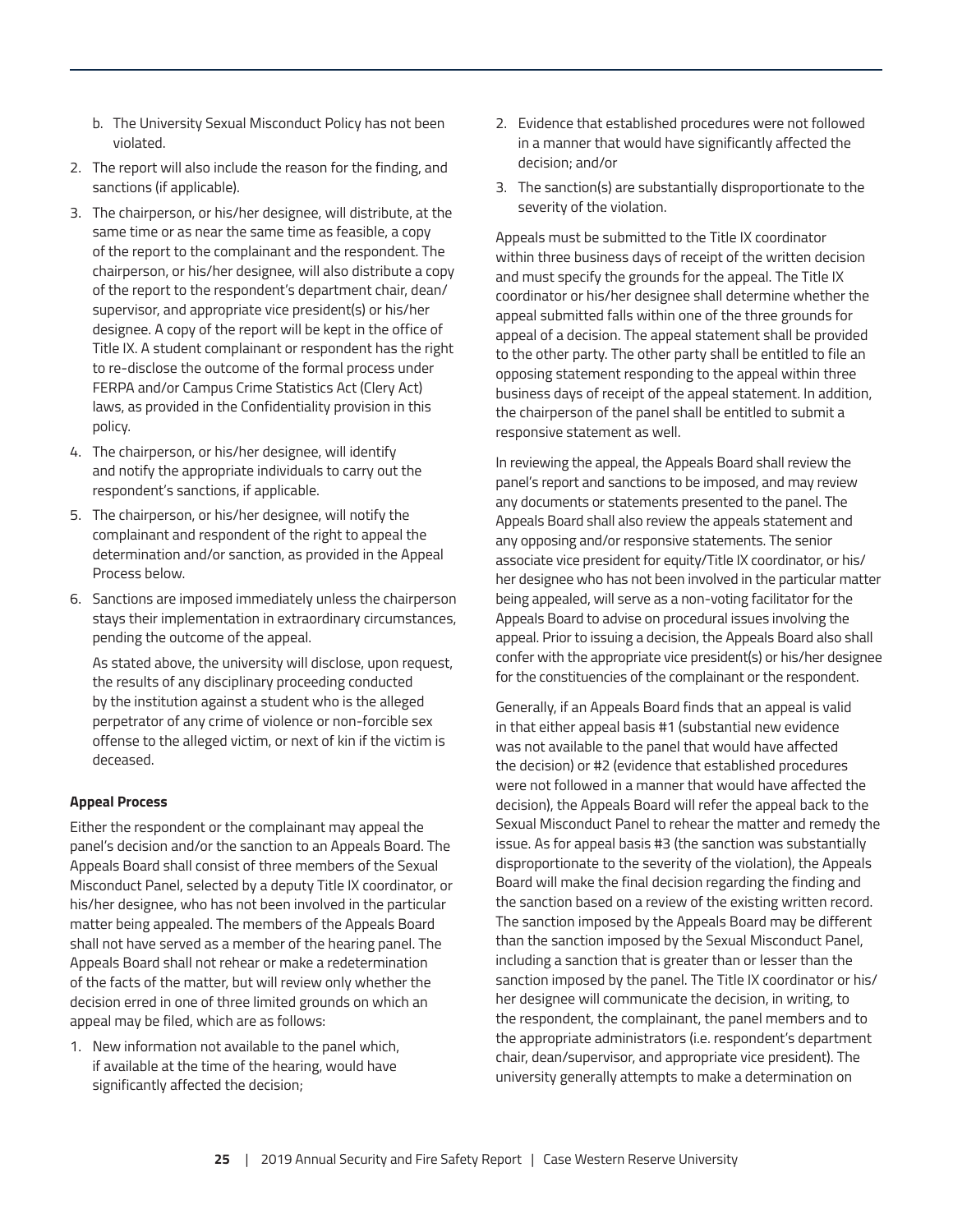appeals within 10 business days following the submission of an appeal.

The Appeals Board's decision shall be final with the exception of certain faculty sanctions described in "Additional Faculty Sanction Process."

#### **Additional Faculty Sanction Process**

The factual findings and conclusions of the Sexual Misconduct Panel and/or the Appeals Board shall be determinative as to whether the university's sexual misconduct policy has been violated.

#### **False Allegations**

No complaint will be considered "false" solely because it cannot be corroborated. The university will take appropriate action to address and/or impose appropriate discipline on members of the university community who file documented false complaints of sexual misconduct. In such cases of proven false allegations, discipline may include, but is not limited to, suspension or termination.

## **Alternative Housing and Academic Accommodations**

The university will accommodate requests for alternative living, working, dining, and academic arrangements as available and appropriate. This is available with all reporting options in both informal and formal choices of action. The university reserves the right, based on the circumstances, to determine the most appropriate course of action in making alternative housing arrangements.

# **The Campus Sexual Violence Elimination Act (SaVE Act)**

The SaVE Act was passed in March 2013 as part of the Violence Against Women Reauthorization Act. The SaVE Act amended the Jeanne Clery Disclosure of Campus Security and Campus Crime Statistics Act in the following ways:

- It adds the offenses of domestic violence, dating violence and stalking to the crimes institutions must report in their Annual Security Reports
- It adds to the categories of hate crimes that must be included in the report to include those crimes based on bias against gender identity and national origin.
- Institution's Annual Security Reports must now include descriptions of institutions internal procedures regarding the handling of cases involving domestic violence, dating violence and stalking.

#### **General requirements**

A chart showing campus statistics the crimes of domestic violence, dating violence and stalking for the calendar years 2016, 2017 and 2018 is included in the campus crime statistics section of this report. These are incidents that were reported to campus or local police, or to campus security authorities. The hate crimes statistics that are included in this section include crimes motivated by bias against gender identity or national origin.

The crimes of domestic violence, dating violence and stalking are all violations of Ohio law and Case Western Reserve University's Sexual Misconduct Policy. As such the same reporting procedures detailed in the Reporting Sexual Assault section of this report apply. Crimes should be reported to CWRU Police or the applicable local police department as soon as possible. CWRU Police will assist in determining and notifying the applicable department, as well as assist with obtaining temporary protection orders or other legal protections if requested. CWRU Police will enforce criminal and civil orders of protection in accordance with Ohio law.

A person wishing to pursue university action regarding an allegation of domestic violence, dating violence or stalking must notify one of the university's designated reporting representatives as detailed on page 13 of this report in the designated reporting representatives section. The same university disciplinary procedures listed in this section will apply in cases involving domestic or dating violence and stalking. Both police and university action can be pursued by a complainant simultaneously if desired. If a complaint goes to a formal hearing through the university process, the standard of evidence used in such a hearing will be the preponderance of evidence standard; meaning that in light of all the information presented it is more likely than not that a policy violation occurred. This is the standard used in all formal hearings per the university's sexual misconduct policy.

It is CWRU policy not to identify victims in timely warning notices sent out to the campus community in accordance with the Clery Act; this policy applies to the crimes covered by the Campus SaVE Act as well. Additional services such as counseling and requests for changes in academic or living situations are also available to complainants in domestic violence, dating violence or stalking cases as are to complainants in sexual misconduct cases and as detailed in the Alternative Housing and Academic Accommodations section of this report.

The university's sexual misconduct policy also prohibits retaliation against individuals for reporting policy violations and/or crimes to law enforcement or university authorities.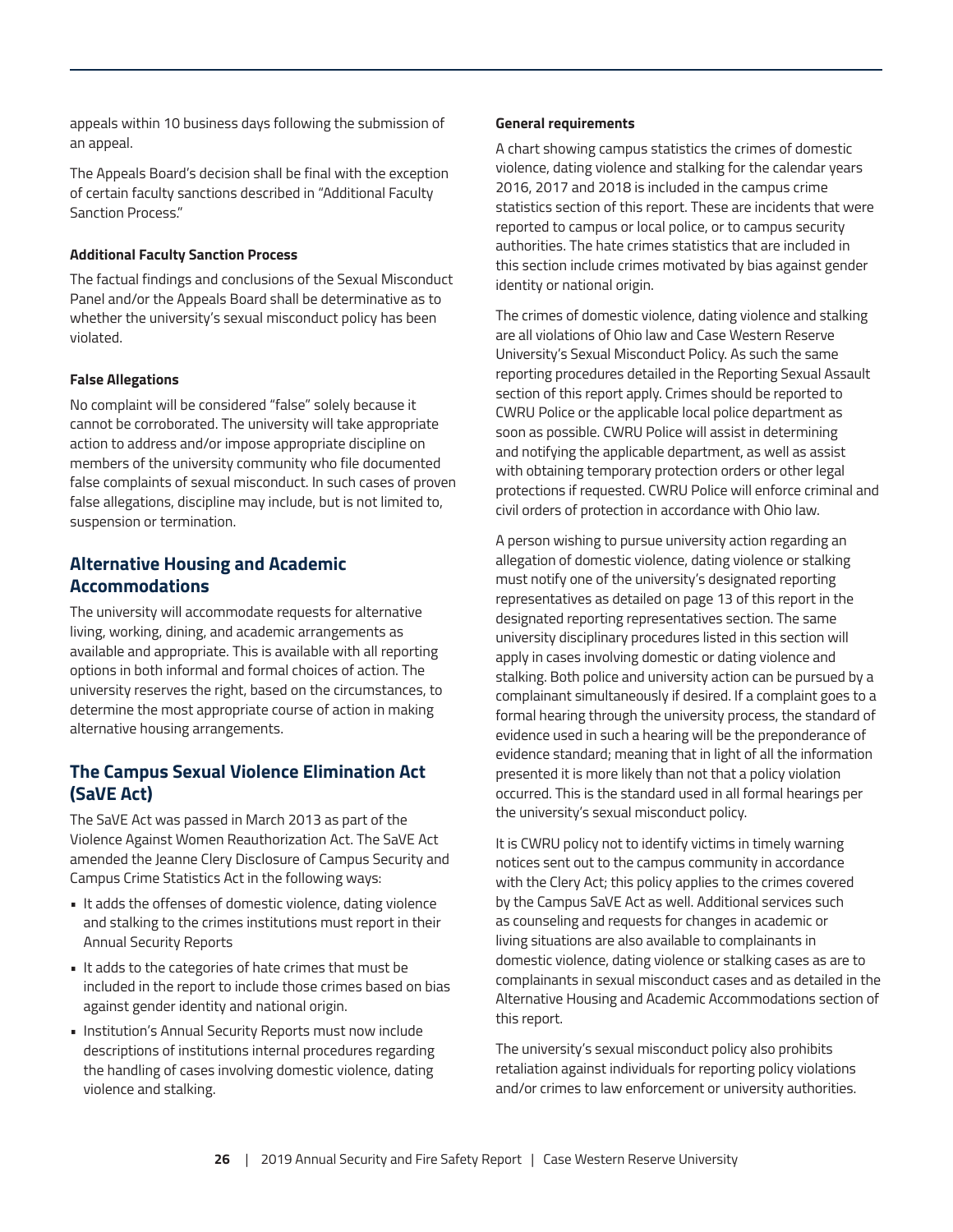This also applies to cases involving domestic violence, dating violence, or stalking. Retaliation is the act of taking adverse action against a complainant, respondent, or any other person involved in the reporting or investigation of an alleged violation of the university's sexual misconduct policy. Allegations of retaliation should be taken to one of the university's Designated Reporting Representatives.

# **Crime Statistics**

#### **How Statistics are Compiled**

Crime statistics are gathered from the following sources:

- CWRU Division of Public Safety
- University Circle Police Department
- Cleveland Police Department
- Cleveland Heights Police Department
- Hunting Valley Police Department (Squire Valleevue Farm)
- Regional Transit Authority (RTA) Police Department
- The University of Texas at Houston Police Department (Suites180 and G180, Texas Professional Building, Houston) Anesthesiology program
- Washington, D.C., Metropolitan Police Department, (Suite LL-150, 820 First Street NE, Washington, D.C.) Anesthesiology program
- CWRU Division of Student Affairs, Student Conduct and Community Standards
- CWRU Office of Residence Life and Greek Life
- CWRU Office of Equity
- Campus Security Authorities (CSA)

CWRU's Annual Security Report is prepared by the CWRU Division of Public Safety, but is also the result of the efforts of many people on campus. Each year, the offices and individuals listed above provide information for inclusion in the report. No formal police report is required for a crime to be included in the statistics. Every effort is taken to ensure that the statistics are as accurate and complete as possible. Information in the report is reviewed for accuracy and completeness. If you have any concerns regarding the statistics or information found in the report, please contact CWRU PD at **216.368.1243**.

#### **Geographic Areas Related to Reportable Crimes**

The following geographic definitions are used in this report.

**On campus** means any building or property owned or controlled by the university.

**On campus residential** means all residence halls, fraternity and sorority houses and other residential facilities for students on campus and owned or controlled by the university.

**Non-campus building or property** means any building or property owned or controlled by a student organization that is officially recognized by the university

**Public property** means all public property, including streets, sidewalks and parking facilities that is within the campus or immediately adjacent to and accessible from the campus.

#### **Definitions of Reportable Crimes**

**Murder and Non-negligent Manslaughter:** The willful (nonnegligent) killing of one human being by another.

**Negligent Manslaughter:** The killing of another person through gross negligence.

**Sex Offenses:** Any sexual act directed against another person, without the consent of the victim, including instances where the victim is incapable of giving consent.

**Rape**: The penetration, no matter how slight, of the vagina or anus with any body part or object, or oral penetration by a sex organ of another person without the consent of the victim.

**Fondling**: The touching of the private body parts of another person for the purpose of sexual gratification, without the consent of the victim, including instances where the victim is incapable of giving consent because of his/her age or because of his/her temporary or permanent mental incapacity.

**Incest**: Non-forcible sexual intercourse between persons who are related to each other within the degrees wherein marriage is prohibited by law.

**Statutory Rape**: Non-forcible sexual intercourse with a person who is under the statutory age of consent.

**Robbery:** The taking or attempting to take anything of value from the care, custody, or control of a person or persons by force or threat of force or violence and/or by putting the victim in fear.

**Aggravated Assault:** An unlawful attack by one person upon another for the purpose of inflicting severe or aggravated bodily injury. This type of assault usually is accompanied by the use of a weapon or by a means likely to produce death or great bodily harm. (It is not necessary that injury result from an aggravated assault when a gun, knife, or other weapon is used that could and probably would result in serious personal injury if the crime were successfully completed.)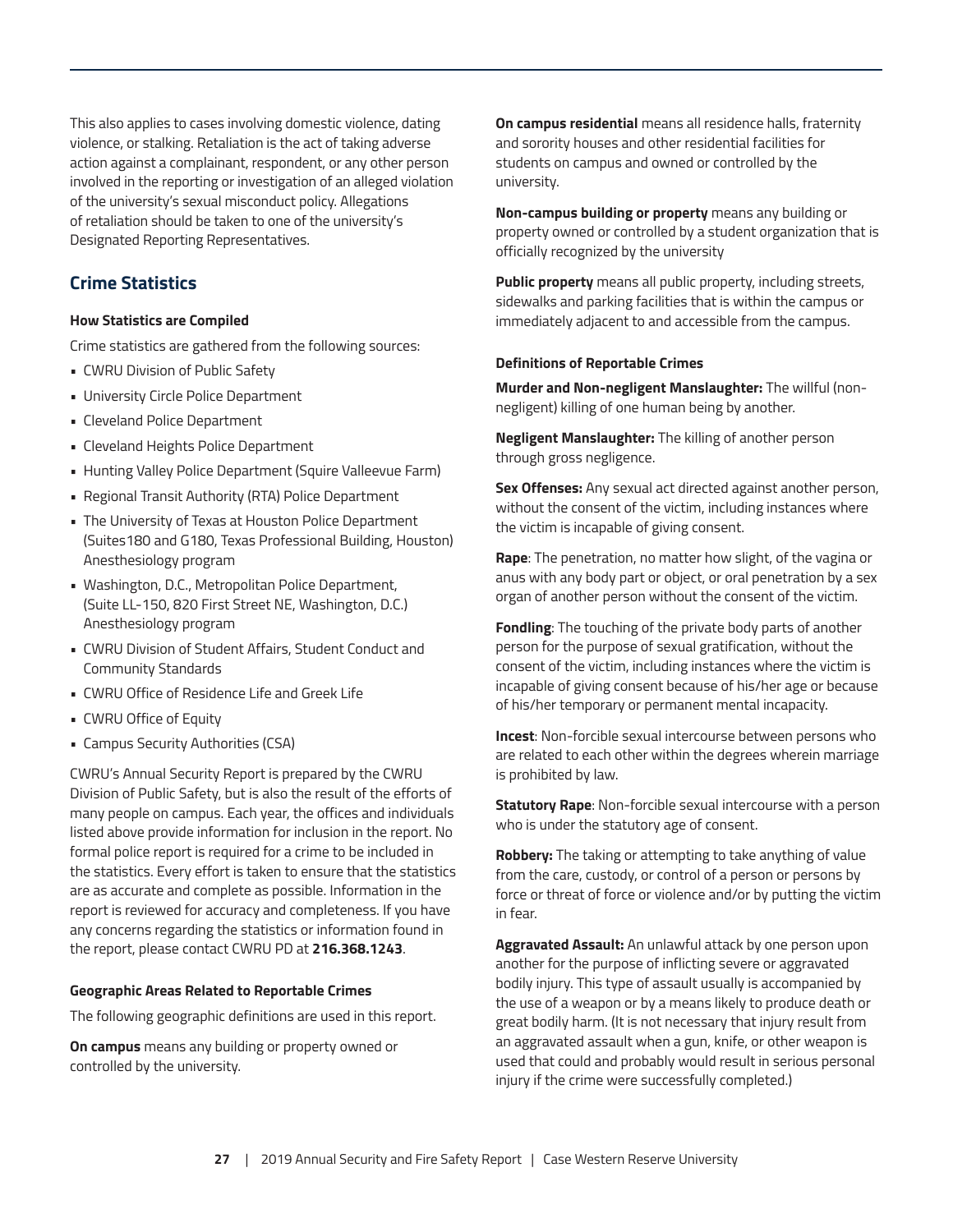<span id="page-27-0"></span>**Burglary:** The unlawful entry of a structure to commit a felony or theft. For reporting purposes this definition includes: unlawful entry with intent to commit a larceny or felony, breaking and entering with intent to commit a larceny, housebreaking, safecracking, and all attempts to commit any of the aforementioned acts.

**Motor Vehicle Theft:** The theft or attempted theft of a motor vehicle. (Classify as motor vehicle theft all cases where automobiles are taken by persons not having lawful access even though the vehicles are later abandoned, including joyriding.)

**Arson:** Any willful or malicious burning or attempt to burn, with or without intent to defraud, a dwelling house, public building, motor vehicle or aircraft, personal property of another, etc.

**Dating Violence** means violence committed by a person who is or has been in a social relationship of a romantic or intimate nature with the victim. The existence of such a relationship shall be determined based on the reporting party's statement and with consideration of the length of the relationship, the type of relationship, and the frequency of interaction between the persons involved in the relationship.

*Source: United States Code, Title 42, Section 13925(a)(1), as amended by the Violence Against Women Reauthorization Act of 2013.*

*Note: Ohio law does not define "dating violence" as a crime.*

#### **Domestic Violence** means **felony or misdemeanor crimes of violence committed**

- by a current or former spouse or intimate partner of the victim.
- by a person with whom the victim shares a child in common.
- by a person who is cohabitating with, or has cohabitated with, the victim as a spouse or intimate partner.
- by a person similarly situated to a spouse of the victim under the domestic or family violence laws of the jurisdiction in which the crime of violence occurred;
- by any other person against an adult or youth victim who is protected from that person's acts under the domestic or family violence laws of the jurisdiction in which the crime of violence occurred.

#### *Source: United States Department of Education*

**Sexual Assault** means an offense that meets the definition of Rape, Fondling, Incest or Statutory Rape as used in the FBI's UCR program and included in Appendix A of 34 CFR Part 668.

**Stalking** means engaging in a course of conduct directed at a specific person that would cause a reasonable person to

- fear for his or her safety or the safety of others; or
- suffer substantial emotional distress.

#### *Source: United States Department of Education*

**Liquor Law Violations:** The violation of laws or ordinances prohibiting the manufacture, sale, purchase, transportation, possession, or use of alcoholic beverages, not including driving under the influence and drunkenness*.* 

**Drug Abuse Violations:** Violations of laws or ordinances prohibiting the production, distribution, and/or use of certain control substances and the equipment or devices utilized in their preparation or use. The unlawful cultivation, manufacture, distribution, sale, purchase, use, possession, transportation, or importation of any controlled drug or narcotic substance.

**Weapon Law Violations:** The violation of laws or ordinances prohibiting the manufacture, sale, purchase, transportation, possession, concealment, or use of firearms, cutting instruments, explosives, incendiary devices, or other deadly weapons.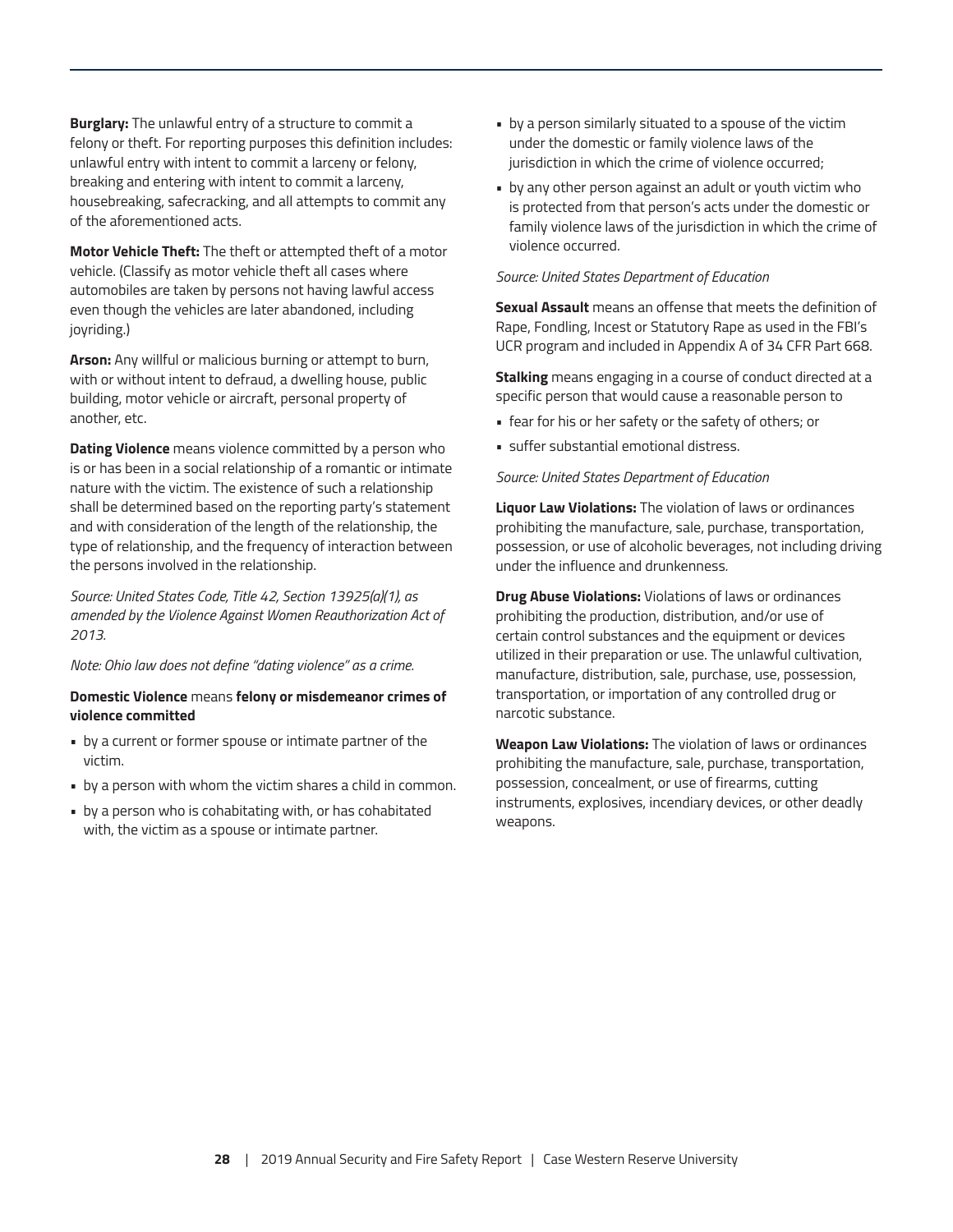# **Crime Statistics 2016 to 2018**

The following statistics are obtained directly from reports made to Case Western Reserve University Police, University Circle Police, Cleveland Police and Cleveland Heights Police. Crime information is also obtained from other campus offices with security authority including, but not limited to, Student Affairs, Student Conduct and Residence Life.

| <b>Offense</b>               | Year | Non-<br>Residential<br>Campus | On Campus<br>Residential | Total On-<br>Campus* | Non-Campus<br>property | Public<br>Property  | <b>Total</b>            |
|------------------------------|------|-------------------------------|--------------------------|----------------------|------------------------|---------------------|-------------------------|
| Murder /                     | 2016 | 0                             | $\mathsf{O}\xspace$      | $\mathsf{O}$         | $\mathbf 0$            | $\mathsf{O}$        | $\mathbf 0$             |
| Non-Negligent                | 2017 | $\mathsf{O}$                  | $\mathsf{O}$             | $\mathbf 0$          | $\mathsf{O}$           | $\mathsf O$         | $\pmb{0}$               |
| Manslaughter                 | 2018 | $\mathsf{O}\xspace$           | $\mathsf{O}\xspace$      | $\mathsf{O}$         | $\mathbf 0$            | $\mathsf{O}\xspace$ | $\pmb{0}$               |
|                              | 2016 | $\mathsf{O}\xspace$           | $\mathsf{O}\xspace$      | $\mathsf{O}$         | $\mathsf{O}\xspace$    | $\mathsf{O}$        | $\mathbf 0$             |
| Manslaughter by<br>Negligent | 2017 | $\mathsf{O}\xspace$           | $\mathsf{O}\xspace$      | $\mathsf 0$          | 0                      | $\mathsf{O}$        | $\pmb{0}$               |
|                              | 2018 | $\mathsf{O}\xspace$           | $\mathsf O$              | $\mathsf{O}$         | 0                      | $\mathsf{O}\xspace$ | $\mathbf 0$             |
|                              | 2016 | $\mathsf{O}$                  | $\mathbf{1}$             | $\mathbf{1}$         | $\mathbf{1}$           | $\mathsf{O}$        | $\overline{2}$          |
| Rape                         | 2017 | $\mathsf O$                   | $\overline{3}$           | 3                    | 0                      | $\mathsf O$         | 3                       |
|                              | 2018 | $\mathbf{1}$                  | $\overline{2}$           | $\overline{3}$       | 0                      | $\mathsf{O}\xspace$ | $\overline{\mathbf{3}}$ |
|                              | 2016 | 1                             | $\mathbf{1}$             | $\overline{2}$       | 0                      | $\mathsf{O}$        | $\overline{\mathbf{2}}$ |
| Fondling                     | 2017 | $\mathsf{O}\xspace$           | $\mathsf{O}\xspace$      | $\mathsf{O}\xspace$  | 0                      | $\mathsf{O}$        | $\pmb{0}$               |
|                              | 2018 | $\mathsf{O}\xspace$           | 3                        | 3                    | 0                      | $\mathsf{O}$        | 3                       |
|                              | 2016 | 0                             | $\mathsf{O}$             | $\mathsf{O}\xspace$  | $\mathsf{O}\xspace$    | $\mathsf{O}\xspace$ | $\mathbf 0$             |
| Incest                       | 2017 | 0                             | $\mathbf 0$              | $\mathsf{O}$         | 0                      | $\mathsf{O}$        | $\pmb{0}$               |
|                              | 2018 | $\mathsf{O}\xspace$           | $\mathsf{O}\xspace$      | $\mathsf{O}$         | 0                      | $\mathsf{O}$        | $\mathbf 0$             |
|                              | 2016 | $\mathsf{O}\xspace$           | $\mathsf{O}\xspace$      | $\mathsf O$          | 0                      | $\mathsf{O}\xspace$ | $\mathbf 0$             |
| <b>Statutory Rape</b>        | 2017 | $\mathsf{O}\xspace$           | $\mathsf{O}\xspace$      | $\mathsf{O}\xspace$  | 0                      | $\mathsf{O}\xspace$ | $\pmb{0}$               |
|                              | 2018 | $\mathsf{O}\xspace$           | $\mathsf O$              | $\mathsf{O}\xspace$  | 0                      | $\mathsf{O}\xspace$ | $\mathbf 0$             |
|                              | 2016 | 6                             | $\mathsf{O}$             | 6                    | $\mathsf{O}\xspace$    | $\overline{5}$      | 11                      |
| Robbery                      | 2017 | $\overline{2}$                | $\mathsf{O}$             | $\overline{2}$       | $\mathbf 0$            | $\sqrt{4}$          | $\boldsymbol{6}$        |
|                              | 2018 | $\mathsf{O}\xspace$           | $\mathbf{1}$             | $\mathbf{1}$         | $\mathsf{O}$           | $\mathbf{1}$        | $\overline{\mathbf{2}}$ |
|                              | 2016 | $\overline{2}$                | $\mathbf 0$              | $\overline{2}$       | $\mathsf{O}\xspace$    | $\mathbf{1}$        | 3                       |
| Aggravated Assault           | 2017 | 1                             | $\mathsf{O}\xspace$      | $\mathbf{1}$         | 0                      | $\mathsf{O}\xspace$ | 1                       |
|                              | 2018 | $\mathsf O$                   | $\mathsf{O}$             | $\mathsf{O}$         | $\mathsf O$            | $\mathsf{O}$        | $\pmb{0}$               |
|                              | 2016 | 11                            | $\sqrt{4}$               | 15                   | $\mathsf O$            | $\mathsf{O}$        | 15                      |
| <b>Burglary</b>              | 2017 | $\mathbf{1}$                  | 5                        | $\,$ 6 $\,$          | $\mathsf O$            | $\mathsf{O}$        | $\boldsymbol{6}$        |
|                              | 2018 | $\overline{2}$                | $\mathsf O$              | $\overline{2}$       | $\mathbf{1}$           | $\mathsf O$         | 3                       |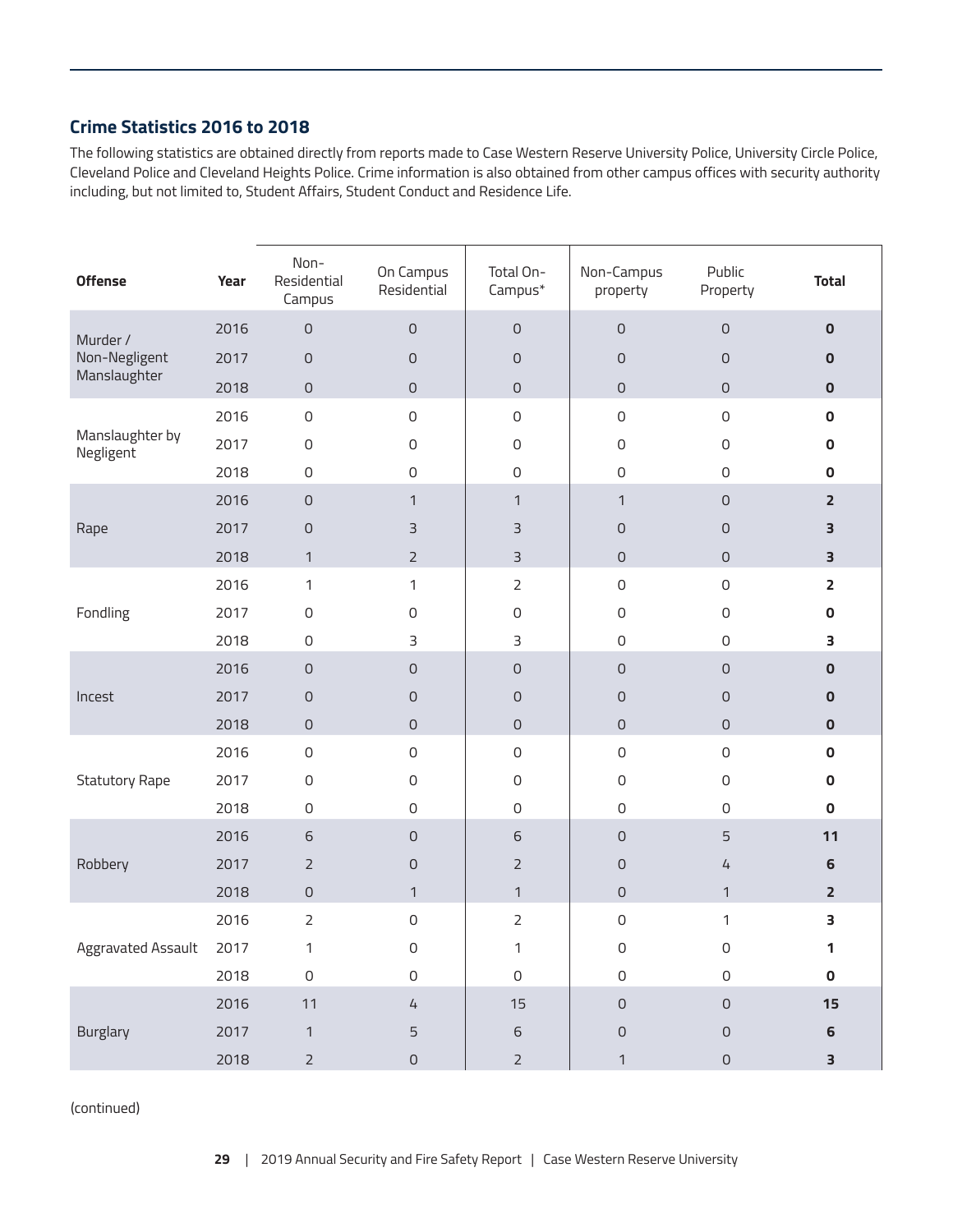# <span id="page-29-0"></span>**Crime Statistics 2016 to 2018** (continued)

| <b>Offense</b>      | Year | Non-<br>Residential<br>Campus | On Campus<br>Residential | Total On-<br>Campus* | Non-Campus<br>property | Public<br>Property | <b>Total</b> |
|---------------------|------|-------------------------------|--------------------------|----------------------|------------------------|--------------------|--------------|
|                     | 2016 | $\mathbf 0$                   | 0                        | 0                    | 0                      | 0                  | 0            |
| Motor Vehicle Theft | 2017 |                               | 0                        |                      | $\Omega$               |                    |              |
|                     | 2018 |                               | 0                        |                      | $\Omega$               |                    | 3            |
|                     | 2016 | 0                             |                          |                      | O                      | 0                  |              |
| Arson               | 2017 | 0                             | 0                        | O                    |                        |                    | 0            |
|                     | 2018 | N                             | 0                        |                      |                        |                    |              |

\*Total on-campus figures include offenses committed in residential facilities.

\*\*Statistic includes data received from non-law enforcement campus authorities

Starting in 2014, statistics for forcible sex offenses are broken into rape and fondling categories, non-forcible sex offenses are broken into the incest and statutory rape categories. This was required by the Violence Against Women Act (VAWA).

**HATE CRIMES:** 2016, 2017 and 2018: No hate crimes reported

**UNFOUNDED CRIMES:** The university had no unfounded crimes in 2016 and 2017. In 2018, the university had two unfounded crimes: 1 rape and 1 fondling.

A crime can only be determined to be unfounded by a law enforcement officer.

|                   | Year | On Campus<br>Residential | Non-<br>Residential<br>Campus | Total On-<br>Campus* | Non Campus<br>Property | Public<br>Property | <b>Total</b> |
|-------------------|------|--------------------------|-------------------------------|----------------------|------------------------|--------------------|--------------|
|                   | 2016 | 1                        | $\mathbf 0$                   |                      | $\overline{0}$         | $\Omega$           |              |
| Domestic Violence | 2017 | $\mathsf{O}$             |                               |                      | $\Omega$               | $\Omega$           |              |
|                   | 2018 | 1                        | $\mathbf{O}$                  |                      | $\overline{0}$         | $\mathbf 0$        |              |
|                   | 2016 | $\mathbf 0$              |                               |                      | $\mathbf 0$            | $\Omega$           |              |
| Dating Violence   | 2017 | 0                        | O                             | 0                    | 0                      | O                  |              |
|                   | 2018 | 3                        | $\Omega$                      | 3                    | $\mathbf 0$            | $\Omega$           |              |
| Menacing/Stalking | 2016 | $\Omega$                 | 4                             | 4                    | $\overline{0}$         | $\Omega$           | 4            |
|                   | 2017 |                          | 3                             | 4                    | $\overline{0}$         | $\Omega$           |              |
|                   | 2018 | $\overline{0}$           | $\overline{2}$                | $\overline{2}$       |                        | 0                  |              |

# **Campus SaVE Act Statistics**

SaVE = Campus Sexual Violence Elimination Act of 2013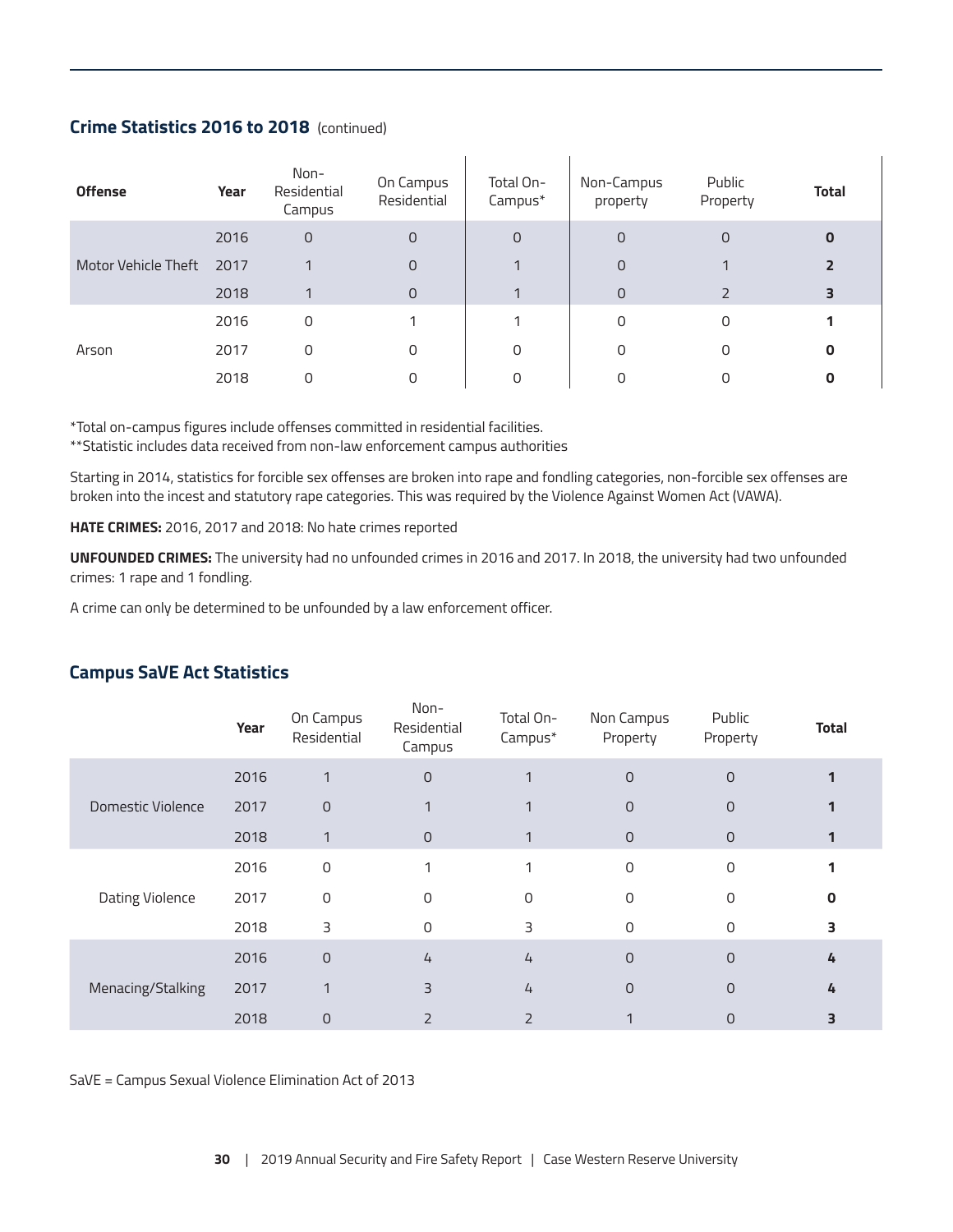# **Alcohol/Drug/Weapons Violations**

|                           |      |                               |                                      | <b>Arrests</b>       |                     |                    |                |
|---------------------------|------|-------------------------------|--------------------------------------|----------------------|---------------------|--------------------|----------------|
|                           | Year | Non-<br>Residential<br>Campus | On Campus<br>Residence<br>Facilities | Total On-<br>Campus* | Non-<br>Campus      | Public<br>Property | <b>Total</b>   |
|                           | 2016 | $\mathsf O$                   | $\overline{0}$                       | $\mathbf 0$          | $\mathsf{O}$        | $\overline{2}$     | $\overline{2}$ |
| <b>Weapons Violations</b> | 2017 | $\mathsf O$                   | 0                                    | 0                    | $\overline{O}$      | $\mathsf{O}$       | O              |
|                           | 2018 |                               | $\mathsf{O}$                         |                      | $\mathsf{O}$        | $\overline{0}$     |                |
|                           | 2016 | $\mathsf{O}$                  | 0                                    | 0                    | $\mathsf{O}\xspace$ | $\Omega$           | 0              |
| Drug Abuse                | 2017 | 1                             |                                      | 2                    | 0                   |                    | 3              |
|                           | 2018 | $\mathbf 0$                   | 0                                    | 0                    | $\mathbf 0$         | $\Omega$           | 0              |
|                           | 2016 | $\overline{0}$                | $\overline{O}$                       | $\overline{O}$       | $\overline{0}$      | $\Omega$           | $\mathbf{0}$   |
| Liquor Law Violations     | 2017 | $\overline{0}$                | $\Omega$                             | $\overline{0}$       | $\overline{0}$      | $\Omega$           | Ω              |
|                           | 2018 | $\overline{0}$                | 0                                    | $\overline{0}$       | $\overline{0}$      | $\Omega$           | 0              |

#### **Disciplinary Referrals**

|                              | Year | Non-<br>Residential<br>Campus | On Campus<br>Residence<br>Facilities | Total On-<br>Campus* | Non-Campus<br>property | Public<br>Property | <b>Total</b> |
|------------------------------|------|-------------------------------|--------------------------------------|----------------------|------------------------|--------------------|--------------|
|                              | 2016 | $\mathsf{O}$                  | 1                                    | $\mathbf{1}$         | $\circ$                | $\overline{O}$     |              |
| <b>Weapons Violations</b>    | 2017 | $\mathsf{O}\xspace$           | 3                                    | 3                    | $\circ$                | $\overline{O}$     | 3            |
|                              | 2018 | $\mathsf{O}$                  | $\overline{4}$                       | $\frac{1}{4}$        | $\mathsf{O}$           | $\overline{0}$     | 4            |
|                              | 2016 | $\mathsf 0$                   | 18                                   | 18                   | 0                      | 2                  | 20           |
| Drug Abuse                   | 2017 | 3                             | 58                                   | 61                   | 0                      | $\mathbf 0$        | 61           |
|                              | 2018 | 6                             | 89                                   | 95                   | 0                      | $\mathbf 0$        | 95           |
|                              | 2016 | $\overline{2}$                | 224                                  | 226                  | 8                      | 3                  | 237          |
| <b>Liquor Law Violations</b> | 2017 | 19                            | 254                                  | 273                  | 3                      | $\overline{O}$     | 276          |
|                              | 2018 | 8                             | 250                                  | 258                  | $\mathsf{O}$           | $\overline{0}$     | 258          |

\*Total on-campus figures include offenses committed in residential facilities.

\*\*Statistic includes data received from non-law enforcement campus authorities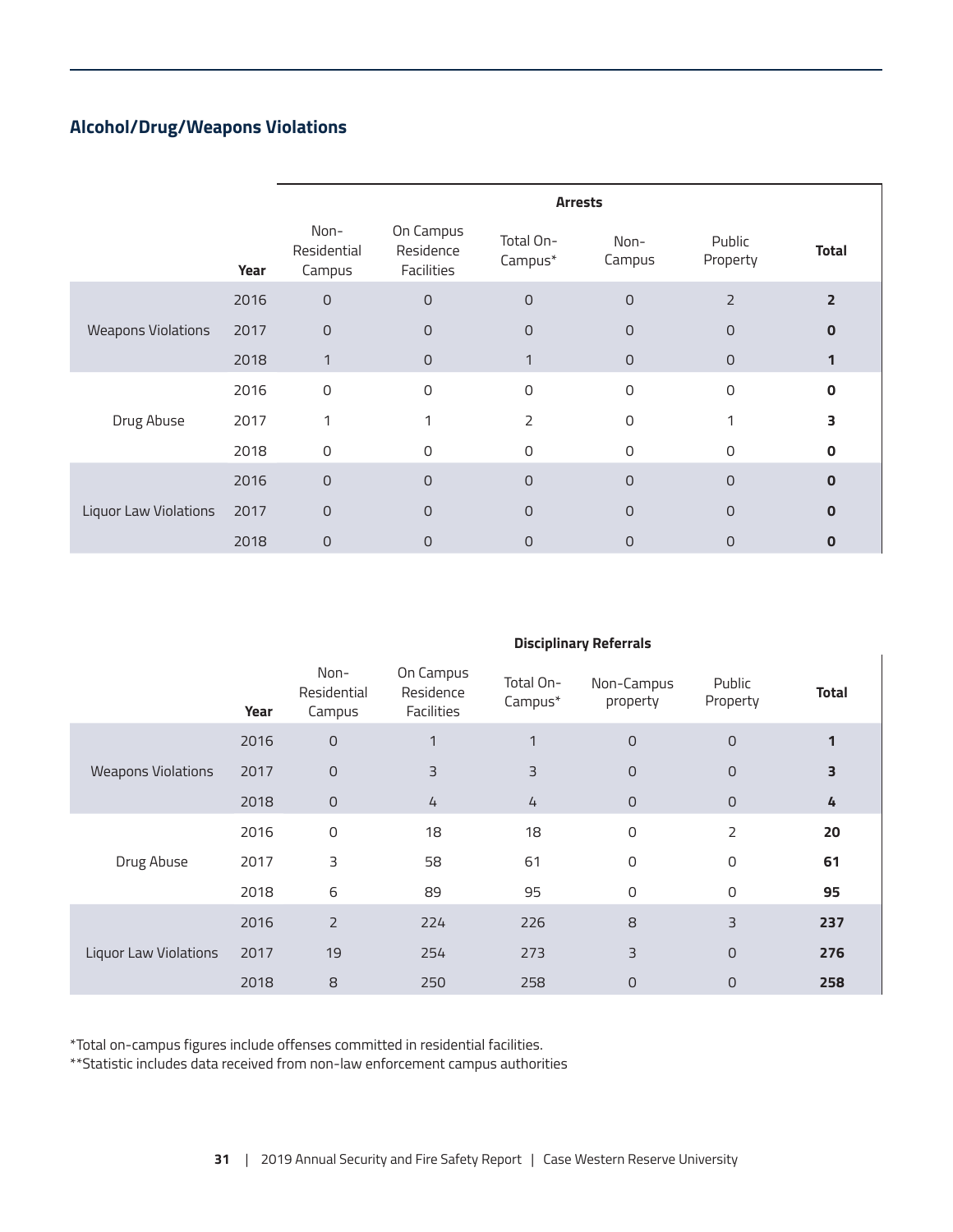# PART III 2019 Annual Fire Safety Report

## **Overview**

The information contained in this report was compiled and completed in compliance with the 2008 Higher Education Opportunity Act (HEOA). The Higher Education Opportunity Act was created by the Department of Education to address several issues on college campuses, including fire safety in on-campus housing.

The HEOA requires universities to maintain a fire log listing all fires that have occurred in their on-campus housing. The HEOA also requires the publishing of an annual fire safety report that provides information on the following items: statistics for fires that occurred in on-campus housing facilities; a description of the fire safety systems found in the residence hall facilities; number of regular supervised fire drills; policies or rules on portable electrical appliances, smoking, and open flames in student housing facilities; procedures for student housing evacuation in the case of a fire; policies on fire safety education and training programs provided to students and employees should report that a fire has occurred; and plans for future improvements in fire safety. The Environment Health and Safety Department creates and maintains the fire log and the annual fire safety report.

# **Definitions**

**Audible Fire Alarm Notification Application**: A fire alarm system is a component that alerts by the sense of hearing (i.e. bell, horn, message, tones, etc.).

**Cause of Fire:** The factor(s) that can cause escalation of a fire. The causal factor may be, but is not limited to, the result of an intention or unintentional action, mechanical failure, or act of nature (Higher Education Opportunity Act).

**Fire:** Any instance of open flame or other burning in a place not intended to contain the burning or in an uncontrolled manner (Higher Education Opportunity Act).

**Fire Alarm System**: The building's fire alarm system transmits a signal to the CWRU Police Department's Dispatch Center, which is constantly attended 24 hours a day 7 days a week. Some fire alarm systems will provide the exact location to

the dispatcher of the activated device in the building. The Fire Alarm System helps the Police and Fire Department determine the exact location before they arrive.

**Fire Drill:** This is a supervised practice for a mandatory evacuation from a building that is on fire.

**Fire Extinguisher:** A fire extinguisher is a portable device containing a specialized agent that can be used to extinguish a fire. Fire Extinguishers are installed throughout the campus buildings in accordance with the Ohio Fire Code.

#### **Fire Related Doors, Walls, & Partitions (Passive Fire Protection Systems):**

Passive Fire Protection Systems are components of a building designed to have a certain degree of fire resistance. These components are designed to contain the spread of smoke and fire gases, and prevent the spread of them to a certain area for a reasonable period of time. Fire rated doors, walls, and partitions are installed in areas to protect the evacuation of the occupants (i.e. stairwells), separate a specific area from another (i.e. mechanical room, student rooms, etc.), or separate adjoining buildings.

**Fire Related Injury:** Any instance in which a person is injured as a result of a fire, including an injury sustained from a natural or accidental cause, while involved in fire control, attempting rescue, or escaping from the dangers of the fire. The term "person" may include students, employees, visitors, firefighters, or any other individuals (Higher Education Opportunity Act).

**Fire Related Death:** Any instance in which a person (1) is killed as a result of a fire, including death resulting from a natural or accidental cause while involved in fire control, attempting rescue, or escaping from the dangers of a fire; or (2) dies within one year of injuries sustained as a result of the fire (Higher Education Opportunity Act).

**Heat Detectors:** Heat Detectors are devices that are only activated by heat. They are used in areas where smoke or steam is likely to be present (i.e. kitchens, bathrooms, and mechanical rooms).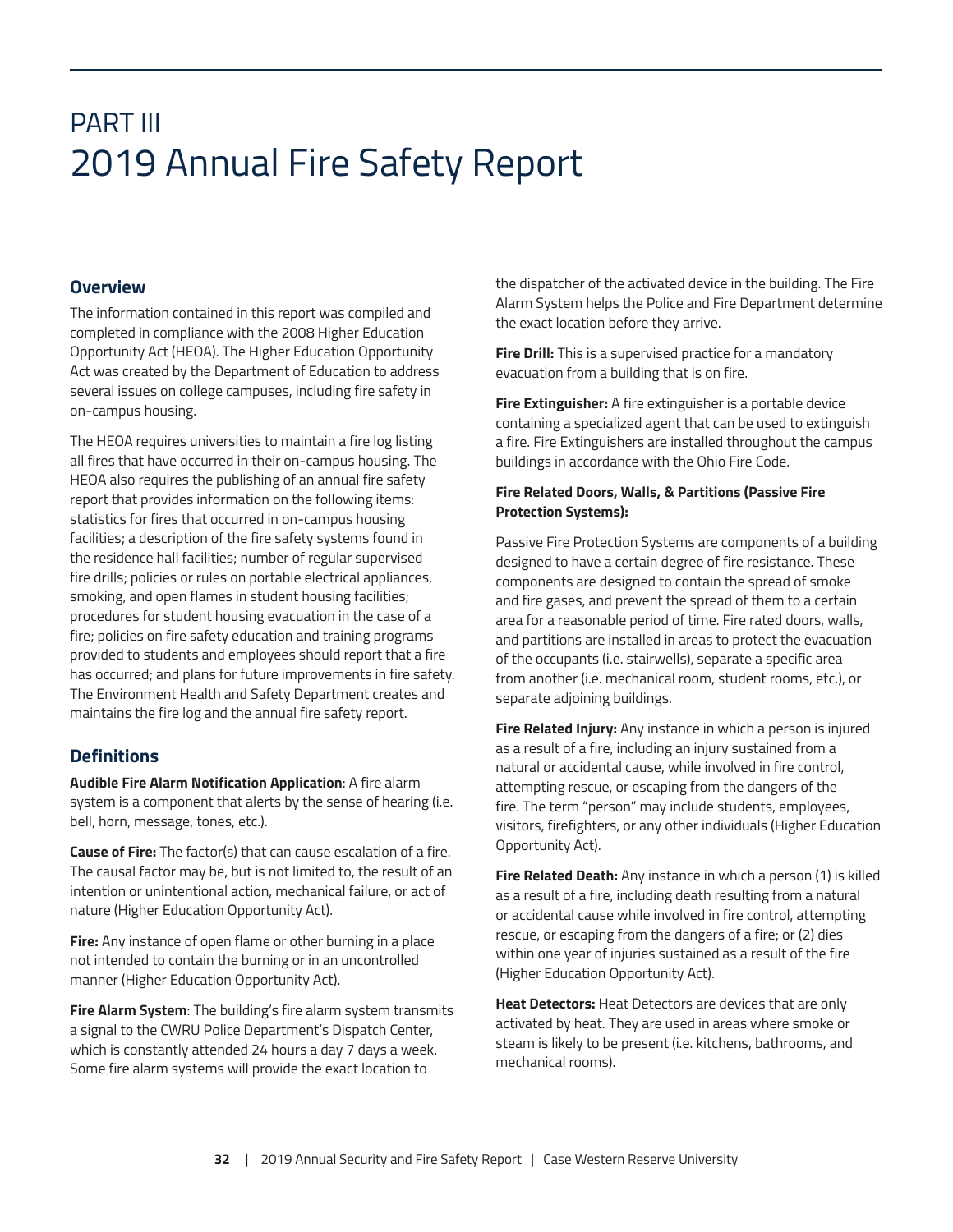**Intentional Fire (Arson):** An intentional fire that is ignited under circumstances in which the person knows that the fire should not be ignited (NFPA 921). (i.e., knowingly starting a fire to burn a bulletin board).

**Kitchen Hood Suppression System:** A specially designed Fire Protection System to extinguish fires that occur on a kitchen stove. Upon activation of the system it will release the suppression agent and activate the building's fire alarm system. Kitchen hood suppression systems can be found in the common cooking areas (if available) in the Residence Halls.

**Smoke Detectors:** A device that detects visible or invisible particles of combustion (NFPA 72).

**Smoke Detectors (Fire Alarm Initiating):** Smoke detectors automatically trigger the buildings fire alarm system.

**Smoke Detectors (Single station, battery operated):** Smoke detectors are not connected to the buildings fire alarm system and only sound locally.

**Sprinkler System:** A System of piping that is designed to deliver water on a fire to control or extinguish it. The sprinkler heads in the residential facilities are only activated by heat, not smoke or a pull station

**Undetermined:** A cause classification for fires whenever the cause cannot be proven to an acceptable level of certainty (NFPA921).

**Unintentional Fire (Accidental):** A fire that does not involve an intentional human act to ignite or spread fire into an area where the fire should not be (example: cooking related fire).

**Value of Property Damage:** The estimated loss and value of the structure and contents in terms of the cost of replacement in like kind and quantity. This estimate should include contents damaged by fire, and related damages caused by smoke, water, and overhaul; however, it's not include and indirect loss, such as business interruption (Higher Education Opportunity Act).

**Visual Fire Alarm Notification Appliance:** A Visual Fire Alarm Notification Appliance is a component system that alerts fires by the detection of sight (i.e. strobe lights).

# **Fire Policies**

The following policies apply to all University buildings, including on-campus student housing facilities.

#### **Smoking**

• Smoking is prohibited within all university buildings, student

housing facilities and school property.

• CWRU is now tobacco free. Read the policy at case.edu/ tobaccofree.

#### **Open Flames**

• Open flames, candles, candle warmers, or incense are prohibited in residence halls, academic, and administrative buildings.

#### **Electrical Safety**

- Ensure electrical circuits are not overloaded.
- Ensure all electrical appliances are UL rated, and do not overload circuits.
- Ensure extension cords are UL rated, do not extend into other rooms through doors, windows or stairwells, and are not used as permanent sources of power.
- Ensure festive lighting is UL rated.

#### **Fire Safety Systems**

- Do not tamper with fire protection systems. Ensure they are not obstructed from view or access.
- All alarm systems must be kept free of storage materials and remain readily accessible.
- Fire and smoke barrier doors must be closed at all times.
- Storage of items may not be within 24 inches of ceilings, block exits, stairwells, extinguishers or fire alarm pull stations in any building on campus.

#### **Holiday Decorations**

- Holiday decorations must not impede fire safety devices such as exit signs, sprinkler systems, smoke alarms, strobe lights or any other device.
- Live Christmas trees and wreaths are prohibited.

# **On-Campus Housing Prohibited Items**

The following policies apply for all University on-campus student housing facilities.

- Hot plates or similar items with an open heating element.
- Upholstered furniture (unless certified flame retardant).
- Curtains, draperies, hanging and other materials suspended from walls or ceiling unless
	- a. Certified flame retardant. Resident must be able to provide proof of flame retardant.
- Space heaters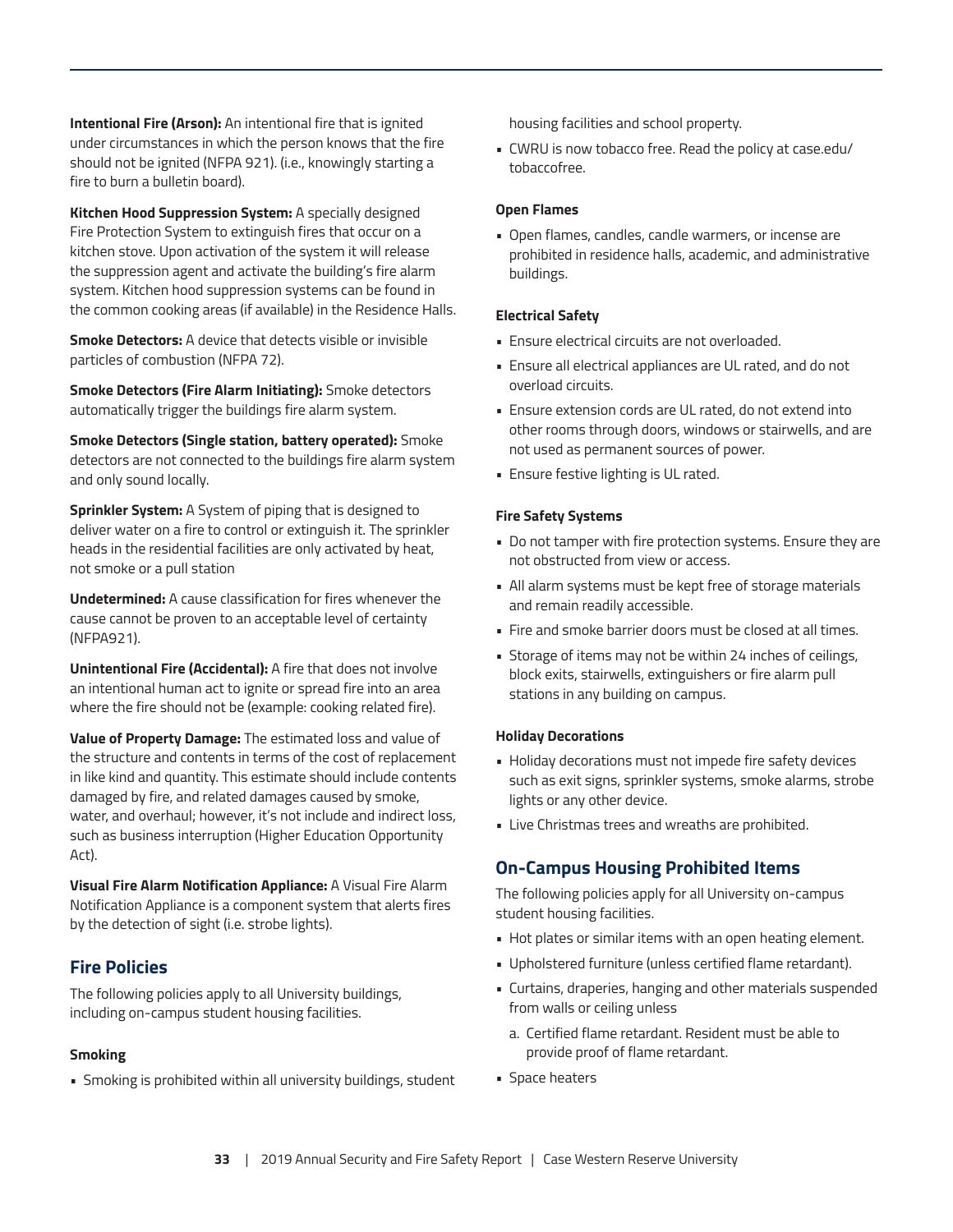- Refrigerators more than 4 cubic feet.
- Any equipment that places an extraordinary load on the electrical system (i.e. electrical heaters, air conditioners).
- Halogen lighting sources.
- Extension cords or similar electrical equipment.
- Unfused surge protectors.
- Storage of motor vehicles within a residential facility.
- Flammable/combustible liquids and gases.
- Explosives/Fireworks
- Air rifles and guns.
- Gunpowder.
- Knives.
- In general, dogs, cats, and ferrets unless approved as service or support animals with Disability Services Note: All others must complete a pet registration through Housing.

# **Campus Building Evacuations**

In addition to adhering to fire policies students, faculty and staff must also understand and practice policies regarding activities during a fire alarm at Case Western Reserve University.

If a student, faculty or staff member discovers smoke or an actual fire, they should immediately pull the nearest fire alarm and evacuate the building. Upon exit of the building they should dial **216.368.3333** to report the fire.

All building occupants should become familiar with posted evacuation routes and procedures for the buildings. These are typically located near elevators, stairwells and exits. Any student residing in or present in any university residence hall must evacuate the building when a fire alarm sounds using stairwells and exits.

All building occupants should know and memorize two exits from the building and understand that an evacuation may require you to evacuate a smoke-filled area. In the case of smoke stay low and check all doors before proceeding to an exit.

Windows may also be an exit option in some buildings. Should you need to exit from a window, verbally summon the assistance of a first responder before attempting to exit a building from a window.

Upon exiting the building occupants must move to a location away from the building and fire equipment until notified that the building is clear to be re-occupied by first responders. After evacuating, if you know of an occupant that may still be in the impacted building, provide that information to first responders by giving the name and location of the individual so they may assist them.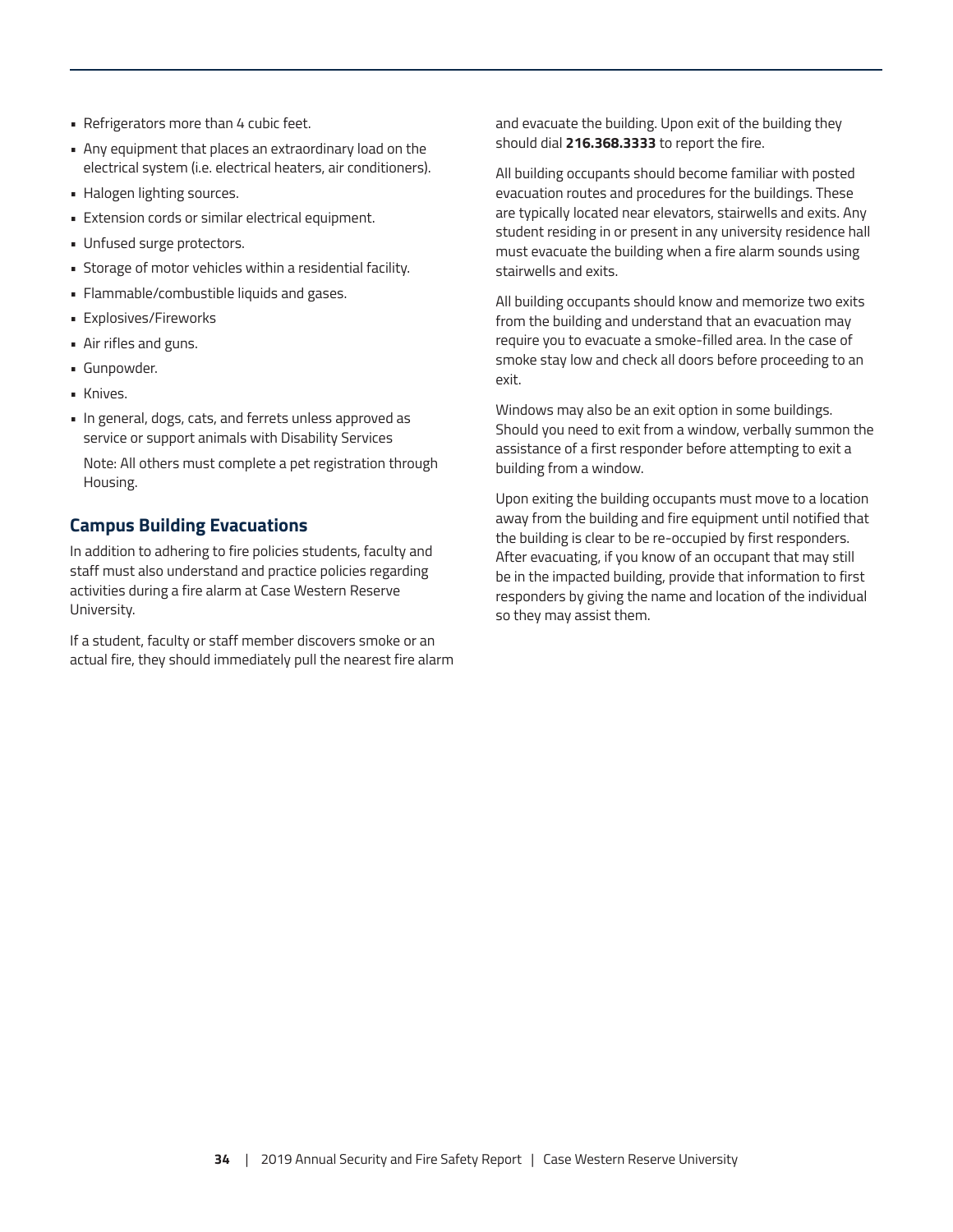# **Fire Statistics and Fire Log**

| <b>2018 ON-CAMPUS HOUSING</b>                       |                     |         |                                        |                                      |                                   |
|-----------------------------------------------------|---------------------|---------|----------------------------------------|--------------------------------------|-----------------------------------|
| <b>Residential Facilities</b>                       | <b>Number</b>       | Cause   | Number of                              | <b>Number of</b>                     | Value of                          |
| <b>Building Name: Address</b>                       | of Fires            | of Fire | <b>Fire Related</b><br><b>Injuries</b> | <b>Fire Related</b><br><b>Deaths</b> | <b>Property</b><br><b>Damaged</b> |
| 1680 Building: 1680 E. 117th St.                    | $\mathsf{O}$        | N/A     | N/A                                    | N/A                                  | N/A                               |
| 1727 E. 116 <sup>th</sup> St.                       | 0                   | N/A     | N/A                                    | N/A                                  | N/A                               |
| 1719 E. 116th St.                                   | 0                   | N/A     | N/A                                    | N/A                                  | N/A                               |
| Alumni House: 2345 Murray Hill Dr.                  | 0                   | N/A     | N/A                                    | N/A                                  | N/A                               |
| Clarke Tower: 1596 E. 115th St.                     | $\mathsf{O}\xspace$ | N/A     | N/A                                    | N/A                                  | N/A                               |
| <b>Cutler House: 1616 E. 115th St.</b>              | 0                   | N/A     | N/A                                    | N/A                                  | N/A                               |
| Cutter House: 11301 Juniper Rd.                     | 0                   | N/A     | N/A                                    | N/A                                  | N/A                               |
| Glaser House: 11900 Carlton Rd.                     | 0                   | N/A     | N/A                                    | N/A                                  | N/A                               |
| Hitchcock House: 1626 E. 115th St.                  | 0                   | N/A     | N/A                                    | N/A                                  | N/A                               |
| Howe House: 2335 Murray Hill Rd.                    | 0                   | N/A     | N/A                                    | N/A                                  | N/A                               |
| Kusch House: 11904 Carlton Rd.                      | $\mathsf{O}\xspace$ | N/A     | N/A                                    | N/A                                  | N/A                               |
| Michelson House: 11896 Carlton Rd.                  | 0                   | N/A     | N/A                                    | N/A                                  | N/A                               |
| <b>NRV House 1: 1672 E. 117th St.</b>               | 0                   | N/A     | N/A                                    | N/A                                  | N/A                               |
| <b>NRV House 2: 1697 E. 116th St.</b>               | 0                   | N/A     | N/A                                    | N/A                                  | N/A                               |
| <b>NRV House 3: 1681 E. 116th St.</b>               | $\mathsf{O}\xspace$ | N/A     | N/A                                    | N/A                                  | N/A                               |
| <b>NRV House 3A: 1677 E. 115th St.</b>              | 0                   | N/A     | N/A                                    | N/A                                  | N/A                               |
| <b>NRV House 4: 1665 E. 115th St.</b>               | 0                   | N/A     | N/A                                    | N/A                                  | N/A                               |
| <b>NRV House 5: 1641 E. 115th St.</b>               | 0                   | N/A     | N/A                                    | N/A                                  | N/A                               |
| <b>NRV House 6: 1623 E. 115th St.</b>               | 0                   | N/A     | N/A                                    | N/A                                  | N/A                               |
| <b>NRV House 7: 1611 E. 115th St.</b>               | $\mathsf 0$         | N/A     | N/A                                    | N/A                                  | N/A                               |
| NRV House 8:1576 E. 115 <sup>th</sup> (Tubbs Jones) | $\mathsf 0$         | N/A     | N/A                                    | N/A                                  | N/A                               |
| Norton House: 11443 Juniper Rd.                     | 0                   | N/A     | N/A                                    | N/A                                  | N/A                               |
| Pierce House: 1636 E. 115th St.                     | 0                   | N/A     | N/A                                    | N/A                                  | N/A                               |
| Raymond House: 11447 Juniper Rd.                    | 0                   | N/A     | N/A                                    | N/A                                  | N/A                               |
| Recovery House: 2272 Murray Hill Rd.                | 0                   | N/A     | N/A                                    | N/A                                  | N/A                               |
| Sherman House: 11439 Juniper Rd.                    | 0                   | N/A     | N/A                                    | N/A                                  | N/A                               |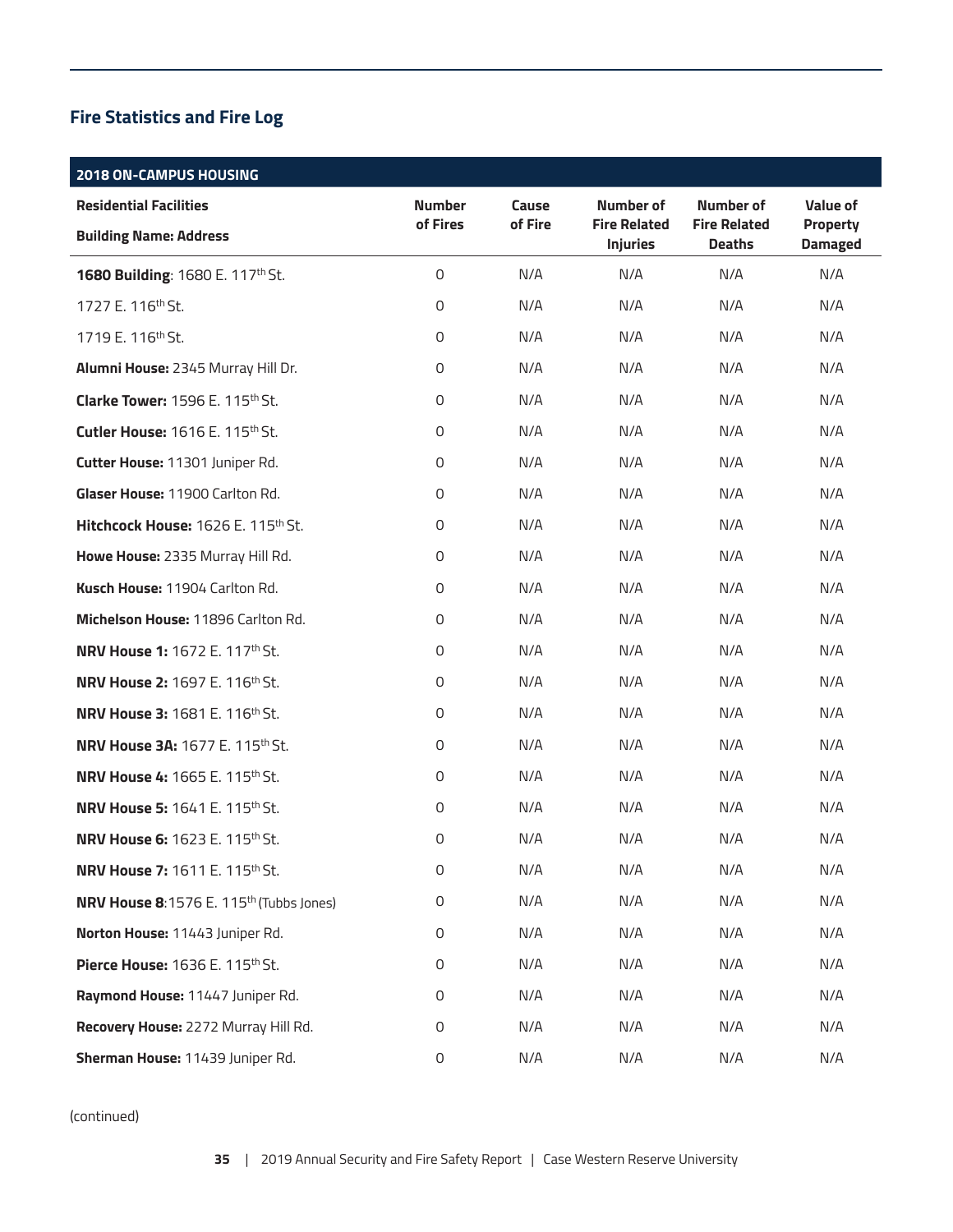| <b>Residential Facilities</b>              | <b>Number</b>       | Cause   | <b>Number of</b>                       | Number of                            | <b>Value of</b>            |
|--------------------------------------------|---------------------|---------|----------------------------------------|--------------------------------------|----------------------------|
| <b>Building Name: Address</b>              | of Fires            | of Fire | <b>Fire Related</b><br><b>Injuries</b> | <b>Fire Related</b><br><b>Deaths</b> | Property<br><b>Damaged</b> |
| Smith House: 11311 Juniper Rd.             | 0                   | N/A     | N/A                                    | N/A                                  | N/A                        |
| Staley House: 2365 Murray Hill Rd.         | 0                   | N/A     | N/A                                    | N/A                                  | N/A                        |
| Storrs House: 1615 Mistletoe Dr.           | 0                   | N/A     | N/A                                    | N/A                                  | N/A                        |
| Taft House: 11341 Juniper Rd.              | 0                   | N/A     | N/A                                    | N/A                                  | N/A                        |
| Taplin House: 11331 Juniper Rd.            | 0                   | N/A     | N/A                                    | N/A                                  | N/A                        |
| The Noble Building: 1720-1728 E. 116th St. | 0                   | N/A     | N/A                                    | N/A                                  | N/A                        |
| Tippit House: 2355 Murray Hill Rd.         | 0                   | N/A     | N/A                                    | N/A                                  | N/A                        |
| Triangle Tower 2: 11477 Mayfield           | 0                   | N/A     | N/A                                    | N/A                                  | N/A                        |
| Twin Gables: 1715 E. 115th St.             | $\mathsf{O}\xspace$ | N/A     | N/A                                    | N/A                                  | N/A                        |
| Tyler House: 11435 Juniper Rd.             | 0                   | N/A     | N/A                                    | N/A                                  | N/A                        |
| Alpha Chi Omega: 11421 Bellflower Rd.      | 0                   | N/A     | N/A                                    | N/A                                  | N/A                        |
| Alpha Phi: 11116 Magnolia Rd.              | $\mathsf{O}\xspace$ | N/A     | N/A                                    | N/A                                  | N/A                        |
| Sigma Phi Epsilon: 2255 Murray Hill Rd.    | 0                   | N/A     | N/A                                    | N/A                                  | N/A                        |
| Beta Theta Pi: 2253 Murray Hill Rd.        | 0                   | N/A     | N/A                                    | N/A                                  | N/A                        |
| Delta Gamma: 2265 Murray Hill Rd.          | 0                   | N/A     | N/A                                    | N/A                                  | N/A                        |
| Phi Kappa Tau: 11909 Carlton Rd.           | 0                   | N/A     | N/A                                    | N/A                                  | N/A                        |
| Sigma Chi: 11911 Carlton Rd.               | 0                   | N/A     | N/A                                    | N/A                                  | N/A                        |
| Phi Delta Theta: 2225 Murray Hill Rd.      | 0                   | N/A     | N/A                                    | N/A                                  | N/A                        |
| Phi Kappa Psi: 11915 Carlton Rd.           | 0                   | N/A     | N/A                                    | N/A                                  | N/A                        |
| Delta Kappa Upsilon: 11913 Carlton Rd.     | 0                   | N/A     | N/A                                    | N/A                                  | N/A                        |
| Phi Mu: 11418 Bellflower Rd.               | 0                   | N/A     | N/A                                    | N/A                                  | N/A                        |
| Phi Sigma Rho: 11901 Carlton Rd.           | 0                   | N/A     | N/A                                    | N/A                                  | N/A                        |
| Sigma Nu: 2235 Murray Hill Rd.             | 0                   | N/A     | N/A                                    | N/A                                  | N/A                        |
| Sigma Psi: 11921 Carlton Rd.               | 0                   | N/A     | N/A                                    | N/A                                  | N/A                        |
| Kappa Alpha Theta: 11923 Carlton Rd.       | 0                   | N/A     | N/A                                    | N/A                                  | N/A                        |
| Theta Chi: 11136 Magnolia Dr.              | 0                   | N/A     | N/A                                    | N/A                                  | N/A                        |
| Zeta Psi: 11925 Carlton Rd.                | 0                   | N/A     | N/A                                    | N/A                                  | N/A                        |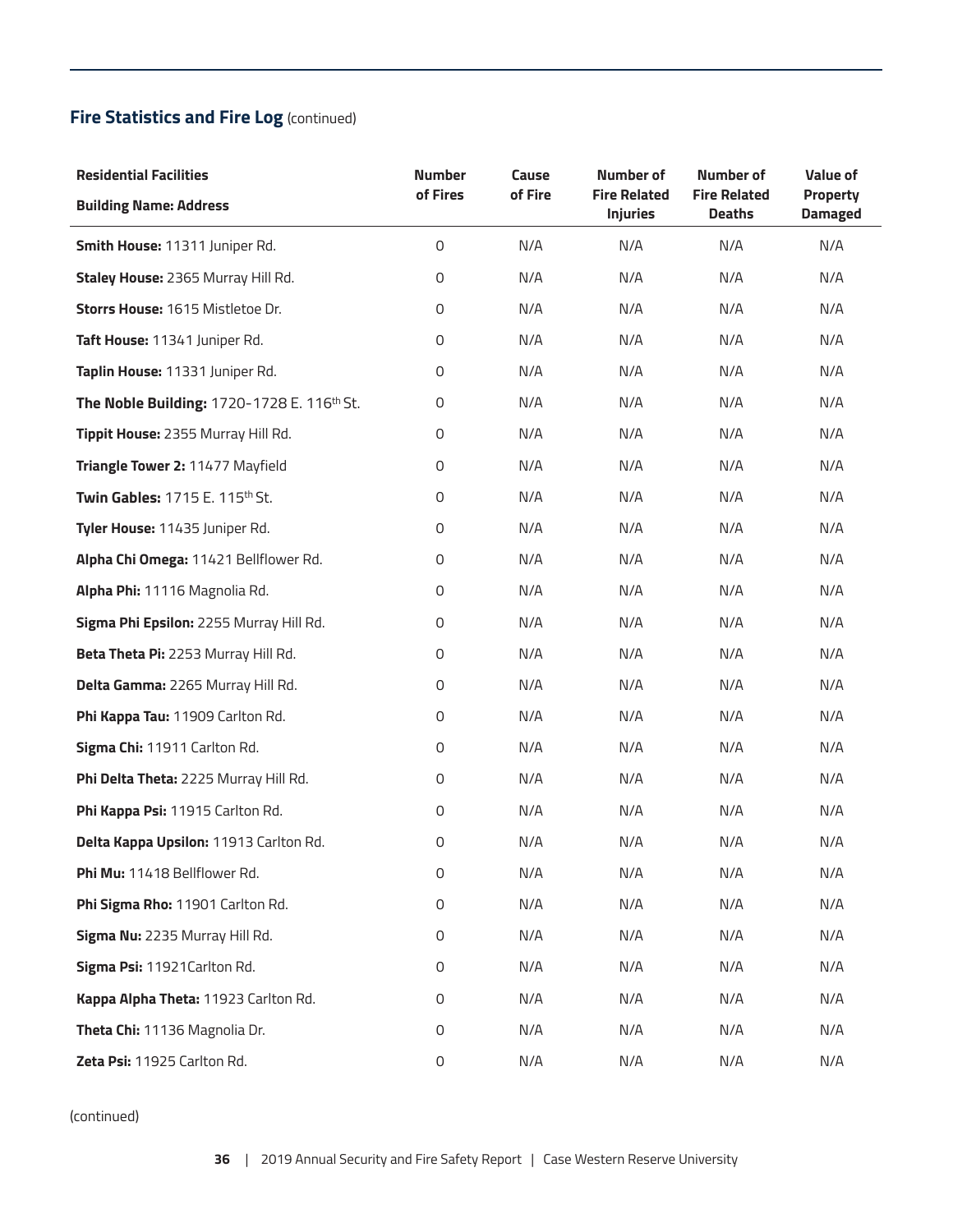| <b>2017 ON-CAMPUS HOUSING</b>               |               |         |                                        |                                      |                                   |
|---------------------------------------------|---------------|---------|----------------------------------------|--------------------------------------|-----------------------------------|
| <b>Residential Facilities</b>               | <b>Number</b> | Cause   | Number of                              | <b>Number of</b>                     | <b>Value of</b>                   |
| <b>Building Name: Address</b>               | of Fires      | of Fire | <b>Fire Related</b><br><b>Injuries</b> | <b>Fire Related</b><br><b>Deaths</b> | <b>Property</b><br><b>Damaged</b> |
| 1680 Building: 1680 E. 117th St.            | 0             | N/A     | N/A                                    | N/A                                  | N/A                               |
| 1727 E. 116th St.                           | 0             | N/A     | N/A                                    | N/A                                  | N/A                               |
| 1719 E. 116 <sup>th</sup> St.               | 0             | N/A     | N/A                                    | N/A                                  | N/A                               |
| Alumni House: 2345 Murray Hill Dr.          | 0             | N/A     | N/A                                    | N/A                                  | N/A                               |
| Clarke Tower: 1596 E. 115th St.             | 0             | N/A     | N/A                                    | N/A                                  | N/A                               |
| Cutler House: 1616 E. 115 <sup>th</sup> St. | 0             | N/A     | N/A                                    | N/A                                  | N/A                               |
| Cutter House: 11301 Juniper Rd.             | 0             | N/A     | N/A                                    | N/A                                  | N/A                               |
| Glaser House: 11900 Carlton Rd.             | 0             | N/A     | N/A                                    | N/A                                  | N/A                               |
| Hitchcock House: 1626 E. 115th St.          | 0             | N/A     | N/A                                    | N/A                                  | N/A                               |
| Howe House: 2335 Murray Hill Rd.            | 0             | N/A     | N/A                                    | N/A                                  | N/A                               |
| Kusch House: 11904 Carlton Rd.              | 0             | N/A     | N/A                                    | N/A                                  | N/A                               |
| Michelson House: 11896 Carlton Rd.          | 0             | N/A     | N/A                                    | N/A                                  | N/A                               |
| <b>NRV House 1: 1672 E. 117th St.</b>       | 0             | N/A     | N/A                                    | N/A                                  | N/A                               |
| <b>NRV House 2: 1697 E. 116th St.</b>       | 0             | N/A     | N/A                                    | N/A                                  | N/A                               |
| <b>NRV House 3: 1681 E. 116th St.</b>       | 0             | N/A     | N/A                                    | N/A                                  | N/A                               |
| <b>NRV House 3A: 1677 E. 115th St.</b>      | 0             | N/A     | N/A                                    | N/A                                  | N/A                               |
| <b>NRV House 4: 1665 E. 115th St.</b>       | 0             | N/A     | N/A                                    | N/A                                  | N/A                               |
| <b>NRV House 5: 1641 E. 115th St.</b>       | 0             | N/A     | N/A                                    | N/A                                  | N/A                               |
| <b>NRV House 6: 1623 E. 115th St.</b>       | 0             | N/A     | N/A                                    | N/A                                  | N/A                               |
| <b>NRV House 7: 1611 E. 115th St.</b>       | 0             | N/A     | N/A                                    | N/A                                  | N/A                               |
| NEW NRV House 8:1576 E. 115th (Tubbs Jones) | 0             | N/A     | N/A                                    | N/A                                  | N/A                               |
| Norton House: 11443 Juniper Rd.             | 0             | N/A     | N/A                                    | N/A                                  | N/A                               |
| Pierce House: 1636 E. 115th St.             | 0             | N/A     | N/A                                    | N/A                                  | N/A                               |
| Raymond House: 11447 Juniper Rd.            | 0             | N/A     | N/A                                    | N/A                                  | N/A                               |
| Recovery House: 2272 Murray Hill Rd.        | 0             | N/A     | N/A                                    | N/A                                  | N/A                               |
| Sherman House: 11439 Juniper Rd.            | 0             | N/A     | N/A                                    | N/A                                  | N/A                               |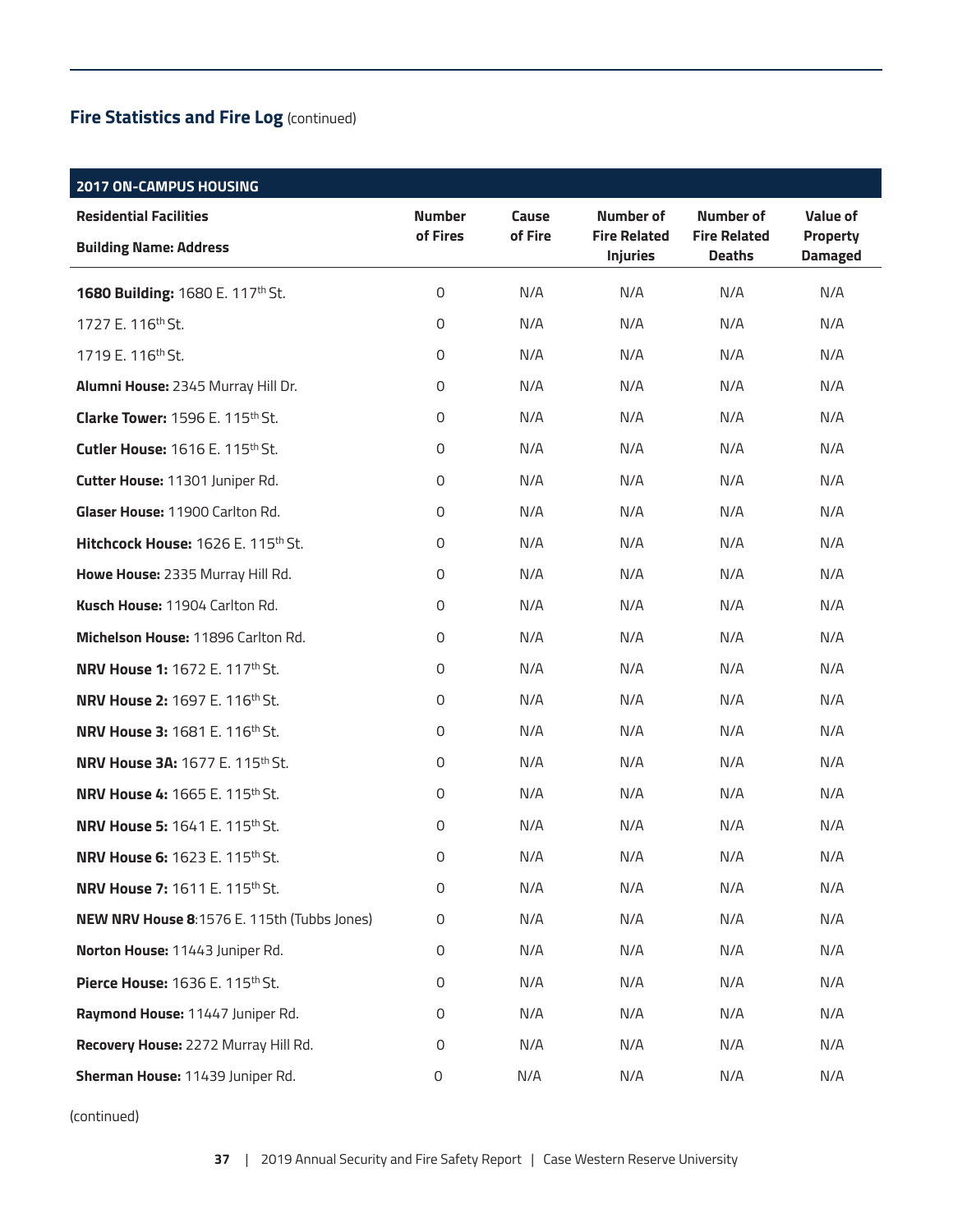| <b>Residential Facilities</b>              | <b>Number</b>       | Cause   | <b>Number of</b>                       | <b>Number of</b>                     | <b>Value of</b>            |
|--------------------------------------------|---------------------|---------|----------------------------------------|--------------------------------------|----------------------------|
| <b>Building Name: Address</b>              | of Fires            | of Fire | <b>Fire Related</b><br><b>Injuries</b> | <b>Fire Related</b><br><b>Deaths</b> | Property<br><b>Damaged</b> |
| Smith House: 11311 Juniper Rd.             | $\mathsf O$         | N/A     | N/A                                    | N/A                                  | N/A                        |
| Staley House: 2365 Murray Hill Rd.         | $\mathbf 0$         | N/A     | N/A                                    | N/A                                  | N/A                        |
| Storrs House: 1615 Mistletoe Dr.           | 0                   | N/A     | N/A                                    | N/A                                  | N/A                        |
| Taft House: 11341 Juniper Rd.              | 0                   | N/A     | N/A                                    | N/A                                  | N/A                        |
| Taplin House: 11331 Juniper Rd.            | 0                   | N/A     | N/A                                    | N/A                                  | N/A                        |
| The Noble Building: 1720-1728 E. 116th St. | 0                   | N/A     | N/A                                    | N/A                                  | N/A                        |
| Tippit House: 2355 Murray Hill Rd.         | 0                   | N/A     | N/A                                    | N/A                                  | N/A                        |
| Triangle Tower 2: 11477 Mayfield           | $\mathbf 0$         | N/A     | N/A                                    | N/A                                  | N/A                        |
| Twin Gables: 1715 E. 115th St.             | $\mathsf{O}\xspace$ | N/A     | N/A                                    | N/A                                  | N/A                        |
| Tyler House: 11435 Juniper Rd.             | 0                   | N/A     | N/A                                    | N/A                                  | N/A                        |
| Alpha Chi Omega: 11421 Bellflower Rd.      | $\mathbf 0$         | N/A     | N/A                                    | N/A                                  | N/A                        |
| Alpha Phi: 11116 Magnolia Rd.              | $\mathsf{O}\xspace$ | N/A     | N/A                                    | N/A                                  | N/A                        |
| Sigma Phi Epsilon: 2255 Murray Hill Rd.    | 0                   | N/A     | N/A                                    | N/A                                  | N/A                        |
| Beta Theta Pi: 2253 Murray Hill Rd.        | $\mathbf 0$         | N/A     | N/A                                    | N/A                                  | N/A                        |
| Delta Gamma: 2265 Murray Hill Rd.          | 0                   | N/A     | N/A                                    | N/A                                  | N/A                        |
| Phi Kappa Tau: 11909 Carlton Rd.           | $\mathbf 0$         | N/A     | N/A                                    | N/A                                  | N/A                        |
| Sigma Chi: 11911 Carlton Rd.               | $\mathbf 0$         | N/A     | N/A                                    | N/A                                  | N/A                        |
| Phi Delta Theta: 2225 Murray Hill Rd.      | 0                   | N/A     | N/A                                    | N/A                                  | N/A                        |
| Phi Kappa Psi: 11915 Carlton Rd.           | 0                   | N/A     | N/A                                    | N/A                                  | N/A                        |
| Delta Kappa Upsilon: 11913 Carlton Rd.     | $\mathbf 0$         | N/A     | N/A                                    | N/A                                  | N/A                        |
| Phi Mu: 11418 Bellflower Rd.               | $\mathbf 0$         | N/A     | N/A                                    | N/A                                  | N/A                        |
| Phi Sigma Rho: 11901 Carlton Rd.           | $\mathsf{O}\xspace$ | N/A     | N/A                                    | N/A                                  | N/A                        |
| Sigma Nu: 2235 Murray Hill Rd.             | $\mathsf{O}\xspace$ | N/A     | N/A                                    | N/A                                  | N/A                        |
| Sigma Psi: 11921 Carlton Rd.               | 0                   | N/A     | N/A                                    | N/A                                  | N/A                        |
| Kappa Alpha Theta: 11923 Carlton Rd.       | $\mathsf{O}\xspace$ | N/A     | N/A                                    | N/A                                  | N/A                        |
| Theta Chi: 11136 Magnolia Dr.              | $\mathsf{O}\xspace$ | N/A     | N/A                                    | N/A                                  | N/A                        |
| Zeta Psi: 11925 Carlton Rd.                | $\mathsf{O}\xspace$ | N/A     | N/A                                    | N/A                                  | N/A                        |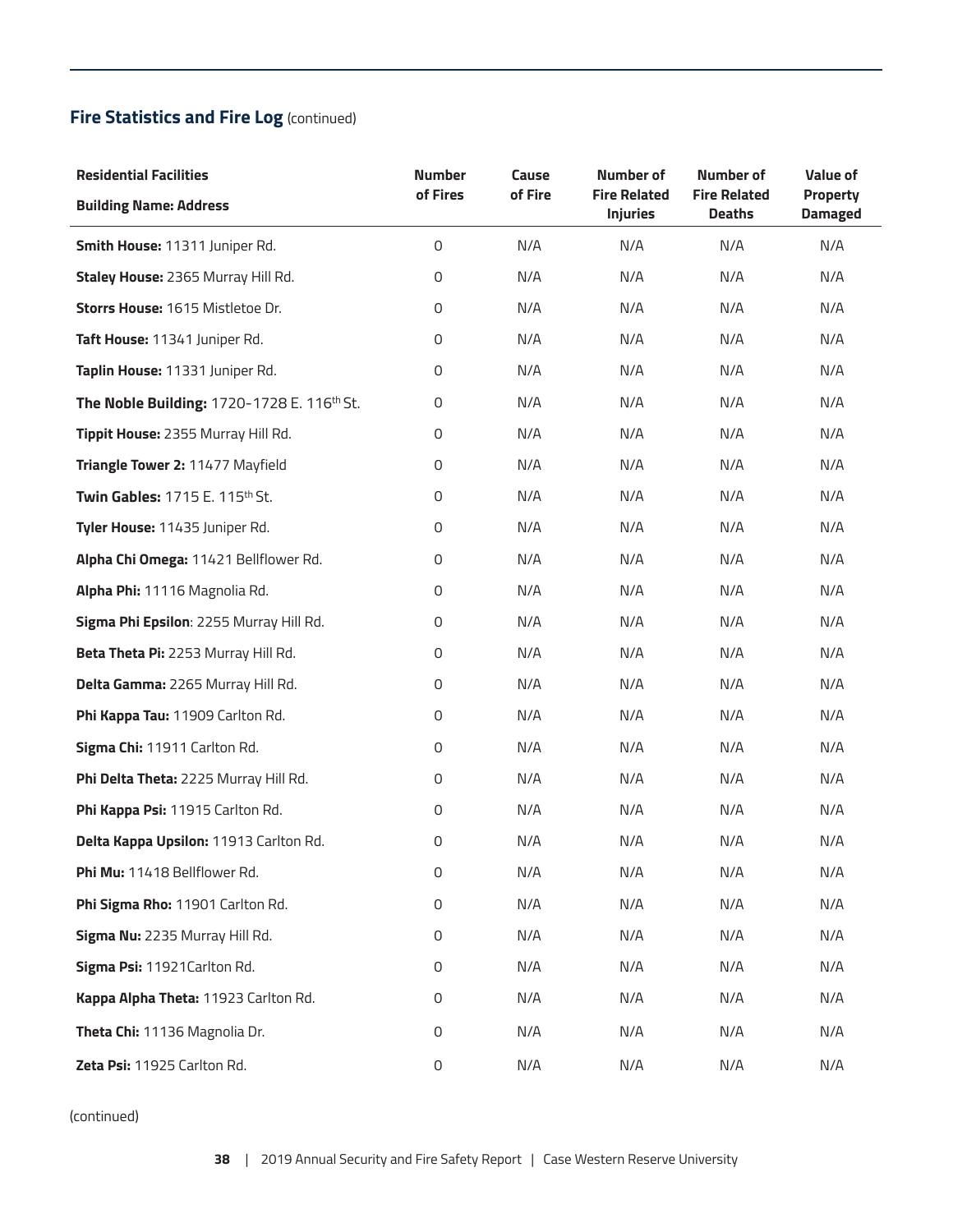# **2016 ON-CAMPUS HOUSING Residential Facilities Building Name: Address Number of Fires Cause of Fire Number of Fire Related Injuries Number of Fire Related Deaths Value of Property Damaged 1680 Building:** 1680 E. 117<sup>th</sup> St. 0 0 N/A N/A N/A N/A N/A N/A 1727 E. 116th St. 0 N/A N/A N/A N/A 1719 E. 116th St. 0 N/A N/A N/A N/A **Alumni House:** 2345 Murray Hill Dr. 1 Computer Power Supply Melted N/A N/A \$99- \$1000 **Clarke Tower:** 1596 E. 115<sup>th</sup> St. 0 0 N/A N/A N/A N/A N/A N/A **Cutler House:** 1616 E. 115<sup>th</sup> St. 0 0 N/A N/A N/A N/A N/A N/A **Cutter House:** 11301 Juniper Rd. 0 N/A N/A N/A N/A **Glaser House:** 11900 Carlton Rd. 0 N/A N/A N/A N/A **Hitchcock House:** 1626 E. 115<sup>th</sup> St. 0 0 N/A N/A N/A N/A N/A N/A **Howe House:** 2335 Murray Hill Rd. 0 N/A N/A N/A N/A **Kusch House:** 11904 Carlton Rd. 0 N/A N/A N/A N/A **Michelson House:** 11896 Carlton Rd. 0 N/A N/A N/A N/A **NRV House 1:** 1672 E. 117<sup>th</sup> St. **1888 Communist Communist Communist Communist Communist Communist Communist Communist Communist Communist Communist Communist Communist Communist Communist Communist Communist Communist C NRV House 2:** 1697 E. 116th St. 0 N/A N/A N/A N/A **NRV House 3:** 1681 E. 116th St. 0 N/A N/A N/A N/A **NRV House 3A:** 1677 E. 115<sup>th</sup> St. 0 0 N/A N/A N/A N/A N/A N/A **NRV House 4:** 1665 E. 115th St. 0 N/A N/A N/A N/A **NRV House 5:** 1641 E. 115th St. 0 N/A N/A N/A N/A **NRV House 6:** 1623 E. 115<sup>th</sup> St. 0  $N/A$  N/A N/A N/A N/A N/A **NRV House 7:** 1611 E. 115th St. 0 N/A N/A N/A N/A **Norton House:** 11443 Juniper Rd. 0 N/A N/A N/A N/A **Pierce House:** 1636 E. 115<sup>th</sup> St. 0 0 N/A N/A N/A N/A N/A N/A **Raymond House:** 11447 Juniper Rd. **0** 0 M/A N/A N/A N/A N/A N/A **Recovery House:** 2272 Murray Hill Rd. 0 0 N/A N/A N/A N/A N/A N/A **Sherman House:** 11439 Juniper Rd. 0 N/A N/A N/A N/A **Smith House:** 11311 Juniper Rd. 0 N/A N/A N/A N/A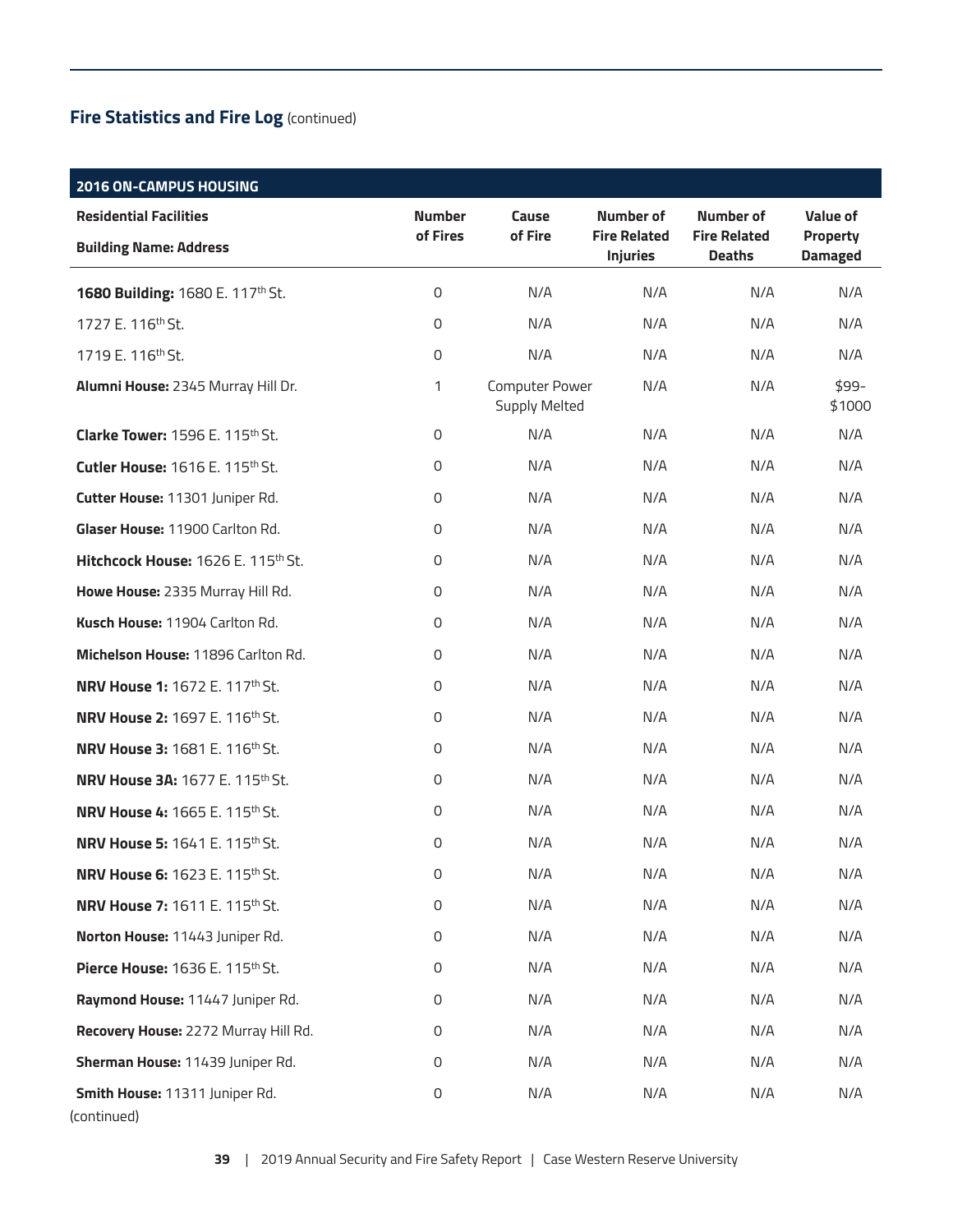| <b>Residential Facilities</b>              | <b>Number</b>       | Cause                     | <b>Number of</b>                       | Number of                            | <b>Value of</b>                   |
|--------------------------------------------|---------------------|---------------------------|----------------------------------------|--------------------------------------|-----------------------------------|
| <b>Building Name: Address</b>              | of Fires            | of Fire                   | <b>Fire Related</b><br><b>Injuries</b> | <b>Fire Related</b><br><b>Deaths</b> | <b>Property</b><br><b>Damaged</b> |
| Staley House: 2365 Murray Hill Rd.         | 0                   | N/A                       | N/A                                    | N/A                                  | N/A                               |
| Storrs House: 1615 Mistletoe Dr.           | 0                   | N/A                       | N/A                                    | N/A                                  | N/A                               |
| Taft House: 11341 Juniper Rd.              | 1                   | Cigarette in<br>Trash Can | N/A                                    | N/A                                  | \$0-\$99                          |
| Taplin House: 11331 Juniper Rd.            | 0                   | N/A                       | N/A                                    | N/A                                  | N/A                               |
| The Noble Building: 1720-1728 E. 116th St. | 0                   | N/A                       | N/A                                    | N/A                                  | N/A                               |
| Tippit House: 2355 Murray Hill Rd.         | 0                   | N/A                       | N/A                                    | N/A                                  | N/A                               |
| (New) Triangle Tower 2: 11477 Mayfield Rd. | $\mathsf{O}\xspace$ | N/A                       | N/A                                    | N/A                                  | N/A                               |
| Twin Gables: 1715 E. 115th St.             | 0                   | N/A                       | N/A                                    | N/A                                  | N/A                               |
| Tyler House: 11435 Juniper Rd.             | 0                   | N/A                       | N/A                                    | N/A                                  | N/A                               |
| Alpha Chi Omega: 11421 Bellflower Rd.      | $\mathsf{O}\xspace$ | N/A                       | N/A                                    | N/A                                  | N/A                               |
| Alpha Phi: 11116 Magnolia Rd.              | $\mathsf{O}\xspace$ | N/A                       | N/A                                    | N/A                                  | N/A                               |
| Sigma Phi Epsilon: 2255 Murray Hill Rd.    | $\mathsf{O}\xspace$ | N/A                       | N/A                                    | N/A                                  | N/A                               |
| Beta Theta Pi: 2253 Murray Hill Rd.        | 0                   | N/A                       | N/A                                    | N/A                                  | N/A                               |
| Delta Gamma: 2265 Murray Hill Rd.          | 0                   | N/A                       | N/A                                    | N/A                                  | N/A                               |
| Phi Kappa Tau: 11909 Carlton Rd.           | $\mathsf{O}\xspace$ | N/A                       | N/A                                    | N/A                                  | N/A                               |
| Sigma Chi: 11911 Carlton Rd.               | $\mathsf{O}\xspace$ | N/A                       | N/A                                    | N/A                                  | N/A                               |
| Phi Delta Theta: 2225 Murray Hill Rd.      | 0                   | N/A                       | N/A                                    | N/A                                  | N/A                               |
| Phi Kappa Psi: 11915 Carlton Rd.           | $\mathsf{O}\xspace$ | N/A                       | N/A                                    | N/A                                  | N/A                               |
| Delta Kappa Upsilon: 11913 Carlton Rd.     | $\mathsf{O}\xspace$ | N/A                       | N/A                                    | N/A                                  | N/A                               |
| Phi Mu: 11418 Bellflower Rd.               | 0                   | N/A                       | N/A                                    | N/A                                  | N/A                               |
| Phi Sigma Rho: 11901 Carlton Rd.           | $\mathsf{O}\xspace$ | N/A                       | N/A                                    | N/A                                  | N/A                               |
| Sigma Nu: 2235 Murray Hill Rd.             | $\mathsf{O}\xspace$ | N/A                       | N/A                                    | N/A                                  | N/A                               |
| Sigma Psi: 11921 Carlton Rd.               | $\mathbf 0$         | N/A                       | N/A                                    | N/A                                  | N/A                               |
| Kappa Alpha Theta: 11923 Carlton Rd.       | $\mathbf 0$         | N/A                       | N/A                                    | N/A                                  | N/A                               |
| Theta Chi: 11136 Magnolia Dr.              | 0                   | N/A                       | N/A                                    | N/A                                  | N/A                               |
| Zeta Psi: 11925 Carlton Rd.                | 1                   | <b>Ritual Performed</b>   | N/A                                    | N/A                                  | \$99-<br>\$1000                   |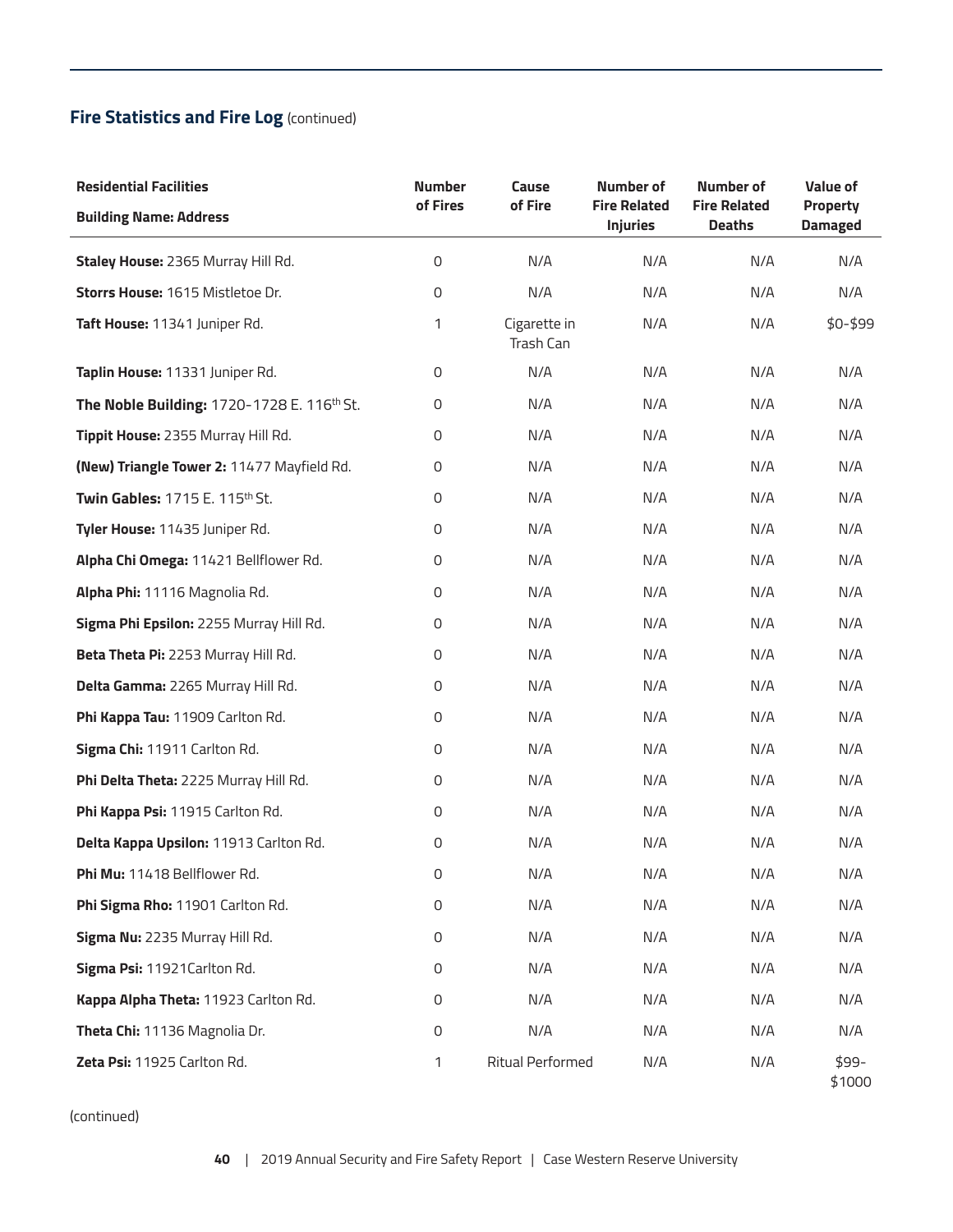| <b>On-Campus</b><br><b>Housing</b><br><b>Facilities</b> | Fire Alarm System<br><b>Monitored by</b><br>CWRU Police<br><b>Department</b> | Smoke Detector<br>(Fire Alarm<br>Initiating) | Smoke Detectors<br>(Single Station,<br>Non-Fire Alarm<br>Initiating) | <b>Heat Detectors</b> | <b>Alarm Notification</b><br>Horn, Message,<br>system (Bell,<br><b>Audible Fire</b><br>tones, etc.). | <b>Visual Fire Alarm</b><br>System (Strobes)<br><b>Notification</b> | Sprinkler System<br> Full Sprinkler<br> unless noted) | <b>Kitchen Hood</b><br>Suppression<br>system | <b>Fire Extinguishers</b> | <b>Fire Rated Doors<br/>Walls &amp; Partitions</b> | Number of Fire<br>Drills |
|---------------------------------------------------------|------------------------------------------------------------------------------|----------------------------------------------|----------------------------------------------------------------------|-----------------------|------------------------------------------------------------------------------------------------------|---------------------------------------------------------------------|-------------------------------------------------------|----------------------------------------------|---------------------------|----------------------------------------------------|--------------------------|
| 1576<br>E. 115 St.<br>NRV8                              | $\mathsf X$                                                                  | $\mathsf X$                                  | $\mathsf X$                                                          | Χ                     | $\mathsf X$                                                                                          | $\mathsf X$                                                         | $\mathsf X$                                           |                                              | $\mathsf X$               | $\mathsf X$                                        | 4                        |
| 1680 Building                                           | Χ                                                                            | Hallways<br>Only                             | $\mathsf X$                                                          | Χ                     | Χ                                                                                                    | $\mathsf X$                                                         |                                                       |                                              | $\mathsf X$               |                                                    | 4                        |
| 1727<br>E. 116 St.                                      | $\mathsf X$                                                                  | Hallways<br>Only                             | $\mathsf X$                                                          | Χ                     | $\mathsf X$                                                                                          | $\mathsf X$                                                         |                                                       |                                              | $\mathsf X$               |                                                    | 4                        |
| 1719<br>E. 117 St.                                      | $\mathsf X$                                                                  | Hallways<br>Only                             | $\mathsf X$                                                          | X                     | $\mathsf X$                                                                                          | $\mathsf X$                                                         |                                                       |                                              | $\mathsf X$               |                                                    | 4                        |
| Alumni House                                            | $\mathsf X$                                                                  | Χ                                            |                                                                      | X                     | X                                                                                                    | $\mathsf X$                                                         |                                                       | X                                            | $\mathsf X$               | $\mathsf X$                                        | 4                        |
| Clarke Tower                                            | $\mathsf X$                                                                  | $\mathsf X$                                  |                                                                      |                       | $\mathsf X$                                                                                          | $\mathsf X$                                                         | $\mathsf X$                                           | $\mathsf X$                                  | $\mathsf X$               | $\mathsf X$                                        | 4                        |
| Cutler                                                  | $\mathsf X$                                                                  | $\mathsf X$                                  |                                                                      | $\mathsf X$           | $\mathsf X$                                                                                          | $\mathsf X$                                                         |                                                       | $\chi$                                       | $\mathsf X$               | $\mathsf X$                                        | 4                        |
| Cutter                                                  | $\mathsf X$                                                                  | Χ                                            |                                                                      | $\mathsf X$           | X                                                                                                    | $\mathsf X$                                                         |                                                       | X                                            | $\mathsf X$               | $\mathsf X$                                        | 4                        |
| Glaser                                                  | $\mathsf X$                                                                  | Χ                                            |                                                                      | $\mathsf X$           | $\mathsf X$                                                                                          | $\mathsf X$                                                         | Basement<br>Only                                      | $\mathsf X$                                  | $\mathsf X$               | $\mathsf X$                                        | 4                        |
| Hitchcock                                               | $\mathsf X$                                                                  | $\mathsf X$                                  |                                                                      | X                     | $\mathsf X$                                                                                          | $\mathsf X$                                                         |                                                       | $\mathsf X$                                  | $\mathsf X$               | $\mathsf X$                                        | 4                        |
| House 1                                                 | $\mathsf X$                                                                  | $\mathsf X$                                  | $\mathsf X$                                                          | $\mathsf X$           | $\mathsf X$                                                                                          | $\mathsf X$                                                         | $\mathsf X$                                           |                                              | $\mathsf X$               | $\mathsf X$                                        | 4                        |
| House 2                                                 | $\mathsf X$                                                                  | $\mathsf X$                                  | $\mathsf X$                                                          | X                     | X                                                                                                    | $\mathsf X$                                                         | $\mathsf X$                                           |                                              | $\mathsf X$               | $\mathsf X$                                        | 4                        |
| Home 3                                                  | $\mathsf X$                                                                  | $\mathsf{X}$                                 | $\mathsf X$                                                          |                       | $\mathsf X$                                                                                          | $\mathsf X$                                                         | $\mathsf X$                                           |                                              | $\mathsf X$               | $\mathsf X$                                        | 4                        |
| Home 3A                                                 | Χ                                                                            | $\mathsf X$                                  | $\mathsf X$                                                          |                       | $\mathsf X$                                                                                          | $\mathsf X$                                                         | $\mathsf X$                                           |                                              | $\mathsf X$               | $\mathsf X$                                        | 4                        |
| House 4                                                 | $\mathsf X$                                                                  | $\mathsf X$                                  | $\mathsf X$                                                          | Χ                     | $\mathsf X$                                                                                          | Χ                                                                   | Χ                                                     |                                              | $\mathsf X$               | X                                                  | 4                        |
| House 5                                                 | $\mathsf X$                                                                  | $\mathsf X$                                  | $\mathsf X$                                                          | Χ                     | $\mathsf X$                                                                                          | $\mathsf X$                                                         | Χ                                                     |                                              | $\mathsf X$               | $\mathsf X$                                        | 4                        |
| House 6                                                 | $\times$                                                                     | X                                            | X                                                                    | X                     | X                                                                                                    | X                                                                   | X                                                     |                                              | X                         | X                                                  | 4                        |
| House 7                                                 | X                                                                            | X                                            | X                                                                    | X                     | $\times$                                                                                             | X                                                                   | X                                                     |                                              | X                         | X                                                  | 4                        |
| Howe                                                    | X                                                                            | X                                            |                                                                      | X                     | X                                                                                                    | $\mathsf X$                                                         |                                                       | $\mathsf X$                                  | X                         | X                                                  | 4                        |
| Kusch                                                   |                                                                              |                                              |                                                                      |                       |                                                                                                      |                                                                     |                                                       |                                              |                           |                                                    |                          |
| Michelson                                               | X                                                                            | X                                            |                                                                      | $\mathsf{X}$          | X                                                                                                    | X                                                                   | Basement<br>Only                                      | X                                            | X                         | X                                                  | 4                        |
| Norton                                                  | $\mathsf X$                                                                  | X                                            |                                                                      | X                     | X                                                                                                    | X                                                                   |                                                       | X                                            | X                         | X                                                  | 4                        |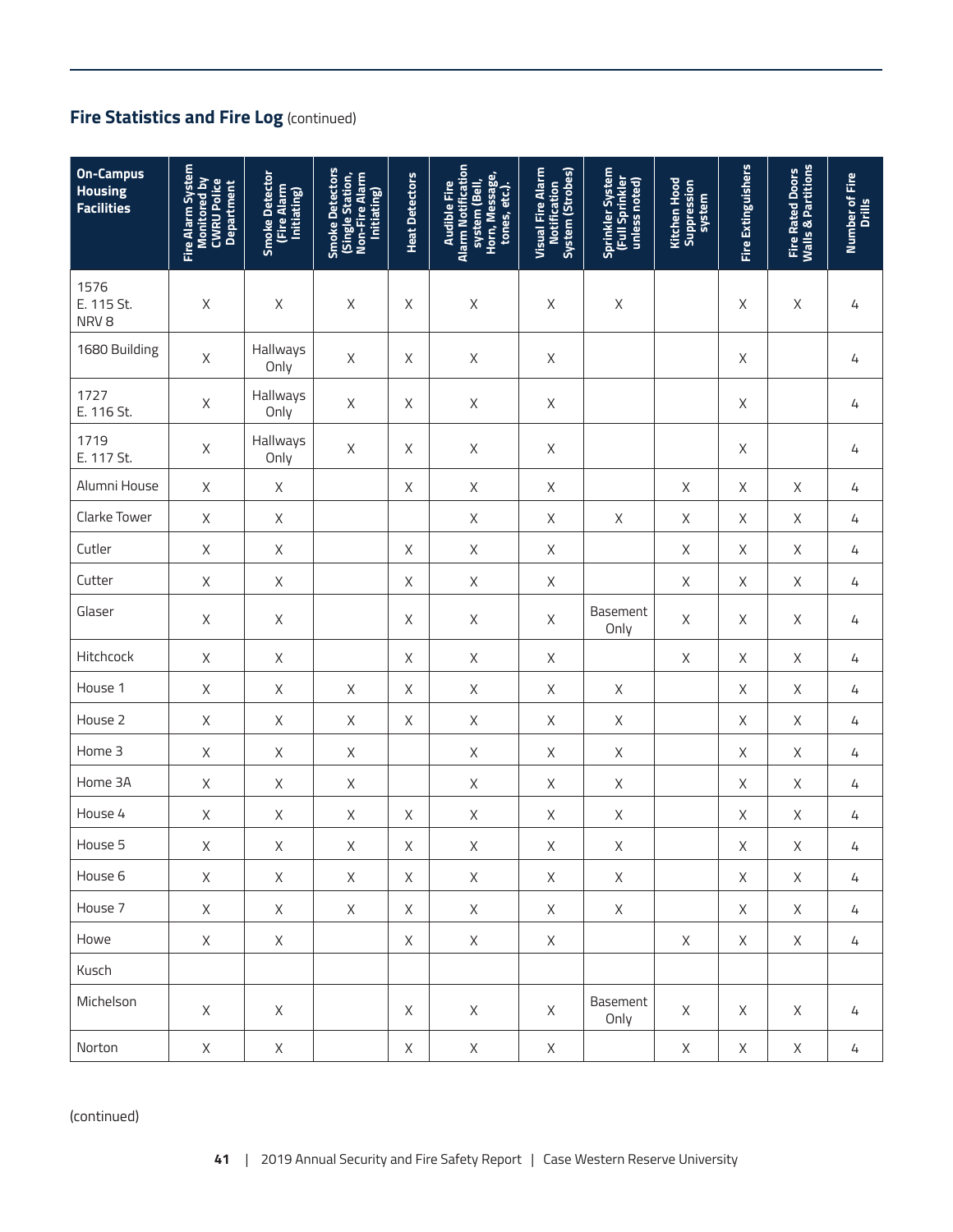| <b>On-Campus</b><br><b>Housing</b><br><b>Facilities</b> | Fire Alarm System<br><b>Monitored by<br/>CWRU Police<br/>Department</b> | Smoke Detector<br>(Fire Alarm<br>Initiating) | Smoke Detectors<br>(Single Station,<br>Non-Fire Alarm<br>Initiating) | <b>Heat Detectors</b> | Alarm Notification<br>system (Bell,<br>Horn, Message,<br>tones, etc.).<br><b>Audible Fire</b> | <b>Visual Fire Alarm</b><br><b>System (Strobes)</b><br><b>Notification</b> | Sprinkler System<br>(Full Sprinkler<br>unless noted) | <b>Kitchen Hood</b><br>Suppression<br>system | <b>Fire Extinguishers</b> | <b>Fire Rated Doors<br/>Walls &amp; Partitions</b> | Number of Fire<br>Drills |
|---------------------------------------------------------|-------------------------------------------------------------------------|----------------------------------------------|----------------------------------------------------------------------|-----------------------|-----------------------------------------------------------------------------------------------|----------------------------------------------------------------------------|------------------------------------------------------|----------------------------------------------|---------------------------|----------------------------------------------------|--------------------------|
| Pierce                                                  | $\mathsf X$                                                             | $\mathsf X$                                  |                                                                      | Χ                     | Χ                                                                                             | $\mathsf X$                                                                |                                                      | $\mathsf X$                                  | $\mathsf X$               | $\mathsf X$                                        | 4                        |
| Raymond                                                 | $\mathsf X$                                                             | $\mathsf X$                                  |                                                                      | X                     | Χ                                                                                             | $\mathsf X$                                                                |                                                      | $\times$                                     | X                         | $\mathsf X$                                        | 4                        |
| Recovery<br>House                                       | $\mathsf X$                                                             | $\mathsf X$                                  | $\mathsf X$                                                          | X                     | Χ                                                                                             | $\mathsf X$                                                                |                                                      |                                              | $\mathsf X$               |                                                    | $\sqrt{4}$               |
| Sherman                                                 | $\mathsf X$                                                             | $\mathsf X$                                  |                                                                      | $\times$              | $\mathsf{X}$                                                                                  | $\mathsf X$                                                                |                                                      | $\mathsf X$                                  | $\times$                  | $\mathsf X$                                        | $\sqrt{4}$               |
| Smith                                                   | $\mathsf X$                                                             | X                                            |                                                                      | X                     | X                                                                                             | $\mathsf X$                                                                |                                                      | $\times$                                     | X                         | X                                                  | 4                        |
| Staley                                                  | $\mathsf X$                                                             | $\mathsf X$                                  |                                                                      | $\mathsf X$           | Χ                                                                                             | $\mathsf X$                                                                | Kitchens<br>Only                                     | $\mathsf X$                                  | $\mathsf X$               | $\mathsf X$                                        | 4                        |
| <b>Storrs</b>                                           | $\mathsf X$                                                             | $\mathsf X$                                  |                                                                      | $\chi$                | Χ                                                                                             | $\mathsf X$                                                                |                                                      | $\mathsf X$                                  | $\times$                  | X                                                  | 4                        |
| Taft                                                    | $\mathsf X$                                                             | $\mathsf{X}$                                 |                                                                      | $\mathsf X$           | $\mathsf{X}$                                                                                  | $\mathsf X$                                                                |                                                      | $\mathsf X$                                  | $\mathsf X$               | $\mathsf X$                                        | 4                        |
| Taplin                                                  | $\mathsf X$                                                             | $\mathsf X$                                  |                                                                      | $\mathsf X$           | $\mathsf{X}$                                                                                  | $\mathsf X$                                                                |                                                      | $\mathsf X$                                  | $\mathsf X$               | $\mathsf X$                                        | 4                        |
| The Noble<br><b>Building</b>                            | $\mathsf X$                                                             | Hallways                                     | $\mathsf X$                                                          | Χ                     | Χ                                                                                             | $\mathsf X$                                                                |                                                      |                                              | $\mathsf X$               |                                                    | 4                        |
| Tippit                                                  | $\mathsf X$                                                             | $\mathsf X$                                  |                                                                      | $\mathsf X$           | Χ                                                                                             | $\mathsf X$                                                                | Kitchens<br>Only                                     | $\mathsf X$                                  | $\mathsf X$               | $\mathsf X$                                        | 4                        |
| <b>Triangle Tower</b><br>2                              |                                                                         |                                              |                                                                      |                       |                                                                                               |                                                                            |                                                      |                                              |                           |                                                    | $\mathsf{O}\xspace$      |
| <b>Twin Gables</b>                                      | $\mathsf X$                                                             | Hallways<br>Only                             | $\mathsf X$                                                          | X                     | Χ                                                                                             | Χ                                                                          |                                                      |                                              | X                         |                                                    | 4                        |
| Tyler                                                   | $\mathsf X$                                                             | X                                            |                                                                      | $\mathsf X$           | $\mathsf{X}% _{0}$                                                                            | $\mathsf X$                                                                |                                                      | $\mathsf X$                                  | $\mathsf X$               | $\mathsf X$                                        | 4                        |
| Alpha Chi<br>Omega                                      | $\mathsf X$                                                             | $\mathsf X$                                  |                                                                      | X                     | Χ                                                                                             | Χ                                                                          | Boiler<br>Room                                       | $\mathsf X$                                  | X                         |                                                    | 4                        |
| Alpha Phi                                               | X                                                                       | X                                            |                                                                      | Χ                     | X                                                                                             | X                                                                          | Base-<br>ment<br>Only                                | X                                            | X                         | X                                                  | 4                        |
| Delta Gamma                                             | $\mathsf X$                                                             | $\mathsf{X}$                                 |                                                                      | $\mathsf{X}$          | $\mathsf{X}$                                                                                  | X                                                                          |                                                      | X                                            | $\mathsf{X}$              | X                                                  | $\overline{4}$           |
| Phi Kappa<br>Tau/Sigma Chi                              | X                                                                       | X                                            |                                                                      | $\times$              | X                                                                                             | X                                                                          |                                                      | X                                            | X                         | X                                                  | 4                        |
| Phi Delta<br>Theta                                      | $\mathsf X$                                                             | $\times$                                     |                                                                      | X                     | $\mathsf{X}$                                                                                  | $\times$                                                                   |                                                      | $\mathsf{X}$                                 | $\mathsf{X}$              | X                                                  | 4                        |
| Phi Kappa Psi/<br>Delta Upsilon                         | $\mathsf X$                                                             | $\mathsf X$                                  |                                                                      | $\mathsf{X}$          | $\mathsf X$                                                                                   | $\mathsf{X}$                                                               |                                                      | $\mathsf{X}$                                 | $\mathsf{X}$              | $\mathsf{X}$                                       | 4                        |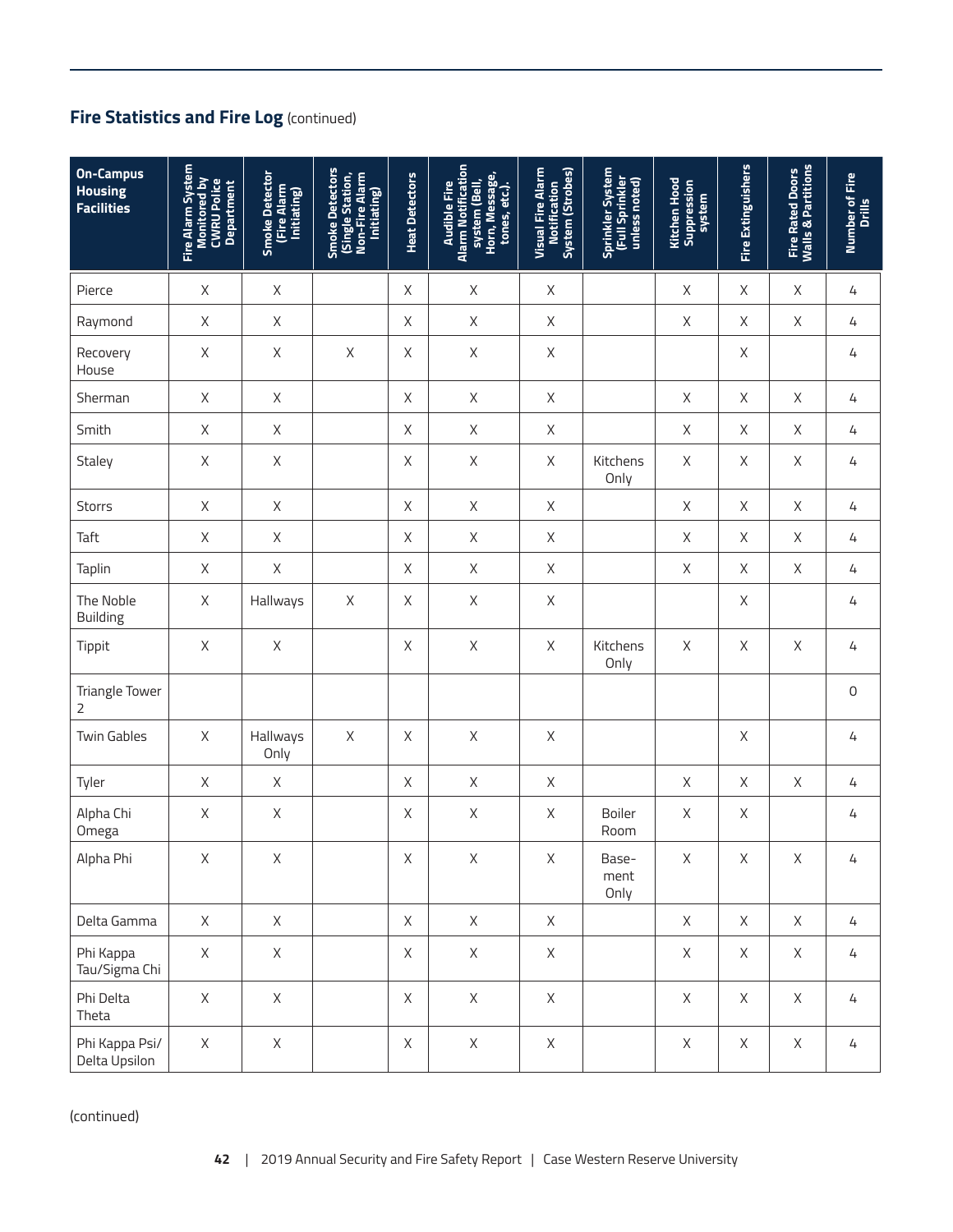| <b>On-Campus</b><br><b>Housing</b><br><b>Facilities</b> | Alarm System<br><b>Monitored by<br/>CWRU Police<br/>Department</b><br>Eire | Smoke Detector<br>(Fire Alarm<br>Initiating) | Smoke Detectors<br>(Single Station,<br>Non-Fire Alarm<br>Initiating) | <b>Heat Detectors</b> | <b>Alarm Notification</b><br>Horn, Message,<br>system (Bell,<br><b>Audible Fire</b><br>tones, etc.). | <b>Visual Fire Alarm</b><br>System (Strobes)<br>Notification | Sprinkler System<br>(Full Sprinkler<br>unless noted) | Kitchen Hood<br>Suppression<br>System | <b>Fire Extinguishers</b> | <b>Fire Rated Doors<br/>Walls &amp; Partitions</b> | Number of Fire<br>Drills |
|---------------------------------------------------------|----------------------------------------------------------------------------|----------------------------------------------|----------------------------------------------------------------------|-----------------------|------------------------------------------------------------------------------------------------------|--------------------------------------------------------------|------------------------------------------------------|---------------------------------------|---------------------------|----------------------------------------------------|--------------------------|
| Phi Mu                                                  | Χ                                                                          | X                                            |                                                                      | X                     | Χ                                                                                                    | Χ                                                            | Base-<br>ment<br>Only                                | X                                     | Χ                         |                                                    | 4                        |
| Phi Sigma Rho                                           | X                                                                          | X                                            |                                                                      | X                     | $\mathsf X$                                                                                          | $\mathsf X$                                                  |                                                      |                                       | X                         | X                                                  | 4                        |
| Sigma Nu                                                | $\mathsf X$                                                                | $\mathsf X$                                  |                                                                      | X                     | X                                                                                                    | X                                                            |                                                      | X                                     | X                         | X                                                  | 4                        |
| Sigma Phi<br>Epsilon                                    | X                                                                          | X                                            |                                                                      | X                     | X                                                                                                    | X                                                            |                                                      | X                                     | Χ                         | X                                                  | 4                        |
| Sigma Psi/<br>Kappa Alpha<br>Theta                      | X                                                                          | Χ                                            |                                                                      | X                     | Χ                                                                                                    | Χ                                                            |                                                      | X                                     | X                         | X                                                  | 4                        |
| Theta Chi                                               | X                                                                          | X                                            |                                                                      | X                     | X                                                                                                    | X                                                            |                                                      | X                                     | X                         | X                                                  | 4                        |
| Zeta Psi                                                | X                                                                          | X                                            |                                                                      | Χ                     | X                                                                                                    | Χ                                                            |                                                      | X                                     | X                         | X                                                  | 4                        |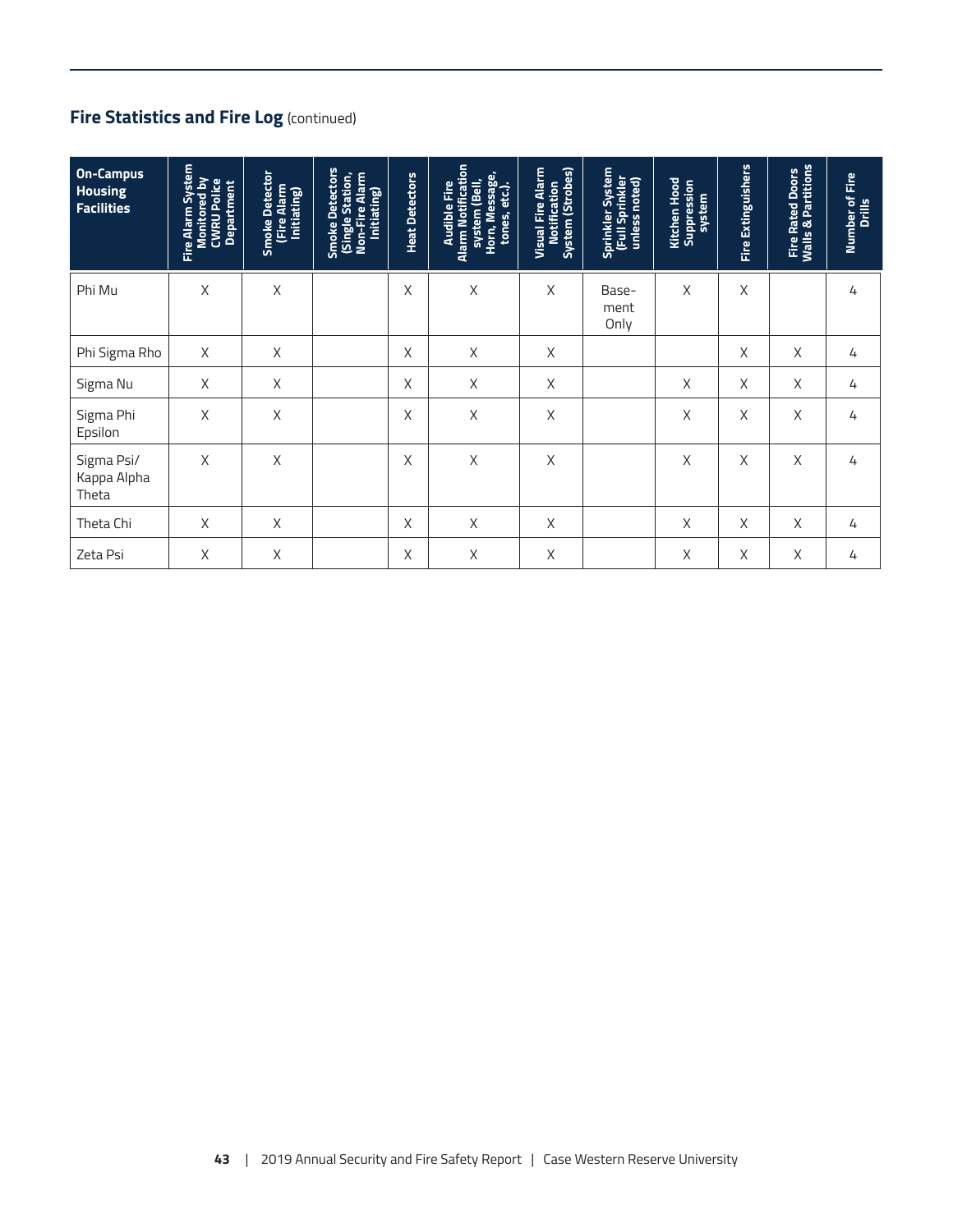# **Fire Drills**

The Fire and Life Safety Specialist for Case Western Reserve University conducts mandatory fire drills in compliance with the State of Ohio Fire Code for all CWRU on-campus housing.

Fire drills are conducted four times a year (two per semester) for all on-campus housing facilities. During summer sessions and camps, Housing, Residence Life, and Greek Life staff are responsible for educating the occupants on fire evacuation procedures and the location of assembly points due to the constant changing of occupants (i.e. camps, conferences, etc.).

# **Fire Safety Policies in On-Campus Housing**

All residents should assume responsibility for ensuring fire safety in all residence facilities. Violation of fire safety includes, but is not limited to:

- Setting a fire
- Sounding a false alarm, including:
	- Falsely reporting fire, bomb threats, serious injury, or any other emergency.
	- Intentionally or negligently activating a fire alarm when no fire is present
- Tampering with a fire alarm pull station or fire suppression system.
- Not evacuating the building during a fire alarm.
- Tampering with a smoke/particle detector; sprinkler heads, or other fire safety equipment.
- Using a fire extinguisher in a non-emergency situation.
- Not evacuating the building during a fire alarm.
- Tampering with a smoke/particle detector, sprinkler heads or other fire safety equipment.
- Using or possessing cooking appliances (except in designated cooking area), hot plates, electrical heaters, halogen lighting sources, extension cords or similar electrical equipment.
- Leaving cooking items unattended while in use.
- Using candles, incense or any open-flamed device.
- Storage of a motor vehicle of any type within a residence facility.
- The blocking of any inside or outside exit.
- Storage of explosive or flammable/combustible materials.
- Obstructing or blocking fire doors, corridors, hallways or tampering with self-closing mechanisms.

# **Evacuation Procedures:**

#### **What you should do:**

- 1. If you smell or see smoke or fire, activate the fire alarm by pulling an alarm station.
	- a. Note: Evacuation is mandatory when a fire alarm is activated.
- 2. Do not attempt to fight the fire yourself unless you have been trained in the use of firefighting equipment and if it is safe to do so.
- 3. Notify occupants and help those needing assistance in the immediate area.
- 4. If fire is present in the immediate area leave all belongings and exit immediately. Otherwise, when an alarm sounds quickly gather essential personal belongings only if it can be done safely (I.D., keys, purse, wallets, etc.) and proceed out of the building. Close doors behind you to help contain the fire.
- 5. Follow the building's evacuation map and exit quickly via stairwells only.
	- **a. DO NOT** attempt to use elevators. Persons with disabilities who are unable to use the stairs should wait in the stairwell for rescue assistance.
- 6. If you get caught in heavy smoke, take short breaths, crouch down or crawl.
- 7. If the fire or smoke prevents you from exiting the building, go to a room far away from the fire (preferably a room with a window), shut the door and use your cell phone or room phone to call for help. If you cannot reach outside help using technology, open or break a window and signal for help. Placing an object (coat blanket, towel, etc.) under the door may prevent smoke from intruding while you are awaiting rescue.
- 8. Once outside proceed to the evacuation assembly area. If emergency responders are not already on the scene call CWRU Police and Security Dispatch with the following information:
	- a. Your name
	- b. Exact location of the fire and any other information you may have about the fire.
- 9. Return to the building only when instructed to do so by emergency personnel.

#### **What will happen:**

1. The dispatcher will notify the appropriate fire department and CWRU Police and Security.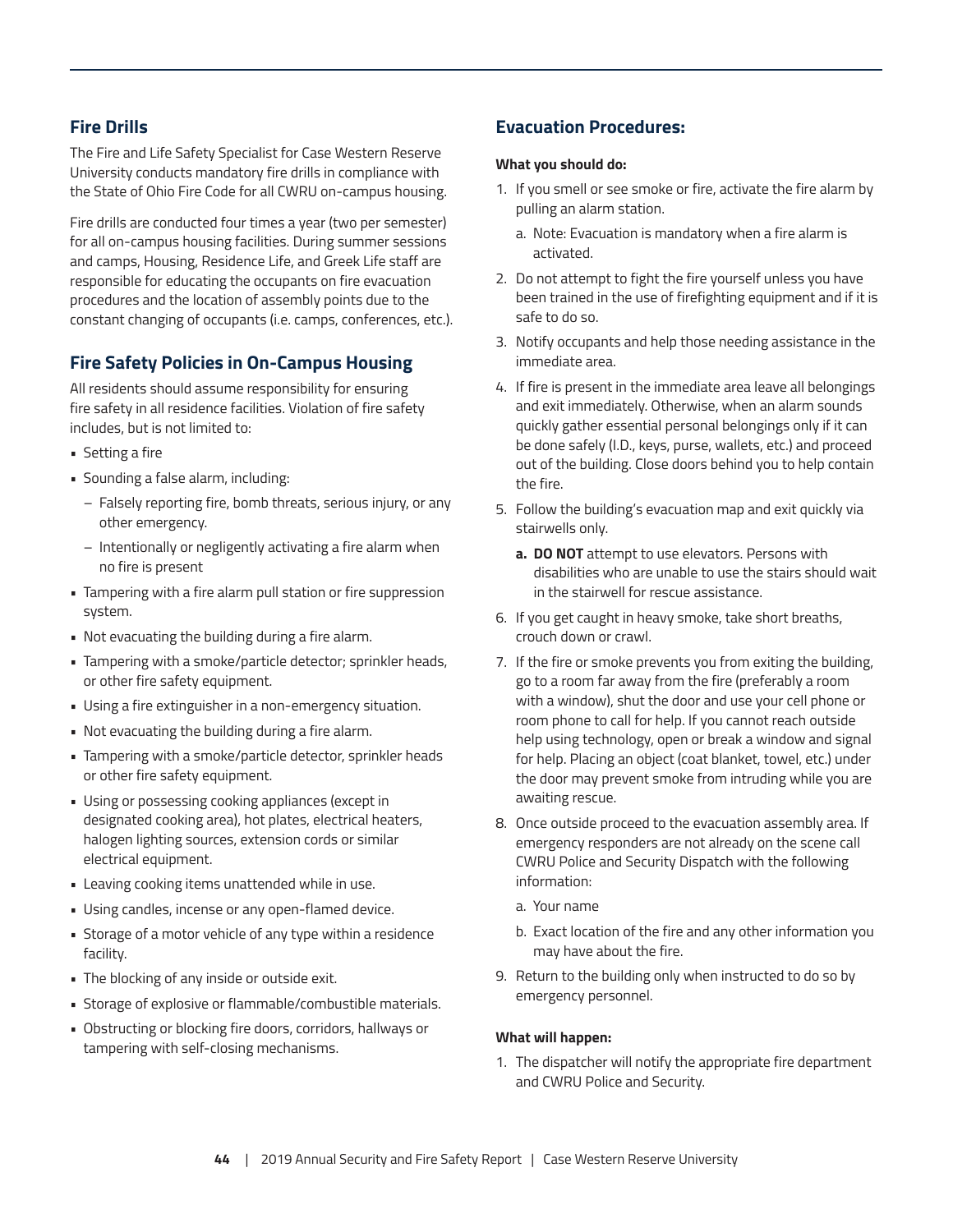2. CWRU Police and Security will respond and coordinate with the responding fire personnel.

Once the actual fire or fire alarm situation is resolved and the building is assessed for safety concerns, CWRU Police and Security or fire department officials may grant permission to re-occupy the building or to enter and retrieve personal belongings.

# **Fire Safety Education and Training**

The Environmental Health and Safety Office offer a variety of fire safety education and training programs for the community of Case Western Reserve University.

Students receive fire safety and evacuation information during mandatory meetings with their Resident Assistant and during the required fire drills. The student can also receive voluntary fire safety education in a variety of different ways.

During the school year fire safety programs are held at request of the Resident Assistants or Coordinators in the various buildings. These additional fire safety programs include but are not limited to cover:

- Emergency procedures
- Fire safety issues
- Prohibited items
- General prevention tips
- Cooking fire safety
- Fire Extinguisher usage
- Additional fire safety programs can also be held at request of a student sponsoring group or organization.

Mandatory fire safety training is provided to Housing, Residence Life, and Greek Life Resident Assistants and Coordinators annually. These trainings cover:

- Emergency Procedures
- Fire safety issues
- Prohibited items
- Fire extinguisher usage

CWRU Police and Security Officers receive mandatory fire safety training. This training includes:

- Fire and Alarm Response
- Fire Protection Systems
- Fire Extinguisher Usage

Fire safety education and training programs are available for employees for their specific departments at request.

#### **Fire Response Procedures**

In case of a fire alarm, the following procedure is to be followed. Generally, the **RACE** procedure is used in all university facilities with some variations. Always consult and follow your building-specific Building Emergency Act Plan or posted evacuation procedures.

If you discover a fire or smoke condition: **RACE**

- **R**escue any person in immediate danger
- **A**larm pull the fire alarm to alert everyone. Report the incident by calling CWRU Police and Security at **216.368.3333**
- **C**onfine the fire by closing all doors where possible. Turn off electric and gas equipment in your area as you evacuate, if possible.
	- Extinguish a small fire using a fire extinguisher, if trained and if it is safe to do so.
- **E**vacuate using the nearest stair exit. Follow the exit signs.
	- Report any discharged fire extinguishers and any firsthand information that you might have to CWRU Police and Security.

If you hear or see a fire alarm signal or announcement:

- Follow the emergency procedure for your building and area.
- Follow the announcements on the public-address system or instructions of your area floor captains.
- Follow the **EXIT** signs. Use stairs. **Do not use elevators.**  Walk at a normal pace.
- Wait outside in the designated assembly areas at least 50 feet or more away from the building as instructed.
- Re-enter the building only after the "all clear" has been announced.

# **Fire Extinguishers**

Portable fire extinguishers of appropriate type and size are provided as required in all areas. Extinguishers are inspected, tested, maintained and documented as required by the Ohio Fire Code. Fire extinguishers are provided throughout all of the university buildings for the use of trained students, faculty, and staff. Please contact the EHS office, **Kaden Wortman** at **216.368.0021** for upcoming training opportunities.

Fire doubles in size every 30 seconds so knowing how to properly and safely extinguish a fire is a huge advantage. An average extinguisher discharges completely in less than one minute. Therefore, it is important that you know at least two locations for extinguishers. Under the Ohio Fire Code there is a 75-feet travel distance between extinguishers.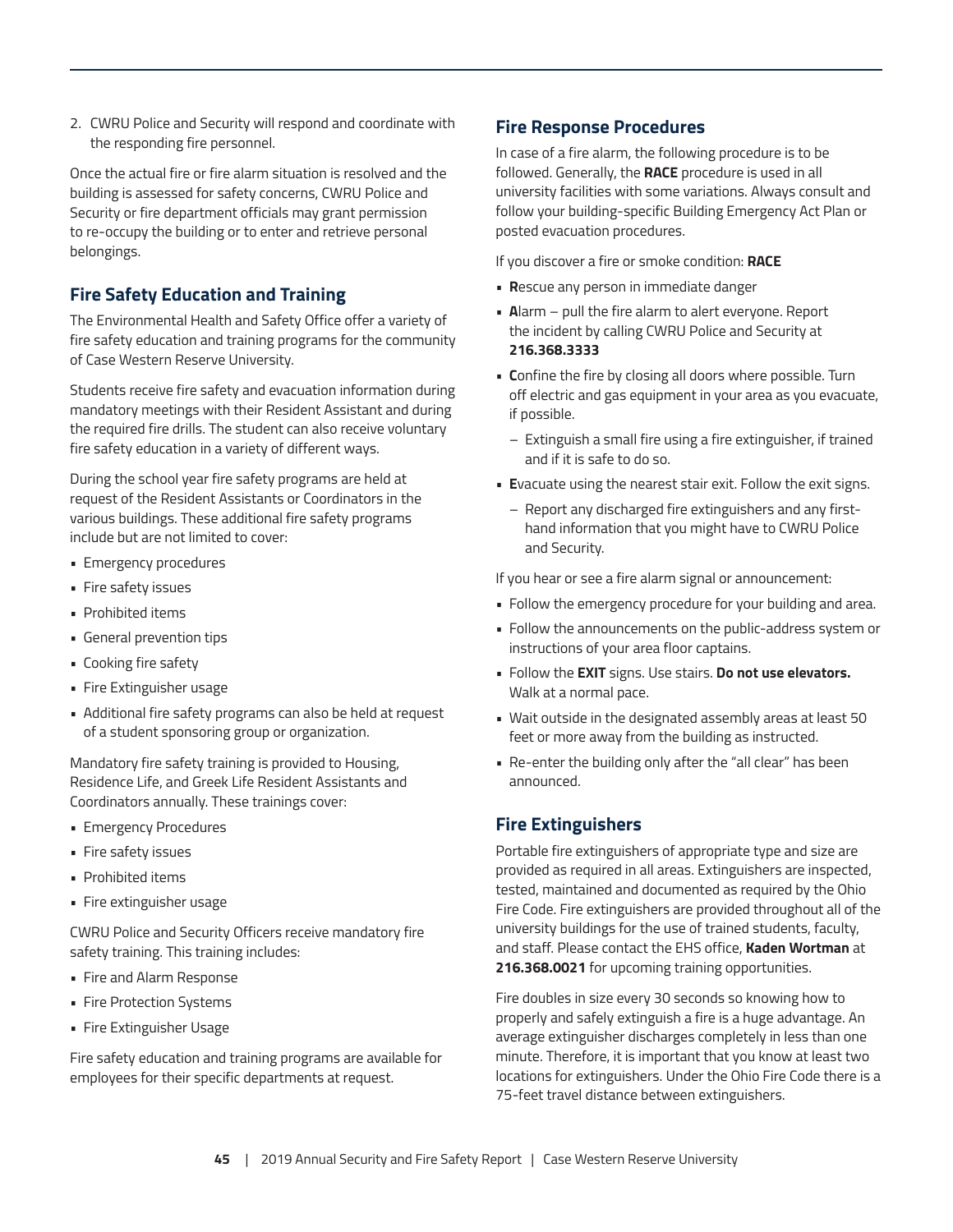#### **Safety Precautions**

- Before using a fire extinguisher, ALWAYS pull the building fire alarm first.
- Do not attempt to use a fire extinguisher if the fire is large and spreading Use it only for small fire-defense (e.g., a waste paper basket).
- Do not use the fire extinguisher if the lock pin is tampered, the cylinder is damaged or if the pressure gauge pointer is in the "RECHARGE" zone.
- Do not use the fire extinguisher if you are not trained and confident about using it.
- Read the extinguisher label to check if it is of right type for the kind of fire at hand. The label indicates one or more of the following fire classes and symbols and specific applications for which it can be used.
- Protect yourself at all time
- Never block your escape route
- Stay low. Avoid breathing the heated smoke and fumes

• If the fire cannot be controlled, get out immediately to safety.

#### **How to use a fire extinguisher**

- Make sure you are using the proper extinguisher for the type of fire
- Position yourself at a safe distance from the fire (e.g., 7-10 feet).

#### **Remember the "PASS" Procedure**

- Pull the pin: this will unlock the operating lever and allow you to discharge the extinguisher.
- Aim low: and point the extinguisher nozzle/horn/hose towards the base of the fire.
- Squeeze and hold: the handle to discharge the extinguishing agent without any interruption.
- Sweep slowly: from side to side while holding the handle.
	- \*Watch the fire area until it has completely cooled down.

# **PULL THE PIN** AIM AT THE BASE OF FIRE 3 **SQUEEZE THE LEVER SWEEP SIDE TO SIDE**

#### **Remember the fire extinguisher key words**

#### **P.A.S.S.**

Pull the pin Aim at the base of the fire Squeeze the handle Sweep side to side (slowly)

# **A.B.C.**

Class A: Wood, Paper, Plastic Class B: Oil, Grease Class C: Electrical Class ABC: Cover all of the above

\*Report the discharged extinguisher to the EHS Office, Justin Fry at (216) 368-0021. Always make sure the fire alarm is currently activated before attempting to extinguish. Also, make sure you have a clear escape path before attempting to extinguish.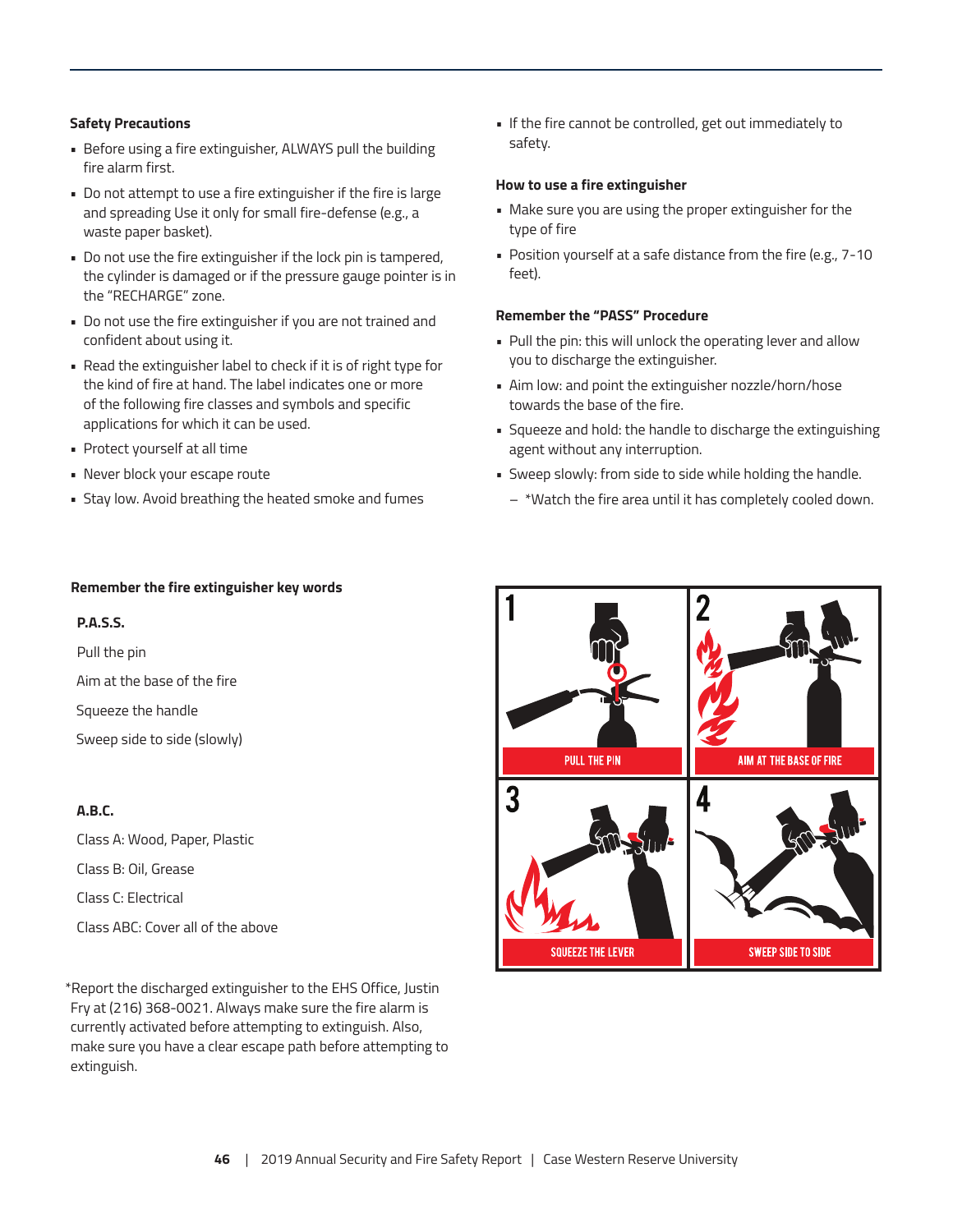# **Fire Alarm Systems**

Fire Alarm Systems are located in each of CWRU's buildings. Many of these systems go unnoticed day in and day out. However, in times of emergency they are critical.

Smoke/heat detectors detect smoke or fire and automatically activate the buildings fire alarm system.

Pull stations are located throughout the buildings in main corridors and near the stairwells. In the case of fire or smoke; Always pull the closest pull station, regardless of the size of the fire.

# **Sprinkler Systems**

Sprinklers are installed in many building areas to protect both life and property. In the case of a fire, each head detects temperature in the room and begins spraying water as soon as the room temperature exceeds a pre- determined value. Not all buildings or areas are equipped with sprinkler systems. Hazardous locations, storage areas and basement levels are generally protected with sprinklers as required by the Ohio Fire Code.

As you store materials and boxes in your area, always maintain a *minimum of 18 inches* of clearance between the ceiling and the storage. This clearance allows the sprinkler head to spray water uniformly and extinguish the fire effectively. If you notice any unsafe conditions such as a sprinkler head that is painted over or heavily laden with dust, blocked in any other manner of broken, promptly report this to the EHS Office by contacting **Kaden Wortman** at 216.368.0021.

## **Fire and Smoke Doors**

University buildings are equipped with fire rated doors and smoke-barrier doors. These doors prevent smoke and heat from traveling up stairwells and along corridors. Please do not prop any fire or smoke doors unless they have approved hardware such as a magnetic fire door release.